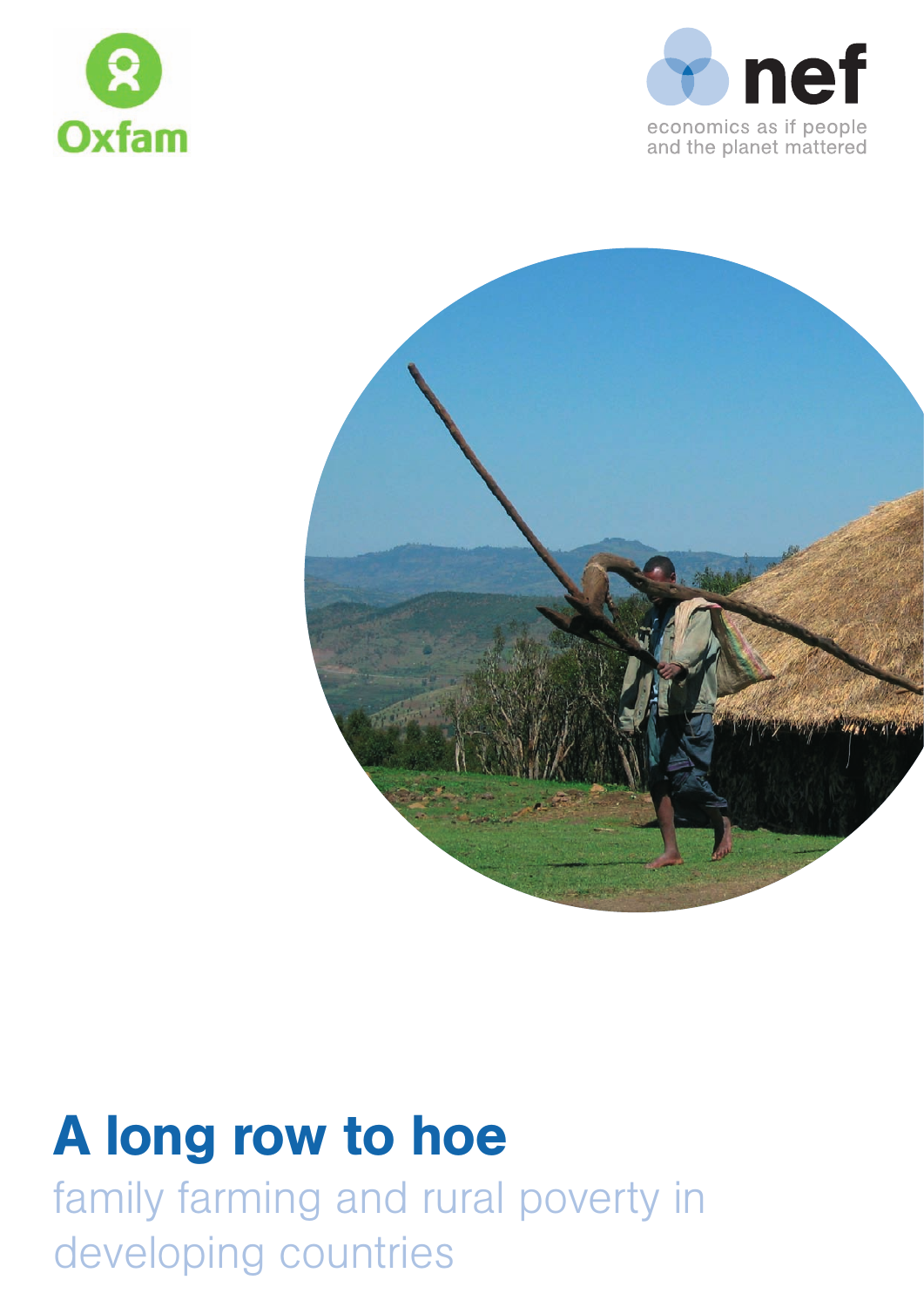nef is an independent think-and-do tank that inspires and demonstrates real economic well-being.

We aim to improve quality of life by promoting innovative solutions that challenge mainstream thinking on economic, environmental and social issues. We work in partnership and put people and the planet first.

This report was commissioned by Oxfam GB to inform policy development on agriculture and rural livelihoods and to stimulate wider debate and discussion about these issues. The views expressed in the report are those of the author and do not necessarily reflect Oxfam's views.



economics real wealth means well-being



environment lifestyles must become sustainable



**society** communities need power and influence

nef (the new economics foundation) is a registered charity founded in 1986 by the leaders of The Other Economic Summit (TOES), which forced issues such as international debt onto the agenda of the G7/G8 summit meetings. It has taken a lead in helping establish new coalitions and organisations such as the Jubilee 2000 debt campaign; the Ethical Trading Initiative; the UK Social Investment Forum; and new ways to measure social and economic well-being.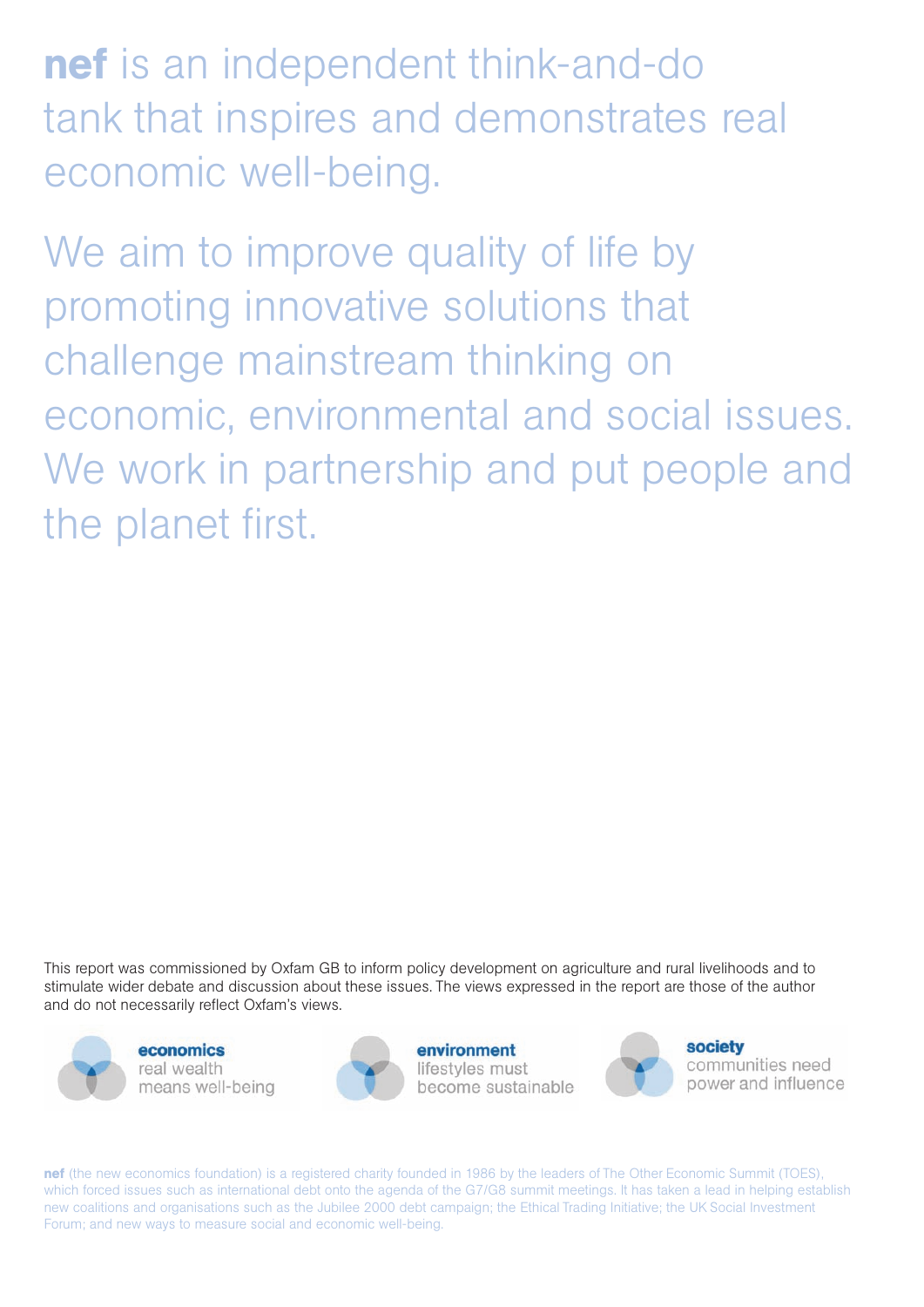

This report aims to add a new dimension to ongoing debates and policy prescriptions around livelihoods and poverty reduction in rural areas of the developing world. It examines current interest in the proposition that enhancing the productivity of family farms is the most effective way to reduce rural poverty in the developing world. It concludes that while this can play an important role, poverty reduction on a mass scale, particularly in Africa, will require a more comprehensive and integrated approach.

### **Contents**

| <b>Summary</b>                                                                      | 4       |
|-------------------------------------------------------------------------------------|---------|
| <b>Introduction</b>                                                                 | 5       |
| Motivation, aims and objectives<br>Scope and limitation of the report               | 5<br>5  |
| Report structure<br><b>Background and rationale</b>                                 | 5<br>6  |
| Agriculture and the development agenda<br>Rural poverty and agricultural revolution | 6<br>7  |
| Family farming: a note about vocabulary                                             | 9<br>11 |
| The emerging consensus on family farming<br>Elements of the consensus               | 12      |
| How much of a consensus?                                                            | 14      |

| Limitations of the prod-pov consensus                                                            | 16 |
|--------------------------------------------------------------------------------------------------|----|
| Diversity: one size does not fit all                                                             | 16 |
| Agricultural research up to the job?                                                             | 18 |
| Even if we grow it, will we have a market?                                                       | 21 |
| Intensification, fertiliser and energy prices: what<br>Happens when the price of oil skyrockets? | 22 |
| For many, climate change will make successful<br>family farming ever more difficult              | 25 |
| Voting with their feet: farming is just not cool                                                 | 26 |
| Towards a new policy and action agenda                                                           | 29 |
| Implications for policy and action                                                               | 29 |
| The longer-term vision                                                                           | 29 |
| In the nearer term                                                                               | 29 |
| <b>Endnotes</b>                                                                                  | 36 |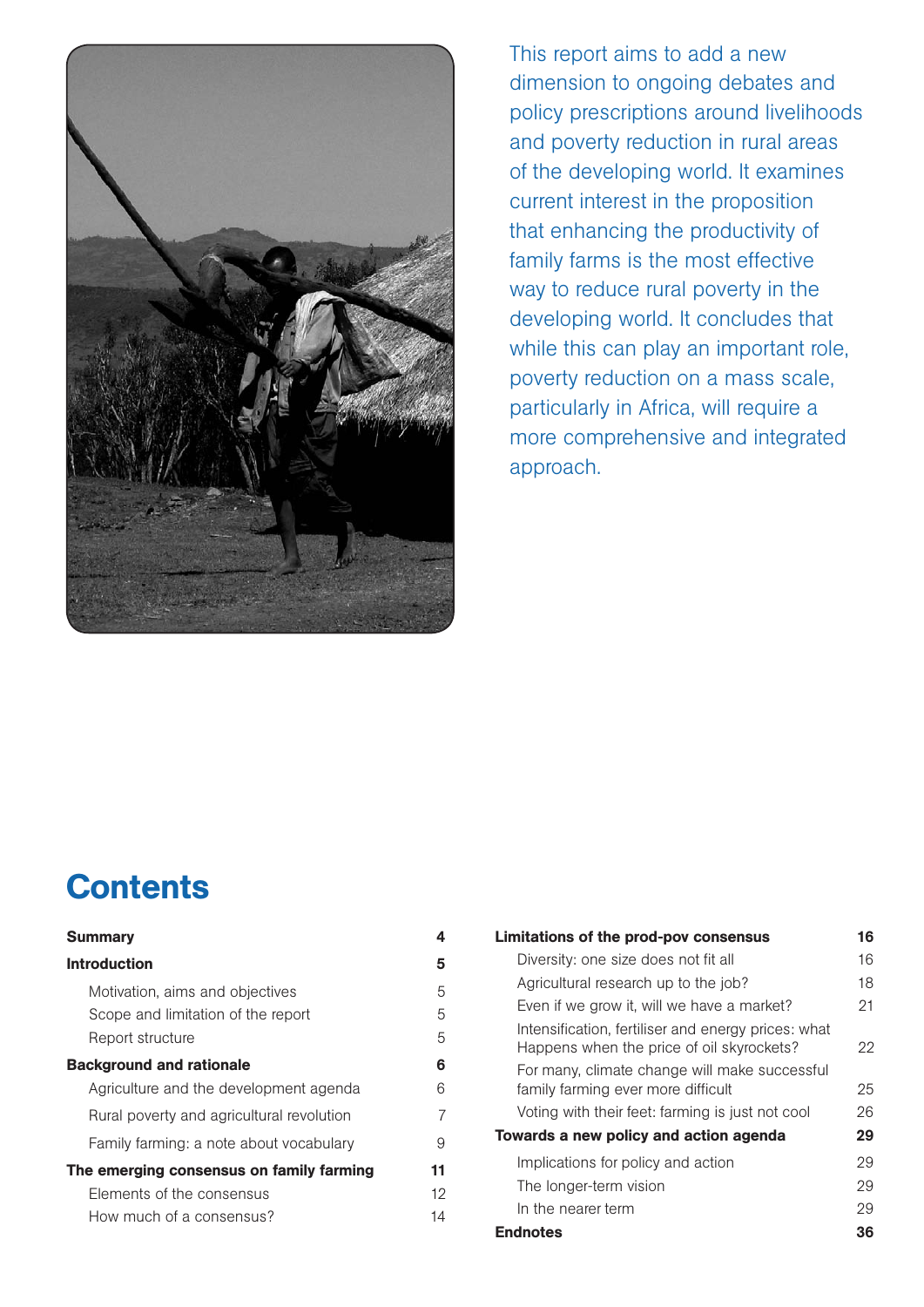## **Summary**

### This report examines the current interest in the proposition that enhancing the productivity of family farms is the most effective way to reduce rural poverty in the developing world.

This proposition – that we term the prod-pov consensus – is examined from a number of angles including agro-ecological and socio-economic diversity, the re-structuring of the agri-food system, agricultural research, rising fertiliser prices, climate change, and the assumption that young people will be content to live in rural areas and construct their livelihoods around agriculture.

Our conclusion is that while increasing the productivity of family farms in Africa can play an important role, poverty reduction on a mass scale, particularly in Africa, will require a more comprehensive and integrated approach.

The final section of this report explores five likely strategies for rural people, depending on the context within which they live, their situation, and their interests. These strategies are:

- 1. Agricultural intensification.
- 2. Agricultural intensification with support.
- 3. Continuing to farm primarily for own consumption.
- 4. Seeking income in other parts of the rural economy.
- 5. Migration.

Factors and points of potential intervention that will enable each strategy to contribute more effectively to poverty reduction are identified.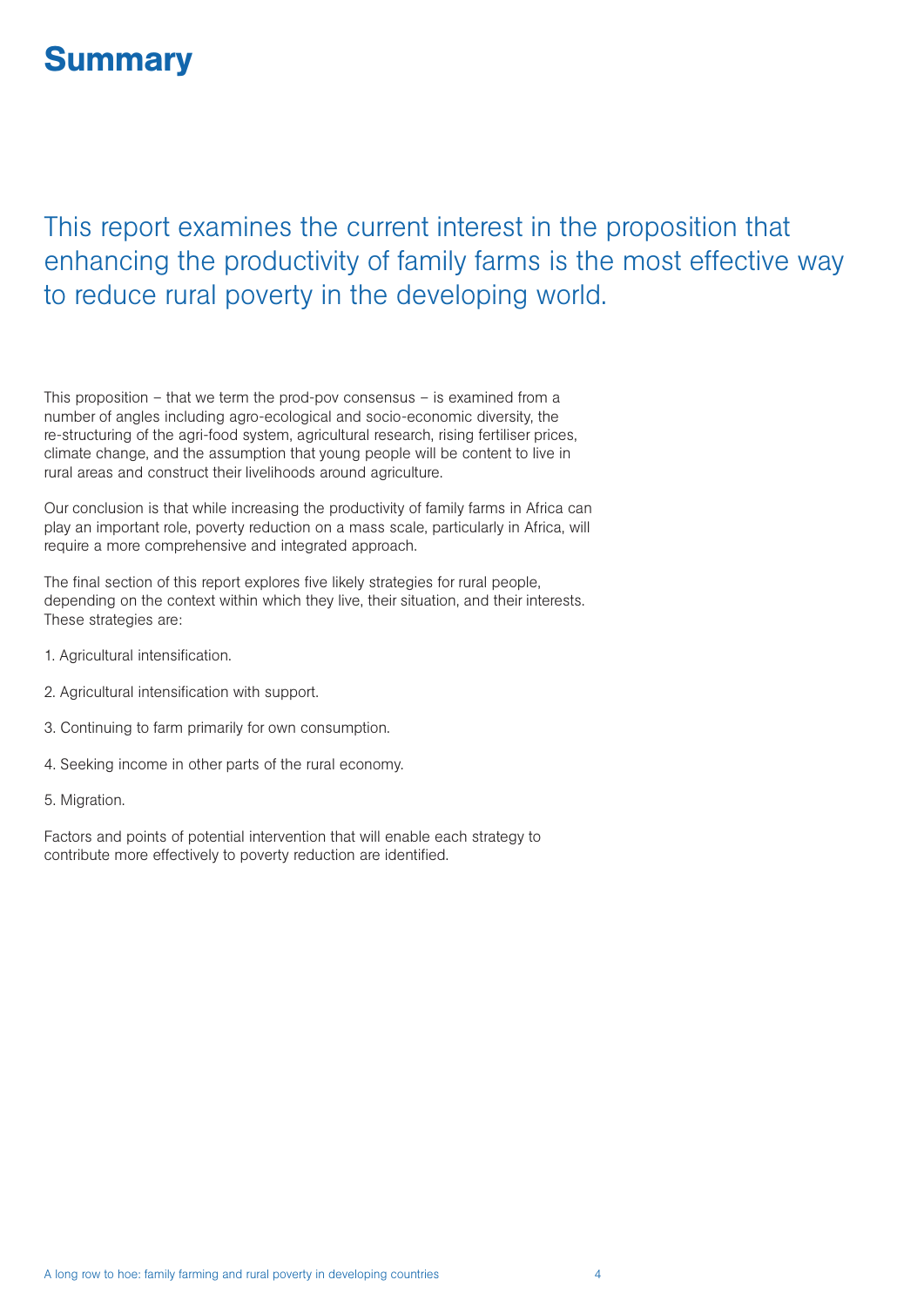# Introduction

#### Motivation, aims and objectives

This report aims to add a new dimension to ongoing debates and policy prescriptions around livelihoods and poverty reduction in rural areas of the developing world. Specifically it addresses the proposition that increased productivity of family farms is the critical pathway for widespread rural poverty. The ultimate objective of the analysis reported here is to strengthen the policy and implementation agenda addressing rural poverty reduction.

#### Scope and limitation of the report

This report focuses on the developing world (including sub-Saharan Africa, Latin America and the Caribbean, South and Southeast Asia). The breadth of the literature and experience relating to agriculture and poverty in the developing world necessitated a selective approach. As the report seeks to cast light on some areas and issues that have not so far been prominently debated, it does not engage with others, and specifically, with econometric methods and debates around the definition and measurement of productivity and poverty.

#### Report structure

The remainder of the report is in four main sections. The next section lays out the background to our interest in this area. The following section explores the elements of the emerging consensus on agricultural productivity and poverty reduction. In the third section, we develop our critique of the consensus, while the final section outlines a revised policy and action agenda.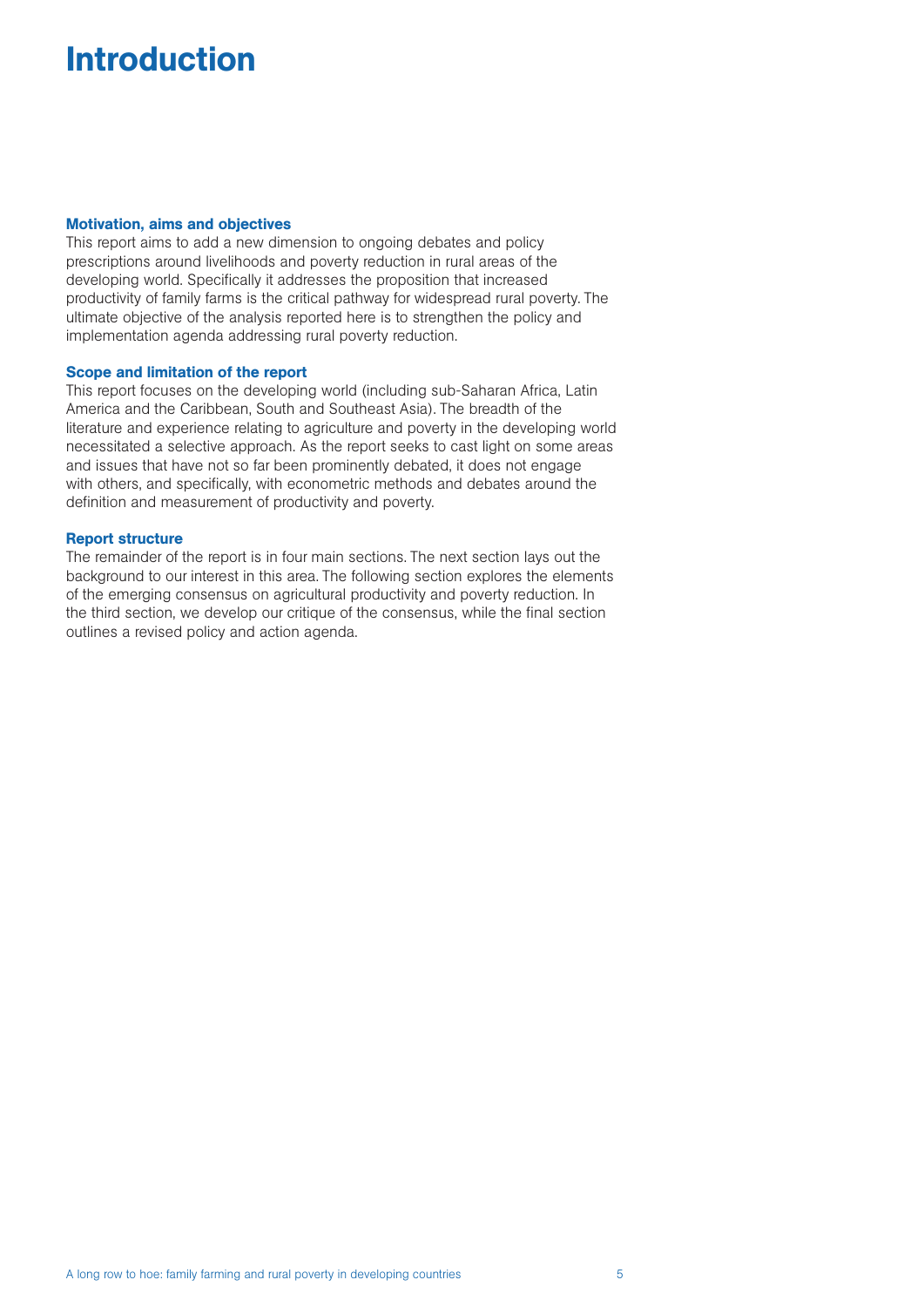## Background and rationale

#### Agriculture and the development agenda

Since the 1950s, thinking about economic development has gone through several cycles, running hot and then cold on the role and importance of the agricultural sector. The family farming that continues to characterise rural economies in much of the developing world has been variously sidelined by a desire for rapid industrialisation; pushed toward modernisation; exploited to support urban initiatives and elites; and promoted as the motor of economic growth. Even within the more constrained field of rural development, the approach to and place of agriculture has shifted significantly over time,<sup>1</sup> reflecting broader ideas and trends about the state, the environment, the global economy and the dynamics of development (Figure 1).

The proposition that in most of the developing world, and perhaps particularly in sub-Saharan Africa (hereafter Africa), agriculture is the only realistic driver for mass poverty reduction and rural development is now accepted by many academics, international development organisations and national governments.<sup>2</sup> While different analysts highlight different facets of this basic proposition, and a number of important associated themes and caveats have been introduced, academic and policy discourse are coalescing into what can be seen as an emerging consensus. This emerging consensus includes broad agreement as to the rationale for a focus on the productivity of family farms as well as the policy agenda needed to enable and support increased productivity.

As is obvious from the historical analysis of rural development ideas by Ellis and Biggs, there is nothing new in the notion that increasing family farm productivity should be the cornerstone of rural economic development.<sup>3</sup> Indeed the need to increase agricultural productivity has been central to rural development thinking since at least the 1960s. And, despite many shifts in higher level development policy, there is a hard core of policy prescription that has remained virtually unchanged, including the need for applied agricultural research, productivityenhancing technology, functional extension services, production credit, and improved input provision systems.



#### Figure 1. Dominant and sequential themes in rural development

Source: Ellis & Biggs (2001).

1. SL – sustainable livelihoods; 2. PRSPs – Poverty Reduction Strategy Papers.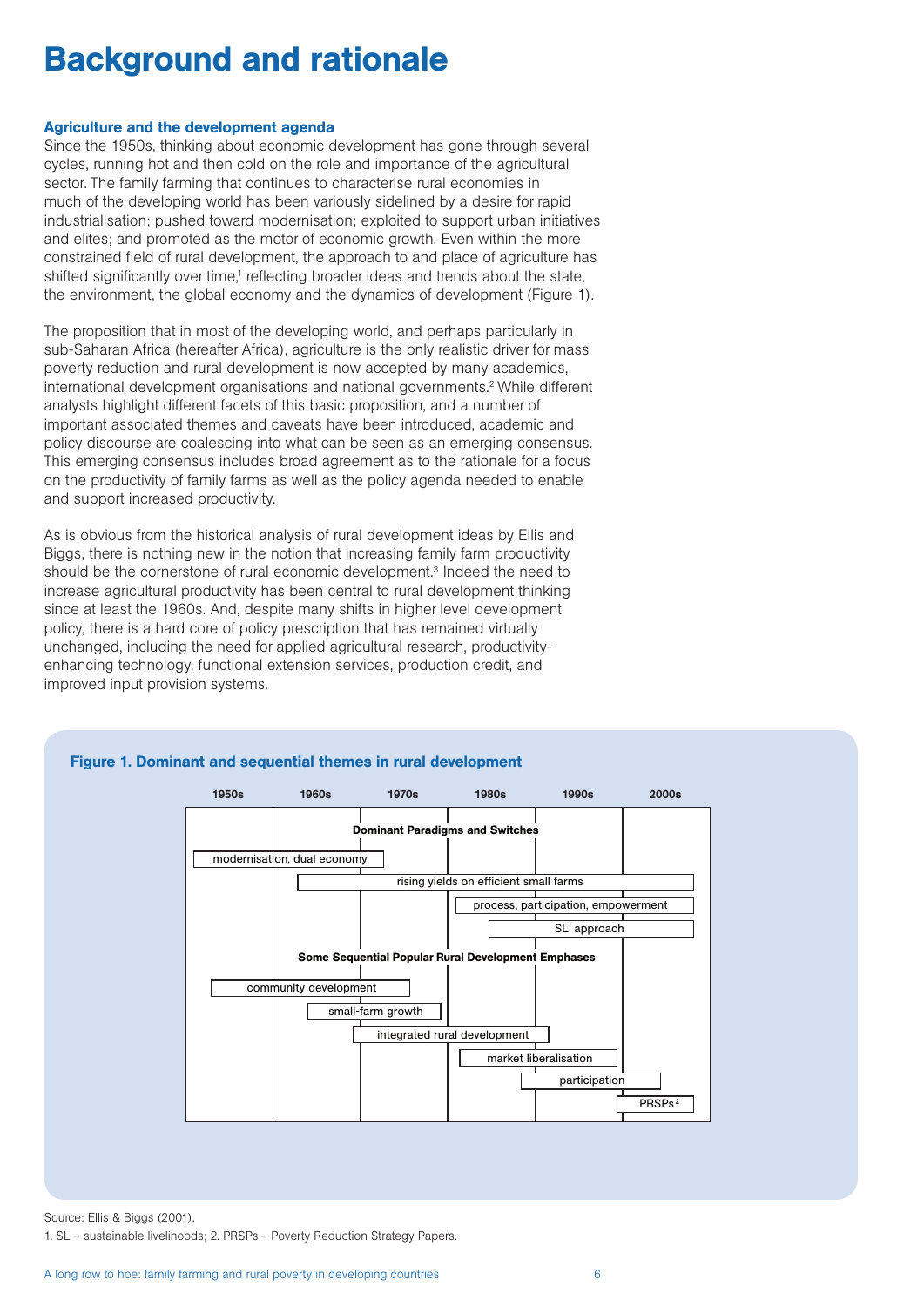#### Table 1: Povety statistics - Oxfam focus countries compared to their respective regions.

| <b>Country Region</b>              | <b>Total population</b><br>(millions,<br>$yr = 2000$ | <b>Rural population</b><br>(millions,<br>$yr = 2000$ | <b>Overall poverty</b><br>headcount ratio<br>(\$2PPP <sup>1</sup> /day) | <b>Overall poverty</b><br>headcount ratio<br>(\$1PPP/day) |
|------------------------------------|------------------------------------------------------|------------------------------------------------------|-------------------------------------------------------------------------|-----------------------------------------------------------|
| Ethiopia                           | 79                                                   | 67                                                   | 78*                                                                     | $23**$                                                    |
| Sub-Saharan Africa                 | 731                                                  | 478                                                  | $77***$                                                                 | 46#                                                       |
| India                              | 1,120                                                | 795                                                  | $81*$                                                                   | $35*$                                                     |
| South Asia                         | 1,636                                                | 1129                                                 | $77***$                                                                 | 31#                                                       |
| Honduras                           | 7                                                    | 4                                                    | 44#                                                                     | $21+$                                                     |
| Latin America and the<br>Caribbean | 569                                                  | 127                                                  | $25**$                                                                  | $10**$                                                    |

Sources: World Development Indicators Database:  $+= 1998$ ;  $*= 1999$ ;  $*= 2000$ ;  $** = 2001$ . PPP1 - purchasing parity power

If the logic supporting productivity growth and the core policy prescriptions have remained unchanged, what has evolved dramatically is the context within which these policies are expected to deliver positive outcomes for rural people. Indeed, the economic, political, institutional, and global contexts could not be more different from what they were in the 1960s and 1970s. Of particular importance in this regard is the dominance since the late 1980s of the neo-liberal economic and political agendas.

#### Rural poverty and agricultural revolution

Lipton claims that 70 per cent of the world's dollar-poor live in rural areas, and that "rural shares of poverty intensity are substantially higher (than urban shares); and in Africa and Asia poverty is even more rurally concentrated."4 Some key poverty statistics are given in Table 1 (comparable rural poverty statistics are not available). Further, the livelihoods of the dollar-poor are inextricably linked to agriculture: as a global average they derive around 50 per cent of their income from agricultural employment (hired or self-employed).<sup>5</sup>

In recent years, much has been made of historically unprecedented rates of urbanisation in the developing world, and credible projections indicate that by the year 2030 nearly 60 per cent of the population of low- and middle-income countries will live in urban areas. Do these predictions weaken the case for a focus on the agricultural sector? Not necessarily. First, projections indicate that by 2035, 50 per cent of the poor will still live in rural areas.<sup>6</sup> Second, the fact that most of the urban growth will occur in secondary cities and towns means that the dichotomy between urbanisation on the one hand and agriculture on the other is probably less stark than might at first appear.<sup>7</sup> This is the argument of those who highlight the importance of rural–urban linkages and the positive upstream and downstream economic effects associated with agricultural growth. Finally, some suggest that because urbanisation in Africa is largely de-coupled from economic growth,<sup>8</sup> agriculture has a critical role to play in creating rural opportunities that can help moderate the rate of rural to urban migration.

Since the 1970s, some countries have experienced significant if not dramatic success in reducing rural poverty. Most observers agree that the cornerstone of this success was the increase in agricultural productivity commonly associated with the so-called 'Green Revolution'.<sup>9</sup> The revolution resulted from the use of productivityenhancing technology (particularly new rice and wheat varieties combined with fertiliser) in (largely) irrigated environments. The widespread adoption of these technologies took place in the context of activist states investing in infrastructure development and input and credit supply, while supporting and stabilising the prices of cereal crops.10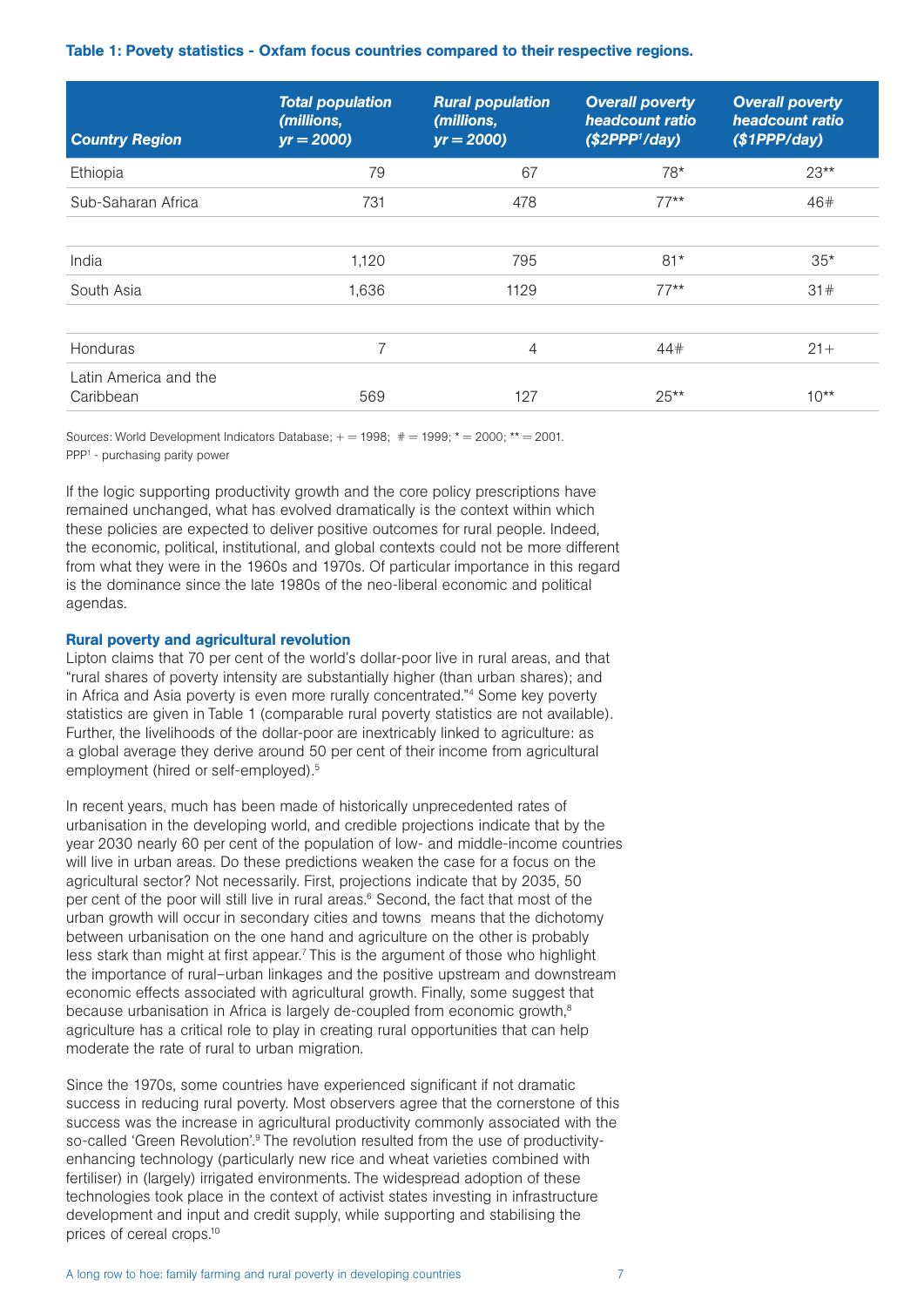The Green Revolution, however, did not eliminate rural poverty even in those countries and regions – for example, India and South Asia – where its effects were most pervasive. In addition, much has been made by some observers of 'second generation' problems with Green Revolution technologies: there is, for example, evidence that rice yields in Asia are levelling out<sup>11</sup> and serious questions are being asked about natural resource degradation and the long-term sustainability of some of these intensive systems.<sup>12</sup>

Nevertheless, when seen as a step in an ongoing process of agrarian transformation, the contributions of the Green Revolution in terms of rural poverty and food security are indisputable

If developments in rural Asia give some basis for optimism, rural poverty in Africa has so far proven to be much more intractable. The vast majority of the residents of Africa have yet to share in the benefits of global economic growth. This increasing global disparity is reflected in the fact that few countries in Africa are realistically expected to meet the Millennium Development Goals (MDGs) by the 2015 target date.<sup>13</sup>

The analysis of rural poverty and agriculture in Africa in often made via contrast – either implicit or explicit – with the Asian experience. Specifically, the deep and persistent rural poverty that characterises much of Africa is linked by many commentators with the disappointing performance of the agricultural sector and specifically with the idea that Africa has not yet experienced its Green Revolution. The usual explanations for Africa not replicating the Asian model include the dominance of rain-fed agriculture; high agro-ecological diversity;14 relatively low rural population densities; a lack of proven, productivity-enhancing technology; dysfunctional research, extension, input supply and credit systems; thin and segmented markets; poor policy environments; and generally dysfunctional (and in some cases predatory) states. The fact that there has been little supply response, even following more recent moves to liberalise agricultural markets in Africa, is explained by arguments around states continuing to intervene too much or too arbitrarily; the sharp decline in investment in key public goods that coincided with market liberalisation; and a lack of attention to market co-ordination problems.<sup>15</sup> Continuing this focus on state investments and markets, Poulton et al., suggest that the difference in the Asia and Africa Green Revolution experience can be explained by the fact that in Asia, critical elements of supply chains were identified where investment would have wider stimulative effects; pump-priming was large enough over a sufficient time to cause major and permanent shifts in expectations and structural relations; and to a lesser extent public sector investment was made in a way that promoted complimentary private sector investment.<sup>16</sup>

Care needs to be taken, however, as it is certainly not appropriate to conclude that agriculture in Africa remained stagnant over the last five decades; nor that farmers have not adopted new crops, $17$  technologies and production systems, while exploiting new markets and institutional arrangements.<sup>18</sup> There is, in fact, a growing literature that argues that those promoting a 'doomsday' view of agriculture in Africa ignore on-going, fundamental and positive change.<sup>19</sup> There have even been claims that a small number of countries have experienced at least partial (i.e. location- or crop-specific) Green Revolutions. However, more recent developments in two prominent cases – Zimbabwe<sup>20</sup> and Malawi<sup>21</sup> – demonstrate the very tenuous nature of some of these gains.

It is important to note the many limitations of the Asia–Africa comparison, and particularly the fact that the present macro-economic and policy climate is fundamentally different from that which prevailed during the heyday of the Asian Green Revolution.22 For example, today's dominant neo-liberal economic model of limited state intervention essentially rules out the price support and stabilisation policies and other subsidies that were so central to the Asian experience. Further, one of the effects of structural adjustment has been to weaken agricultural support services that are supposed to develop and promote new technologies. In this light, and given the generally weak state of market systems in Africa and a lack of commercial orientation among family farmers, some authors have raised serious questions about the viability of a Green Revolution in Africa based on a marketbased transformation.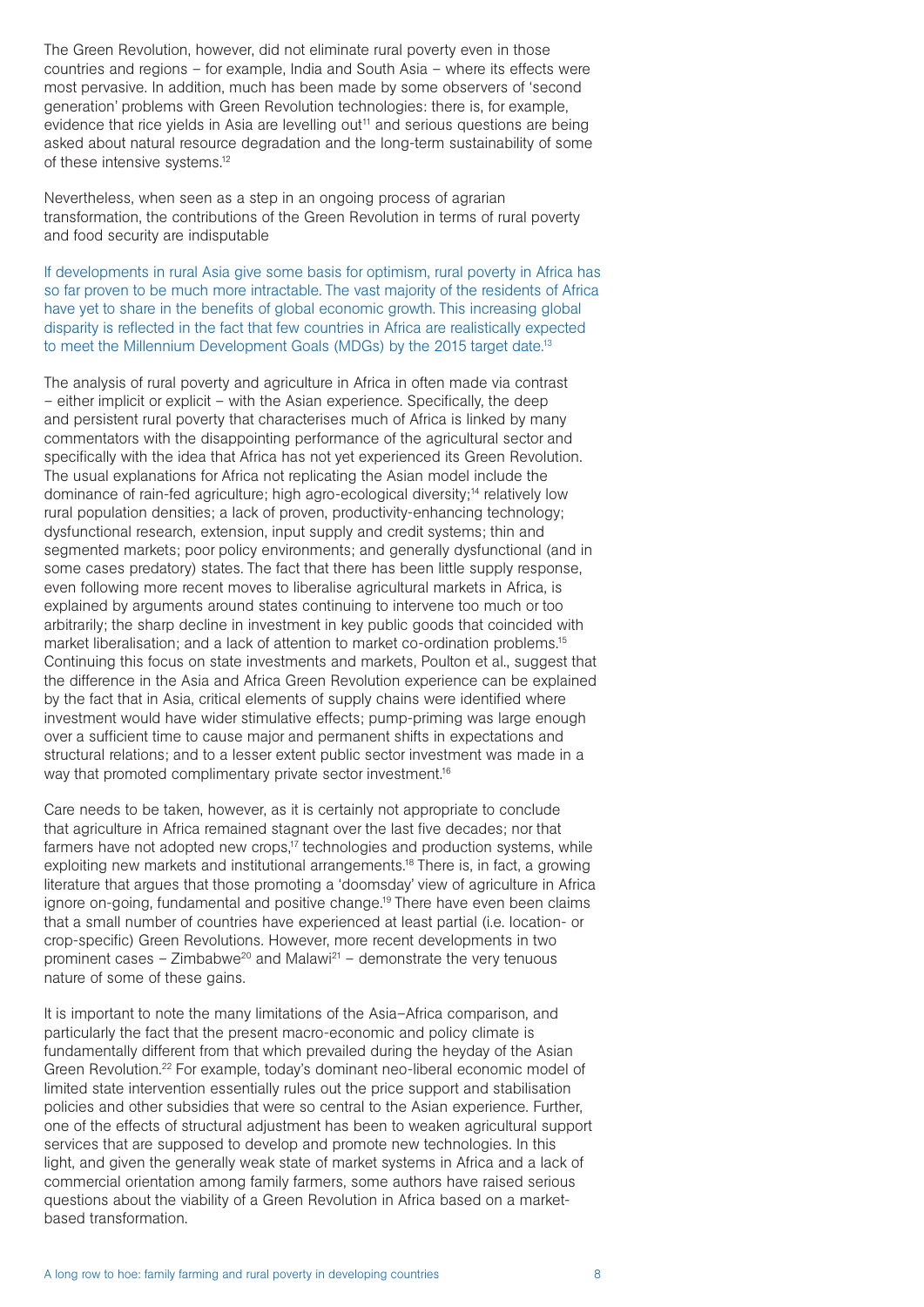#### Table 2: Many terms for farmers and farming.

| Aspect or characteristic of farmer<br>or farming activity | <b>Term</b>                                                             |
|-----------------------------------------------------------|-------------------------------------------------------------------------|
| Scale                                                     | • Small-scale farmer<br>• Large-scale farmer                            |
| Objective                                                 | • Subsistence farmer<br>• Semi-subsistence farmer<br>• Commercial       |
| Level of engagement                                       | • Full-time farmer<br>• Part-time farmer<br>• Opportunistic farmer      |
| Origin or level of inputs used                            | • Family farmer<br>• Low-external-input farming<br>• Mechanised farming |
| Viabilty                                                  | • Resource-poor farmers<br>• Marginal farmers                           |
| Political economy within which farming<br>takes place     | • Peasant farmer<br>• Small-holder farmer                               |

#### Family farming: a note about vocabulary

A number of terms are used more or less interchangeably to refer to poor rural people in the developing world who are engaged to some degree in agriculture. Each of these terms draws attention to one or more aspects or characteristics of the lives, production systems or economic and political relations of 'farmers' (Table 2).

Taken at face value, each term is partial and therefore problematic. For example, there is no absolute size (in land area) below which farms across the developing world can be considered 'small'. 'Small' farms in semi-arid rain-fed areas are often significantly larger than 'small' farms in irrigated or high rainfall areas. At the same time, the realities of diversified rural livelihoods, increasingly blurred boundaries between 'cash' and 'food' crops, and the plethora of channels through which land is accessed, diminish the value of most of the other terms in the table.

Therefore, as an imperfect compromise, in the remainder of this report we will use the terms 'family farmers', 'family farms' and 'family farming' to refer to the highly heterogeneous population of rural people whose livelihoods depend to some degree on farming and who pursue their farming primarily with their own and/or their family's labour. We recognise the limitation of this term, particularly in that it hides the complex gender relations that characterise agriculture production in many areas, such that, for example, a husband and wife may simultaneously pursue both independent and joint farming activities. In choosing this term we do not assume any innate superiority to the organisation of farming around family units,<sup>24</sup> but simply recognise that for many poor rural residents throughout the developing world this organisational model reflects an important aspect of the reality of their daily lives.

Before proceeding, it is important to note that in much of what follows relatively little emphasis is placed on gender as a central factor in the agriculture and poverty reduction story. Are we saying, therefore, that gender is not an important variable in the construction of and outcomes associated with rural livelihoods; that in many areas women are not heavily engaged in farming; or that in some cases, compared to men, they find themselves in relatively low reward farming activities? No, certainly not. We are suggesting, however, that the notion that the future for rural women, particularly in Africa, should be generally and necessarily tied to small-scale farming and the food-security needs of their families is no longer tenable. Rather, we must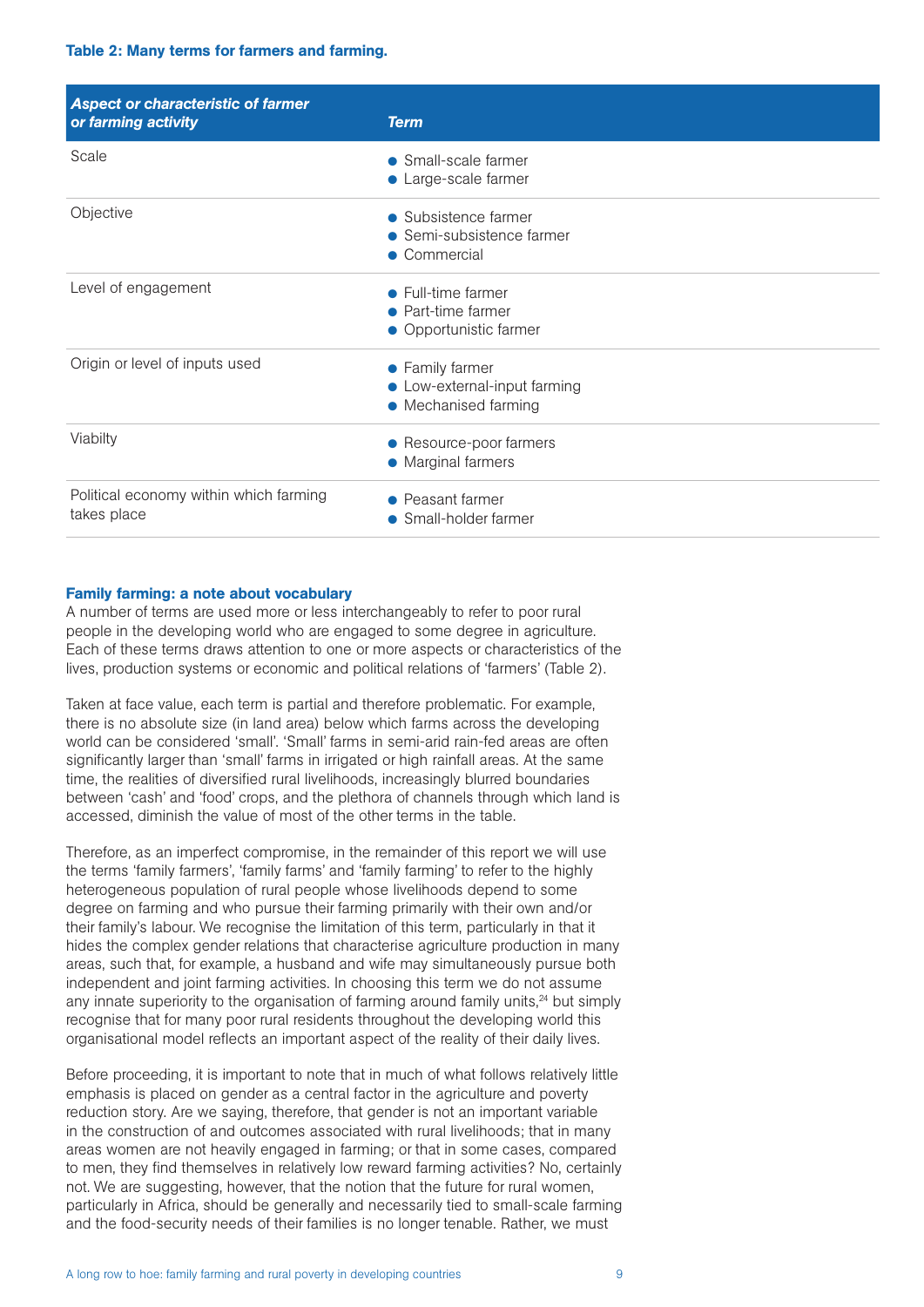begin to place at centre stage rural women's – and men's – interests in generating sufficient income to build an array of economic and social assets. For some this may be through family farming, for others it may be through independent farming, while for yet others it may involve non-farm employment or migration. The point is that we must avoid the trap that by focusing on and taking gender seriously we develop a vision of the world that consigns women's opportunities to a particular function and sector, and especially one that places them in low-reward activities. At the same time, we recognise that the promotion of change within the farming sector must take account of the specific needs and circumstances of social groups – including women – who may otherwise remain disadvantaged. We return to this in the last section of this report.

We are not suggesting that there is anything particularly new or radical in this consensus: as seen above, enhanced agricultural productivity has been part of the rural development agenda for some five decades. Rather, the prod-pov consensus reflects the fact that agriculture is (again) moving up the international development agenda, pushed in part by the fact that the MDG process, the HIV/AIDS crisis and the Commission for Africa have brought the breadth and depth of rural poverty back into stark relief.31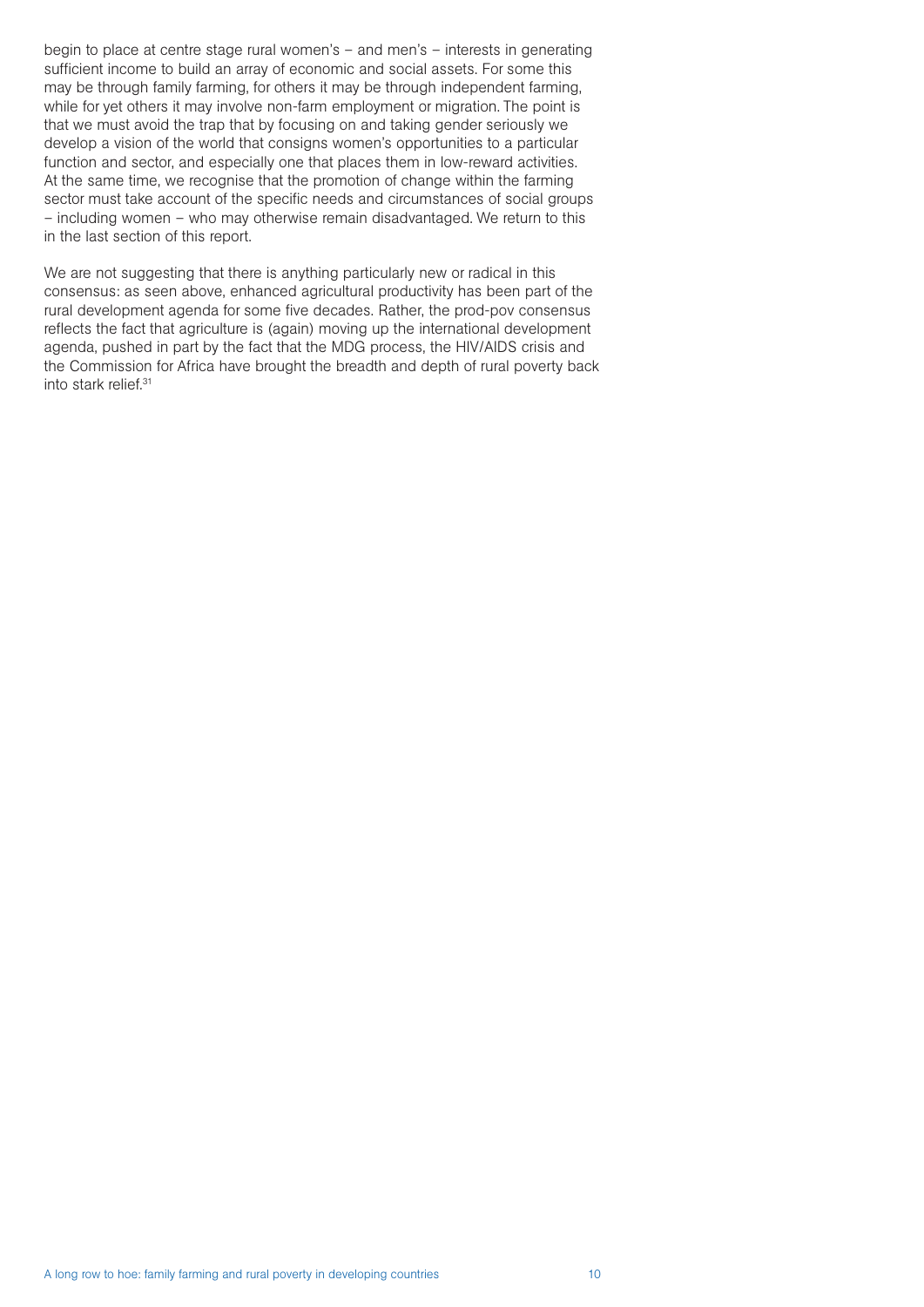### The emerging consensus on family farming

The starting point for this work is our contention that over the last few years there has been a significant consolidation of opinion around the proposition that increasing the productivity of family farms will be the most effective means of addressing rural poverty in the developing world (Box 1). Because of the very tight link between productivity enhancement and poverty reduction that is at the heart of the consensus, hereafter in this report we will refer to this as the prod-pov consensus.

### Box 1. The rhetoric of an emerging consensus.

**DFID:** "...agriculture should be placed at the heart of efforts to reduce poverty ... there is a mass of evidence that increasing agricultural productivity has benefited millions through higher incomes, more plentiful and cheaper food, and by generating patterns of development that are employment intensive and benefit both rural and urban areas."25

NEPAD: "Improvement in agricultural performance has potential to increase rural incomes and purchasing power for large numbers of people. Thus, more than any other sector, agriculture can uplift people on a mass scale. [...] a virtuous cycle can be started of reduced hunger, increased productivity, increased incomes and sustainable poverty reduction".26

The World Bank: "Rural poverty is as diverse as are the rural poor in their livelihood strategies, but in most of the poorest developing countries agriculture is the main source of rural economic growth. That is why improved agricultural productivity and growth are central to the Bank's strategy."<sup>27</sup>

USAID: "For many developing countries, overall economic growth, trade expansion, and increased income-earning opportunities depend on the performance of the agricultural sector. […] In developing countries, increases in agricultural productivity must be accelerated to bringing down current levels of food insecurity and meet the food, job creation, and income needs of new populations."<sup>28</sup>

CGIAR: "Agricultural growth is critical to achieving the MDGs. As the vast majority of potential beneficiaries of the MDGs depend on agriculture for a living, higher agricultural productivity is a precondition for achieving the goal of eradicating extreme poverty and hunger. […] Smallholders' chances of rising out of poverty depend directly on their ability to increase the productivity of their crop and livestock husbandry activities."<sup>29</sup>

FAO: "Agricultural production growth in developing countries has strong direct and indirect effects on nonagricultural growth. Perhaps more importantly, the positive impact of agricultural growth on poverty reduction is more than proportional to the relative importance of the sector to the economy."30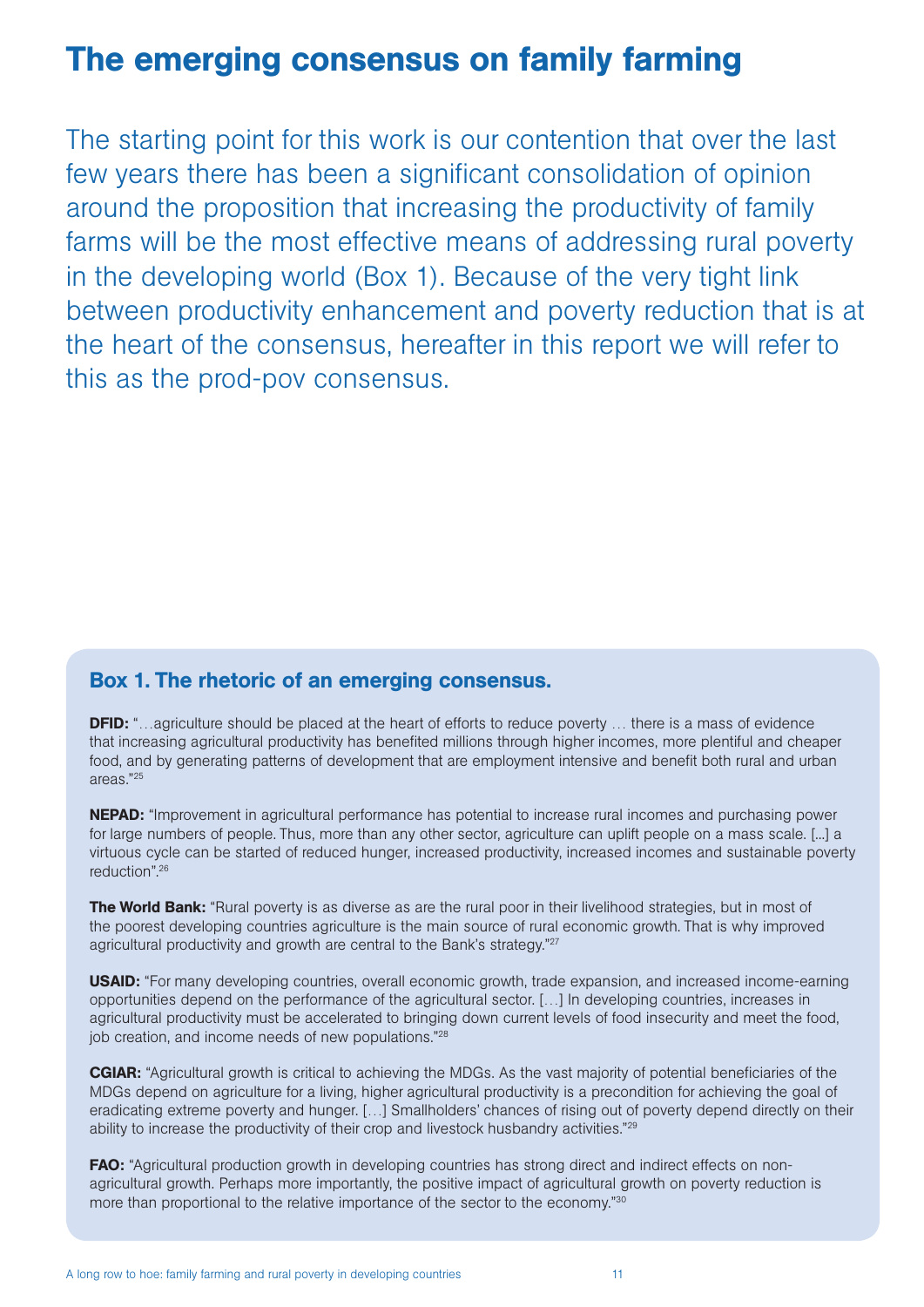#### Elements of the consensus

The prod-pov consensus, with its focus on increasing the productivity of family farms, is rooted in historical understandings of the drivers of economic growth, and the view that there are near universal (i.e. across time and space) links between rising agricultural productivity and economic transition. There is a vast body of literature in this area including classic work by Peter Timmer, John Mellor, Carl Eicher, Michael Lipton and others. In a recent paper Lipton argued that the links between productivity, farm size and economic transition can be summarised as follows: throughout history increases in agricultural productivity have fuelled economic transitions,<sup>32</sup> and, in the early stages of economic transition family farms are at a distinct advantage.<sup>33</sup>

A second touchstone on the prod-pov consensus is the spatial distribution of poverty and the make-up of rural livelihoods in much of the developing world. The logic goes as follows. First, there is the acknowledgement that poverty remains largely a rural phenomenon and that most poor people in rural areas derive at least some of their livelihoods from agriculture. Then, as argued by Lipton, there is the fact that in capital-constrained economies the greatest employment effects can be gained by investing where capital costs per extra workplace are relatively low – i.e. agriculture.34 Further, Lipton argues that for the rural poor, farmland is their major asset type and "it is therefore credible that more poverty reduction is likely to be achieved by raising returns to farmland than to other assets." Finally, the fact that the poor spend the bulk of their income of food, and especially staples, means that "local farming restrains and stabilises the price of the poor's main consumables". This logic leads to the conclusion that agriculture must necessarily be at the core of any poverty-reduction strategy. To put it another way, only agriculture has the potential to have the breadth of impact that is required to address rural poverty successfully.

The consensus is concerned fundamentally with the need to increase the productivity of agriculture. Irz et al., identify 12 positive consequences of agricultural growth, the effects of which can be seen at the level of the farm, the rural or the national economy (Table 3).<sup>35</sup> For each positive consequence, they also identify a number of qualifications and preconditions, which illustrate both the complexity and the context specificity of the potential relationship between productivity growth and poverty reduction. Most authors and agencies promoting the consensus view also highlight (either following from or as an adjunct to productivity gains) the importance of strengthening rural–urban linkages and the development of the rural non-farm sector.

A number of studies provide empirical evidence to support the relationship between productivity growth and poverty reduction. These are reviewed by Irz et al., who also report results from their own cross-country study that suggest to them that "agricultural productivity is an important determinant of poverty, and that increases in yield have the potential to lift a large number of individuals out of poverty."36 Thirtle et al.,'s reading of the literature leads them to conclude that "growth appears to be pro-poor, except in the Latin American countries, where extreme inequality in the distribution of incomes, and especially land, prevents the poor from gaining."<sup>37</sup>

As well as general agreement concerning the importance of agricultural growth for poverty reduction, there is also much agreement around the policy agenda required to foster growth. Underlying this agenda is a now well-known analysis of the constraints to increased productivity, including a lack of technology and information; inappropriate land tenure arrangements; market failures for inputs and outputs; and poor infrastructure.

Thus, according to Hazell, in order to foster growth in the productivity of family farms, governments, NGOs and the private sector must work to ensure:39

- **•** Targeted agricultural research and extension.
- Tenure security and efficient land markets.
- More effective marketing organisations.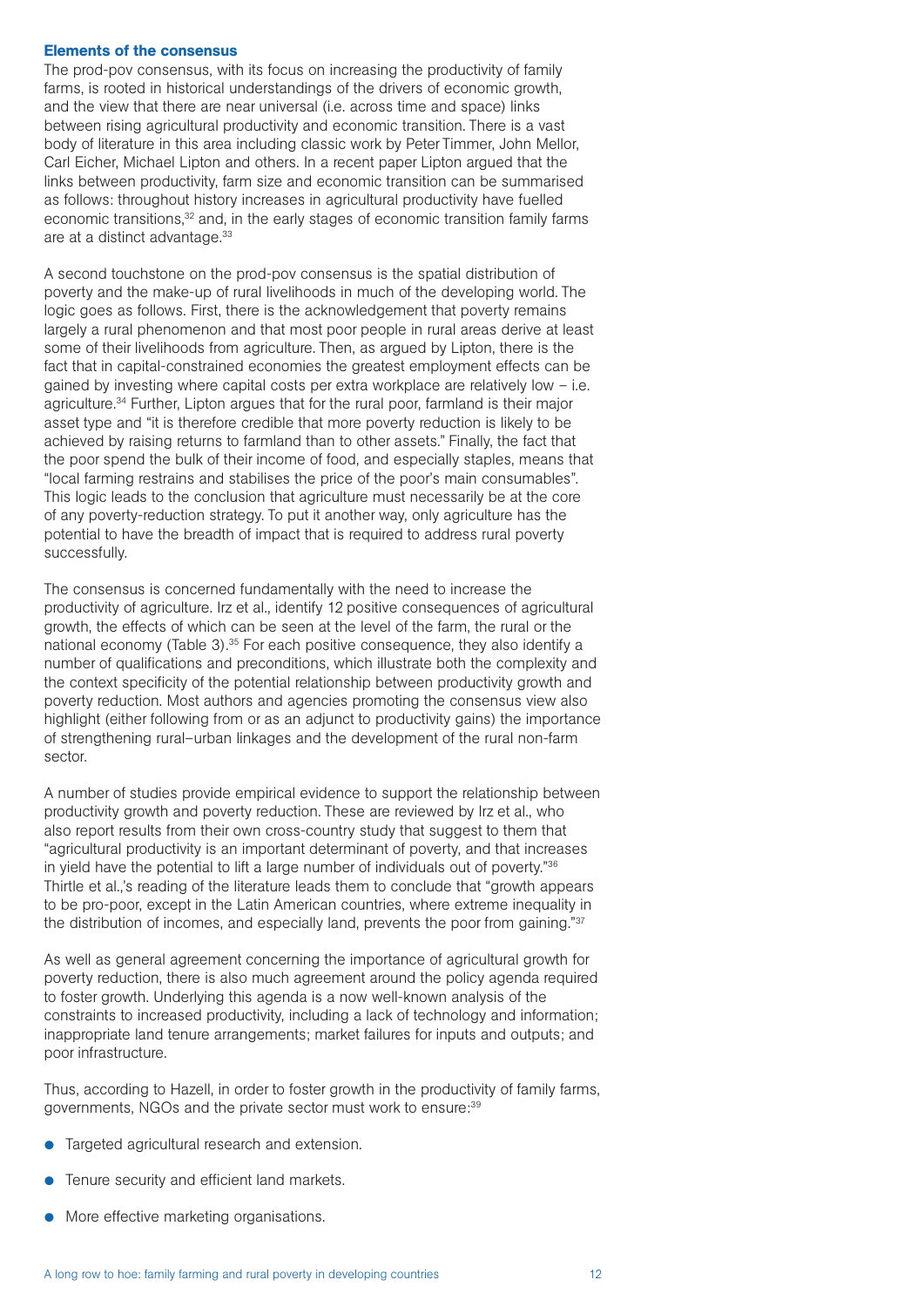#### Table 3. The consequences of agricultural growth.

| <b>Level</b>        | <b>Effect of agricultural growth</b>                                                                                                                                                                                                     |
|---------------------|------------------------------------------------------------------------------------------------------------------------------------------------------------------------------------------------------------------------------------------|
| Farm<br>economy     | Higher incomes for farmers, including smallholders                                                                                                                                                                                       |
|                     | More on-farm employment as labour demand rises per hectare, the area cultivated expands, or frequency<br>of cropping increases. Rise in farm wage rates.                                                                                 |
| Rural<br>economy    | More jobs in agriculture and food chain upstream and downstream of farm.                                                                                                                                                                 |
|                     | Increased jobs and incomes in rural economy allow better nutrition, better health and increased<br>investment in education amongst rural population. Lead directly to improved welfare, and indirectly to<br>higher labour productivity. |
|                     | Generates more local tax revenues and demand for better infrastructure – roads, power supplies,<br>communications. Leads to second-round effects promoting rural economy.                                                                |
|                     | Linkages in production chain generating trust and information, building social capital and facilitating non-<br>farm investment.                                                                                                         |
|                     | Reduced prices of food for rural residents who buy in food net                                                                                                                                                                           |
| National<br>economy | Reduced prices of food and raw materials raise real wages of urban poor, reduce wage costs of non-farm<br>sectors.                                                                                                                       |
|                     | Generation of savings and taxes from farming allows investment in non-farm sector, creating jobs and<br>incomes in other sectors.                                                                                                        |
|                     | Earning of foreign exchange allows import of capital goods and essential inputs for non-farm production.                                                                                                                                 |
|                     | Release of farm labour allows production in other sectors.                                                                                                                                                                               |

Source: Irz et al.<sup>38</sup>

- Revamped financial systems to meet family-farm credit needs.
- $\bullet$  Improved risk management policies.
- And where all else fails, targeted safety net programmes.

While the public sector must:

P "Invest in provision of basic infrastructure, health, education and other human capital to improve market access and to improve the range of nonfarm opportunities available to small farm households, including permanent migration to urban areas." 40

The details of this policy agenda are laid out by other authors: for example, *Poulton*  et al., on improvement of agricultural markets and basic financial services in Africa;<sup>41</sup> Lipton on crop research;<sup>42</sup> and Deininger on land reform.<sup>43</sup>

There is a growing literature that highlights the importance of functional institutions, and therefore institutional reform and institution strengthening, as a pre-requisite for agricultural productivity growth,<sup>44</sup> and as can be seen from the policy agenda above these institutional issues are central to the prod-pov consensus. Indeed the ability of productivity growth to deliver the desired pro-poor outcomes will depend to a significant degree on change in the institutional environment. Given the generally long-term nature of institutional change, however, this fact alone must certainly temper the short-term expectations associated with the prod-pov consensus.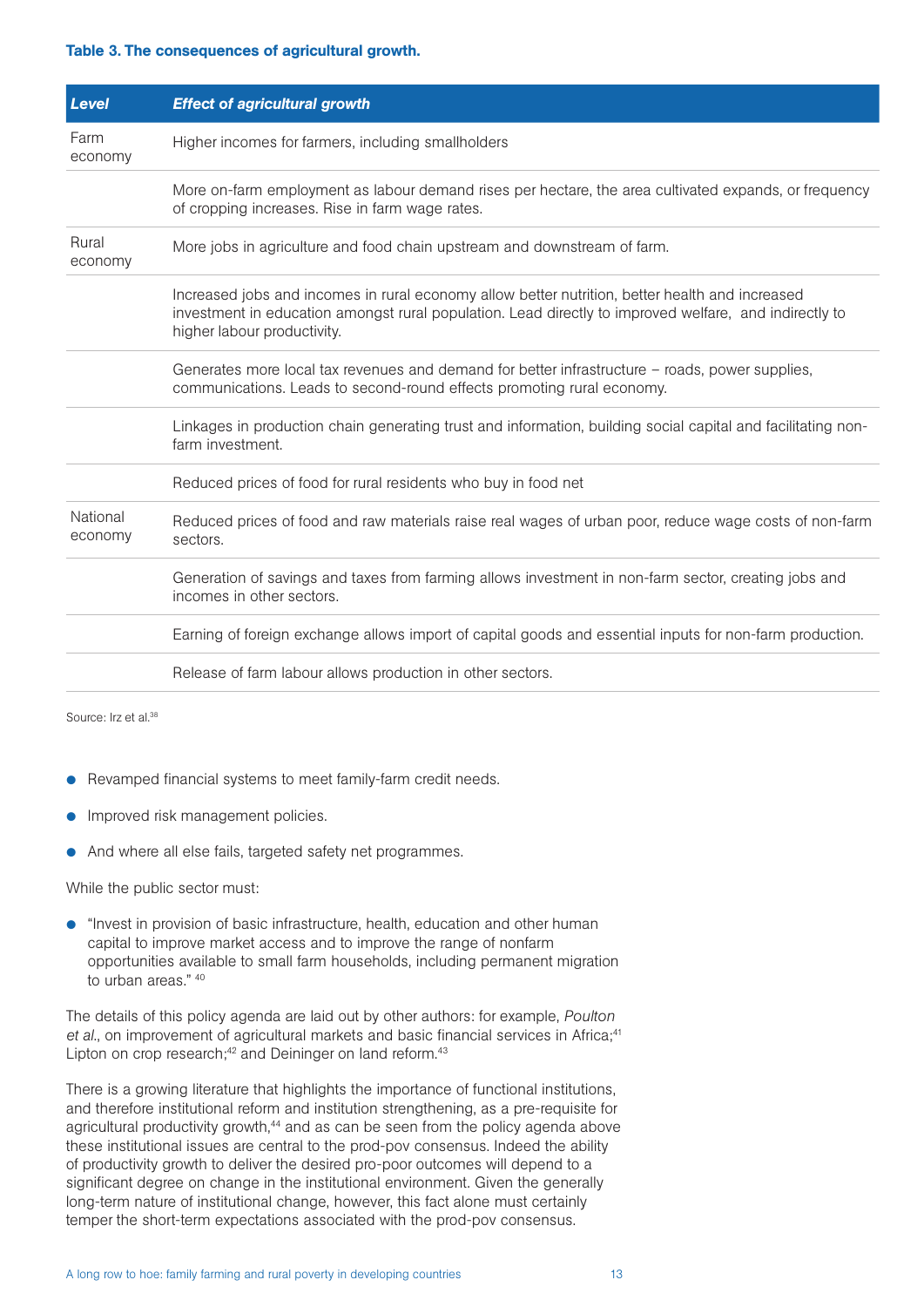Agricultural exports have long been a mainstay of many developing country economies and, over the last two decades, there has been much emphasis on the need for developing countries to stimulate non-traditional agricultural exports. While some examples of this strategy are very well known – for example, fresh vegetables and cut flowers from Kenya and coffee from Viet Nam – the prod-pov consensus is not fundamentally about agricultural exports (be they traditional or non-traditional). Rather, as argued by Hazell, the focus must be primarily on the supply of staple grains to domestic markets.45 We will return to this point later.

Finally, it is important to note Hazell's acknowledgement above that not all rural people will have a future in farming, and associated with the prod-pov consensus is a discussion of the need for 'exit strategies' for them.

#### How much of a consensus?

In describing the consensus around the importance of agriculture productivity growth for rural poverty reduction, we have used the term 'emerging' because this consensus in neither universal nor monolithic. There are both academics and policy-makers who do not support this view of the development potential of the agricultural sector, and in some cases, they specifically highlight the limitations of small-scale family farming. It would certainly be a mistake to assume that the notion that the agriculture sector should modernise through large-scale, mechanised, input-intensive production systems is completely dead.

The work of Collier and O'Connell illustrates an approach that downplays the role of the agricultural sector in poverty reduction.46 These authors use the notions of resource endowment and location to classify countries in Africa as Resource-Rich, Resource-Scarce Coastal, or Resource-Scarce Landlocked, accounting for 35 per cent, 35 per cent and 30 per cent of the African population respectively.47 They then suggest that the best strategy for sustained growth of Resource-Rich countries is likely to be through exploitation of their primary resources (oil, minerals and the like), while the Resource-Scarce Coastal countries may have to focus on adding value to resource-based exports. As for the Resource-Scarce Landlocked countries, their ability to rise to middle-income status may be tied to the success of their more fortunate neighbours, the discovery of untapped natural resources, or the development of new service exports. It is noteworthy that family farming plays no prominent role in this analysis of opportunities for sustained income growth.

Other authors focus on the role of industrial exports in growth and poverty reduction. For example, Söderbom and Teal argue that, over the last 30 years, the long-term income growth of African countries was closely linked to export performance.48 They also conclude that only international (not regional) markets will allow African countries to develop labour-intensive exports. Teal goes further: "…it is only in urban-based export industries that the growth of employment can be rapid enough to absorb the rapid growth in labour supply, and such employment creation is how income growth can be directly linked to poverty reduction."49

It is also true that even amongst those who are primarily concerned with agriculture and rural development there is less than universal agreement on the future of family farming. For example, in recent years the process of 'rural livelihood diversification' has received considerable attention, in relation to Africa<sup>50</sup> and Asia.<sup>51</sup> The basic observation is that non-farm income is increasing as a proportion of all income. This has prompted some to question whether agriculture is as powerful a lever for rural poverty reduction as has been suggested. On the other hand, there is evidence of non-farm income being used to invest in productivity-enhancing technology;52 while others have argued that diversification away from agriculture may reduce the willingness (of particularly poor people) to make the investments in new agricultural technology.<sup>53</sup>

Finally, some observers intimate that the route of farm productivity enhancement – intensification – promoted via the prod-pov consensus is actually a danger to family farmers. Here the suggestion is that intensification can create dependency on external inputs and global markets; open the door to genetically modified crop varieties and increased indebtedness; reduce biodiversity; and impact negatively on food security. Some call for 'sustainable intensification' oriented towards self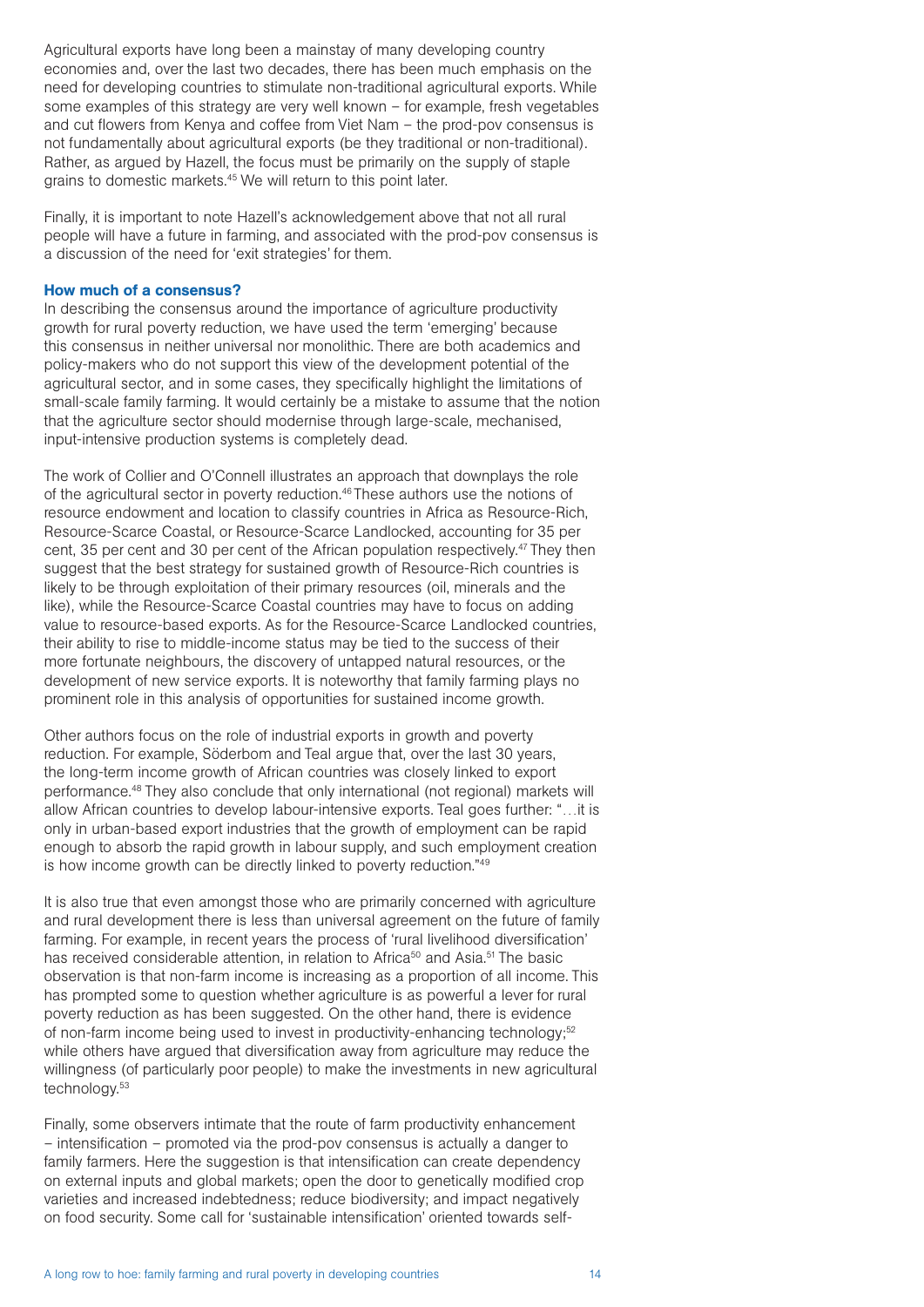sufficiency and based on low-external-input systems, inter-cropping, traditional varieties and local seed systems.

The point here is not to evaluate these various propositions in detail, but rather to draw attention to the fact that the importance of the agricultural sector, and family farming in particular, for poverty reduction is still being debated, with the different perspectives reflecting, amongst other things, disciplinary, institutional, and geographical backgrounds. Nevertheless, it is fair to say that the proposition that increasing the productivity of family farming is essential for poverty reduction is now widely accepted amongst academics, policy-makers and development practitioners alike.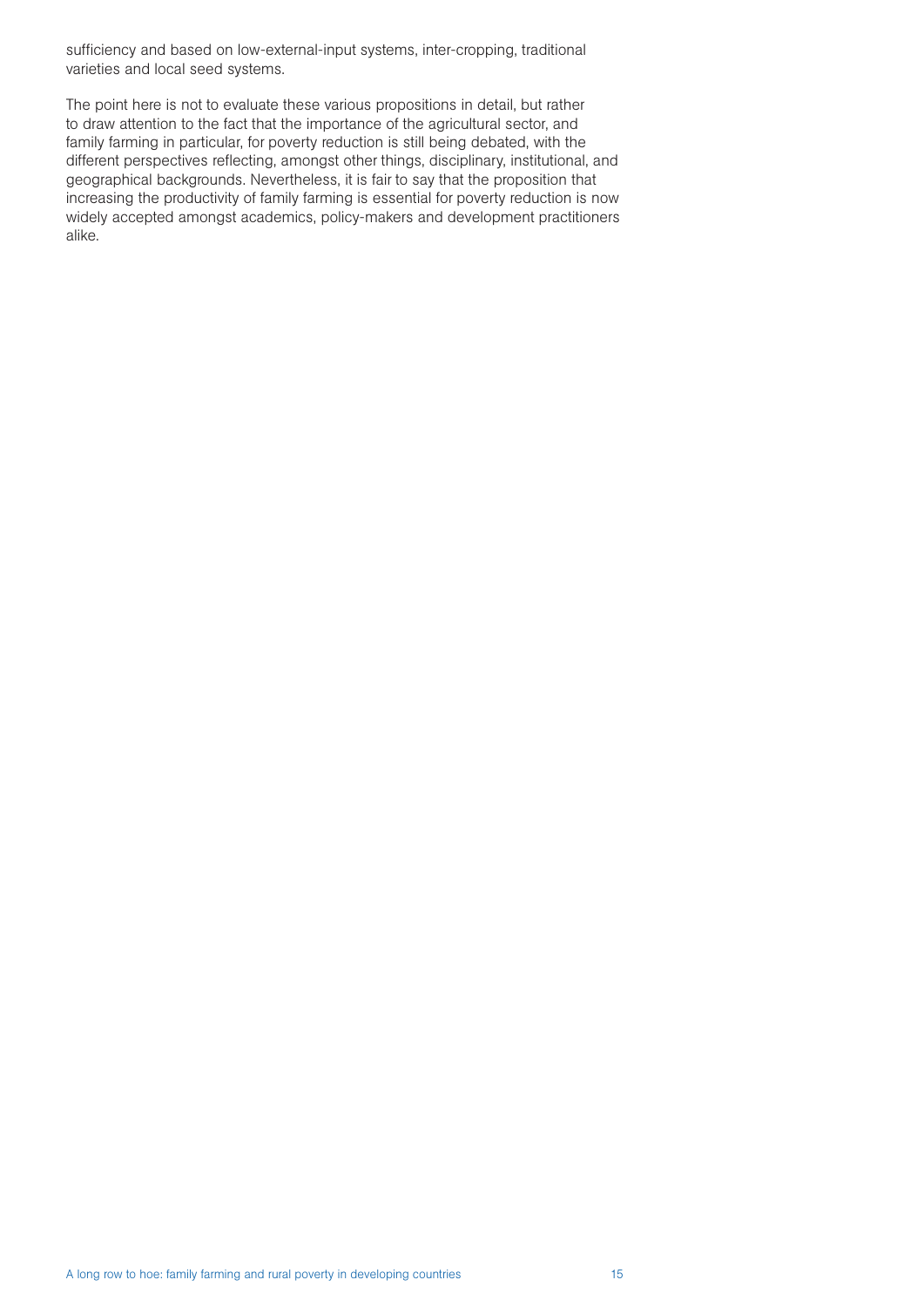### Limitations of the prod-pov consensus

### Before exploring some specific elements of the prod-pov consensus, it is important to make three preliminary points.

First, we note that the prod-pov policy agenda appears to take for granted the proposition that family farmers can benefit from agricultural growth within the prevailing global economic and institutional contexts. The agenda shies away from any suggestion that family farmers in developing countries might not get a fair deal under World Trade Organisation (WTO) rules or more specifically in their dealings with the increasingly globalised agri-food system. Neither does it seriously question the current neo-liberal orthodoxy concerning the role of state subsidies (for example, for fertiliser) or the desirability of (even temporary) protection of domestic markets from cheap food imports.

Second, we note that increased agricultural productivity is only likely to come about where there is social, political and economic stability. It is sadly ironic that the establishment of these basic conditions has been most problematic in Africa where the need to impact on rural poverty is greatest. In the face of continuing conflict and civil strife – not to mention the ravages of the HIV/AIDS pandemic – it is clearly unrealistic to assume that the complex of policies, incentives, investments, markets, and supporting institutions which underpins the prod-pov consensus will easily develop and flourish.

Third, it is important to draw attention to the fact that that the pro-poor outcomes envisaged in the consensus will depend on increasing demand for food and other agricultural products.54 While some increase in demand will arise simply because of population growth, the real boost will come from a growing and dynamic urban sector. While Hazell makes an explicit link between the prod-pov analysis and domestic grain markets, without growing urban demand for locally produced food the assumption of a strong link between increased agricultural productivity and widespread rural poverty reduction is untenable.<sup>55</sup> Some authors have stressed the fact that with urban population growth and rising incomes, demand for livestock products in the developing world is set to increase dramatically.56 The argument is that this so-called 'livestock revolution', and its requirement for vast quantities of concentrated livestock feeds (largely from cereal grains), will significantly increase demand for locally produced grain. The case for such a livestock revolution – and its potentially positive knock-on effects for family farmers – is certainly compelling for China, India and some other Asian countries. It is difficult in the short-term to see this particular dynamic establishing itself in much of Africa, however, where, in general, rapid urbanisation has been de-coupled from economic growth<sup>57</sup> and a basis for sustained economic growth in urban areas has yet to be established.

#### Diversity: one size does not fit all

There is now considerable academic literature on the challenges associated with agro-ecological diversity and relative merits of investment in areas with marginal or low agricultural potential.58 Nevertheless, we suggest that the prod-pov analysis is being interpreted and promoted in a way that leads to the expectation that agricultural productivity growth is a general and broadly applicable strategy for rural poverty reduction.

In this section, we argue that agro-ecological and socio-economic diversity. particularly in non-irrigated areas will likely reduce significantly the poverty alleviation effects of agricultural intensification. In other words, the potential for successful productivity enhancement, and the associated poverty reduction effects, are likely to be significantly more site- and context-specific than often portrayed.

Wiggins and Proctor provide a simple but useful framework that brings together information on two important factors: 'location' relative to markets (peri-urban,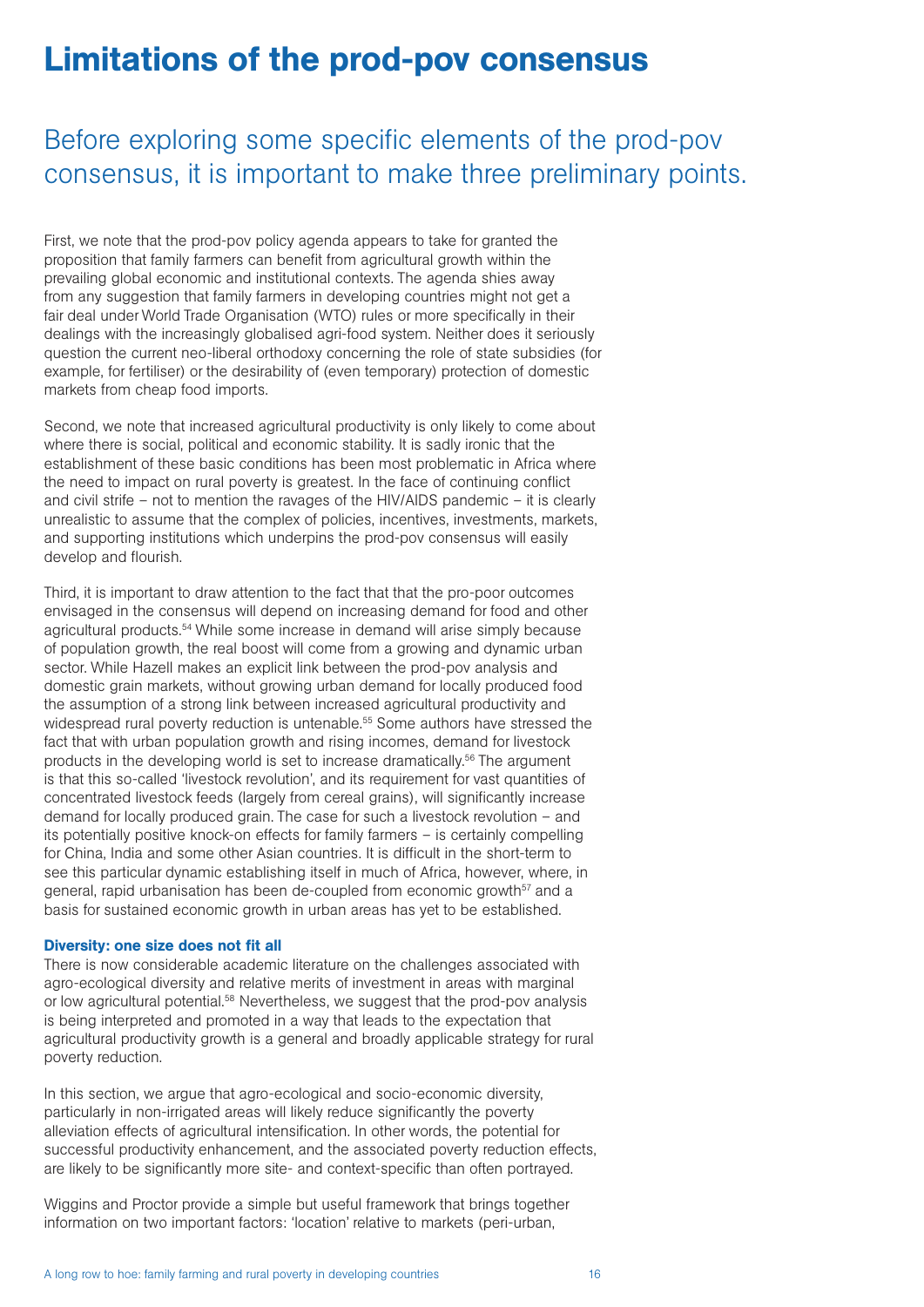#### Table 4. Development implications of location and natural resource quality.

|                       | <b>Quality of natural resources</b>                                                                             |                                                                                                                                                              |  |
|-----------------------|-----------------------------------------------------------------------------------------------------------------|--------------------------------------------------------------------------------------------------------------------------------------------------------------|--|
| l ocation             | Good                                                                                                            | Poor                                                                                                                                                         |  |
| Peri-urban            | Emphasis will likely be on micro-scale, high-value farming and livestock activities                             |                                                                                                                                                              |  |
| Middle<br>countryside | These areas will likely move toward specialised,<br>market-oriented arable farming and livestock<br>production. | These areas will likely remain in extensive farming<br>and livestock, and will only develop a limited non-<br>farm economy                                   |  |
| Remote<br>countryside | Few proven strategies for development of these<br>areas; likely to remain in subsistence farming.               | Few proven strategies for development in these<br>areas; likely to remain in low-productivity subsistence<br>farming, generating very small or no surpluses. |  |

Source: Wiggins and Proctor<sup>63</sup>

middle countryside or remote areas) and the 'quality' of natural resources (good or poor).59 They use this framework and their own reading of the last decades' development experience to suggest some likely agricultural development trajectories (Table 4). This is obviously a very simplified and schematic analysis but it highlights nevertheless two extremely important points. First, the rural world is heterogeneous, and this heterogeneity has direct and significant implications for agricultural development. Second, for three of the six location-resource combinations, Wiggins and Proctor conclude that the potential for agricultural intensification is, and is likely to remain, very limited. The implication of this is that the goal of reducing rural poverty by increasing the productivity of family farms is likely to be achieved in only some rural areas. This seems to be accepted in the recent DFID paper *Growth and Poverty Reduction: the Role of Agriculture* which highlights the need to "give priority to agricultural development in places where significant productivity gains are possible and the potential links to the wider economy are strongest".<sup>60</sup> It is also echoed by Poulton et al., who conclude that while smallholder agriculture in 'less favoured' areas of Africa performs vital food security and welfare functions, it is unlikely to function as a driver of growth.<sup>61</sup> On the other hand, Omamo suggests that "in areas with low agricultural potential and low population density (in Eastern and Central Africa) … improved animal health, breeding for disease resistance, and improved nutrition and pasture management would be good triggers for broad-based productivity growth."<sup>62</sup>

However, socio-economic heterogeneity is an additional dimension that must be considered.64 Here we are interested in differences in gender, age, marital status, education, ethnicity, caste, relationship to land, wealth, and so on. These factors can be associated with different opportunity structures and broadly different livelihood patterns. They are also associated with type and level of engagement in agriculture and different levels of interest in and ability to invest in productivity enhancing innovation. Clearly, the importance of these factors will depend on the context, the agricultural system and the requirements of the intensification technology. Wealth, for example, may or may not be a determinant of technology adoption.

Building on earlier work around 'recommendation domains', some authors have suggested that rather than focus on the individual socio-economic factors it is more important to understand how combinations of factors affect people's interest in and ability to implement a given agricultural innovation.<sup>65</sup> Those with neither the interest nor the resources are unlikely adopters, as are those who may have the resources but for whatever reason lack the interest. On the other hand, those with both interest and resources are the obvious potential adopters, while those who are interested but who lack the necessary resources may adopt if provided with some kind of assistance (for example, information, credit etc). The point here is simply that only a proportion of farming families will have both the interest and resources to increase their productivity, and thus to benefit directly from intensification. This leads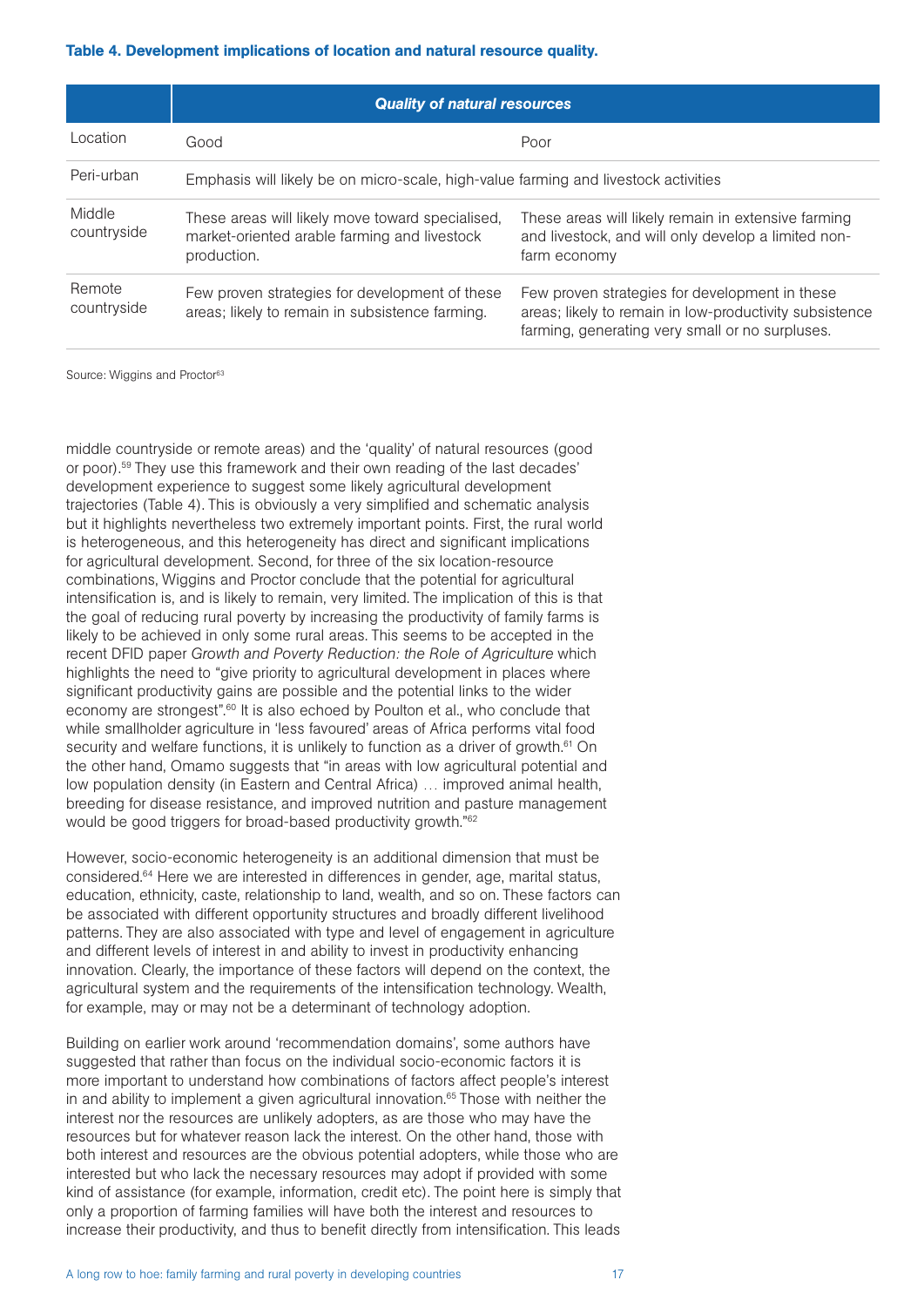to consideration of the distribution of direct and indirect (for example, employment and linkage) effects of productivity growth, and recognition that the nature and magnitude of any indirect poverty effects will depend on the combination of agroecosystem, development trajectory, farming technology and the like.

In Table 5, we have integrated this view of socio-economic diversity into the Wiggins and Proctor framework. This table highlights the fact that even within those areas that are considered to have clear potential for agricultural development the links between productivity growth and poverty reduction are likely to be contingent, partial, and highly complex.

Now we are left with a difficult question: What are the implications of this more realistic approach for expectations about the ability of agricultural productivity to impact positively on mass rural poverty? While this question demands detailed and site-specific analysis, one conclusion seems certain: in many areas, increased agricultural productivity is unlikely to drive the kind of broad-based rural poverty reduction claimed by those promoting the prod-pov consensus.

#### Is agricultural research up to the job?

An essential element of the prod-pov consensus is that farmers must have access to productivity-enhancing technology. In whatever form – as new crop varieties, agronomic recommendations, pest control strategies, whole production systems or whatever – technology that is adapted, reliable and profitable is an absolute requirement. Over the last two decades, the accepted view of the process of agricultural technology development has grown to include farmers, NGOs and the private sector in addition to publicly funded research.<sup>66</sup> However, this new appreciation of farmers' research, participatory research, and 'innovation systems', does not reduce the importance of effective formal, public sector research, particularly when poor, family farmers are being targeted.

The two main sources of publicly funded agricultural research are the 'national systems' on the one hand and the 'international systems' on the other. As is to be expected there is tremendous variation among the national agricultural research systems in terms, for example, of size, organisational models, staff profiles, geographical and crop coverage, budgets, and so on. The 16 international research centres of the CGIAR system also have different geographical and research mandates, and as well varying in organisation, size, financial stability, and record of impact.<sup>68</sup>

After a decade or more of expansion into areas such as participation, gender and natural resource management, there have recently been calls for the CGIAR to refocus its efforts on basic crop improvement, where it has historically demonstrated its strong comparative advantage in developing 'global public goods'.<sup>69</sup> The logic here is that the national research systems, NGOs, and the private sector will then work with farmers to adapt the crop germplasm and strategic research outputs from the CGIAR centres to suit local conditions. However, the notion that such an integrated, 'global agricultural innovation system' can be made to work for poor family farmers in the developing world needs to be very carefully examined.

There are three key assumptions: that the national agricultural research systems have (or could quickly develop) the capacity to adapt strategic research outputs from CGIAR centres and elsewhere; that the private sector will carry at least some of the burden of this adaptive research; and that family farmers, and perhaps especially women, are in a position to participate in adaptive research at the level required to deliver significant benefits. Unfortunately, in parts of the developing world, and perhaps particularly in Africa, these assumptions are problematic.

In the first place, funding for public-sector agricultural research in much of the developing world is in long-term decline.70 In addition, even after years of multiand bi-lateral donor support, national agricultural research institutions in Africa continue to struggle with the agro-ecological heterogeneity and the range of crops and problems for which they are responsible. Nor is it sufficient to say that agricultural research must and will be strengthened: years of experience has clearly demonstrated that this is a very long-term project and even then, much easier said than done.<sup>71</sup> While considerable attention is now being given to new partnerships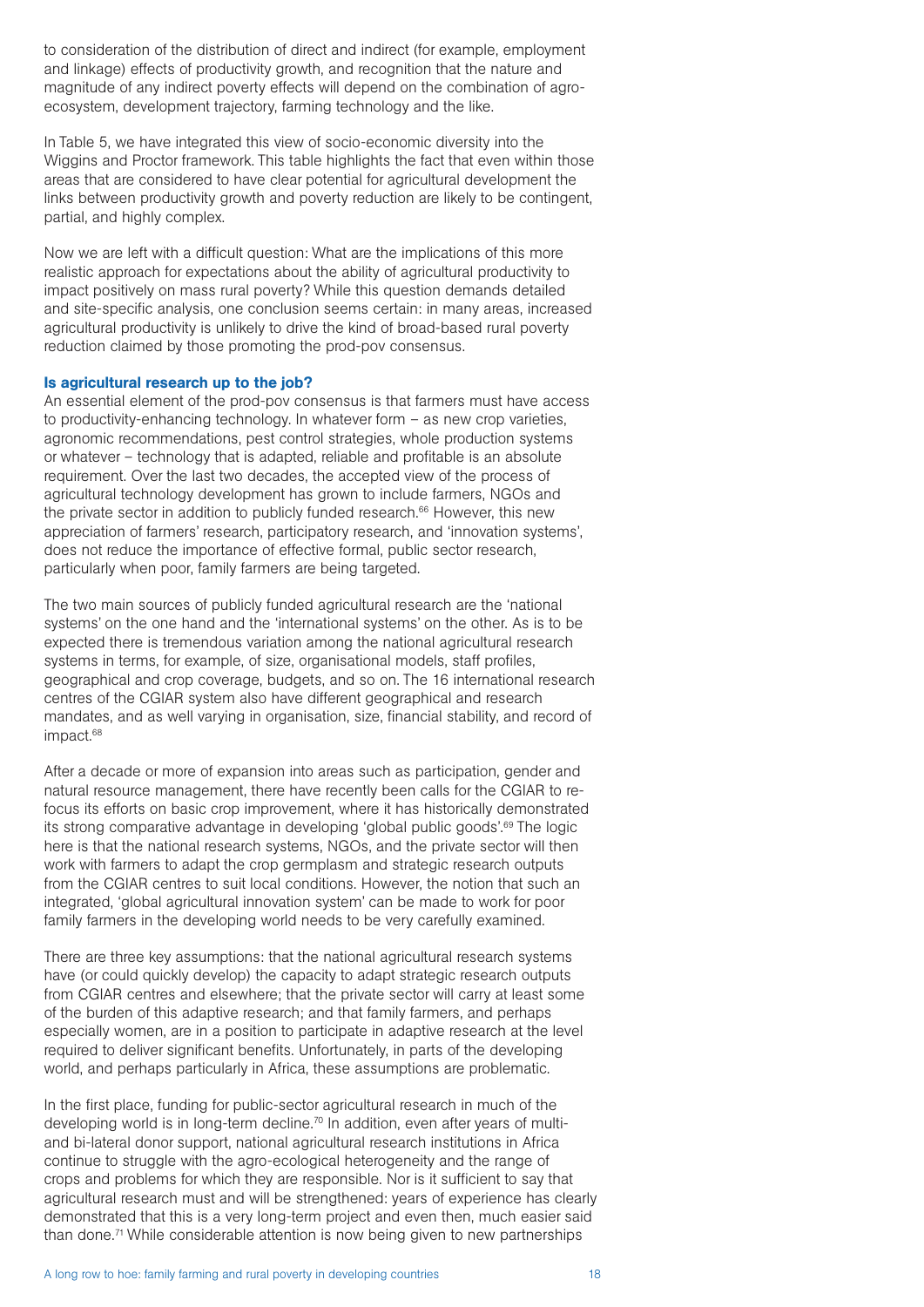#### Table 5. Adding socio-economic diversity to the Wiggins and Proctor framework $67$

|                              |      | <b>Quality of natural resources</b> |  |
|------------------------------|------|-------------------------------------|--|
| Distance from<br>urban areas | Good | Poor                                |  |
|                              |      |                                     |  |

#### W&P: Emphasis will likely be on micro-scale, high-value farming and livestock activities

|                            | Families with interest<br>and motivation |          |
|----------------------------|------------------------------------------|----------|
| Families with<br>resources | Yes                                      | Nο       |
| Yes                        | $\cal{J}$                                | X        |
| N٥                         |                                          | $\times$ |

W&P: Likely move toward specialised, market-oriented arable farming and livestock.

|                            | Families with interest<br>and motivation |          |
|----------------------------|------------------------------------------|----------|
| Families with<br>resources | Yes                                      | Nο       |
| Yes                        | ${\cal J}$                               | X        |
| N٥                         |                                          | $\times$ |

W&P: Likely remain in extensive farming and livestock, and will only develop a limited non-farm economy.

|                            | Families with interest<br>and motivation |          |
|----------------------------|------------------------------------------|----------|
| Families with<br>resources | Yes                                      | N٥       |
| Yes                        | X                                        | $\times$ |
| Nο                         | ×                                        | $\times$ |

W&P: Few proven strategies for development; will likely remain in subsistence farming; may become attractive in future.

|                            | Individuals with<br>interest and motivation |    |
|----------------------------|---------------------------------------------|----|
| Families with<br>resources | Yes                                         | Nο |
| Yes                        | X                                           | X  |
| Nο                         | $\times$                                    | ×  |

W&P: Few proven strategies for development; will likely remain in low-productivity subsistence farming, generating very small or no surpluses.

|                            | Families with interest<br>and motivation |          |
|----------------------------|------------------------------------------|----------|
| Families with<br>resources | Yes                                      | Nο       |
| Yes                        | X                                        | X        |
| NΜ                         | $\times$                                 | $\times$ |

Remote

Peri-urban

Middle **Countryside** 

 $\checkmark$  = likely  $\sqrt{3}$  = more likely  $X =$  unlikely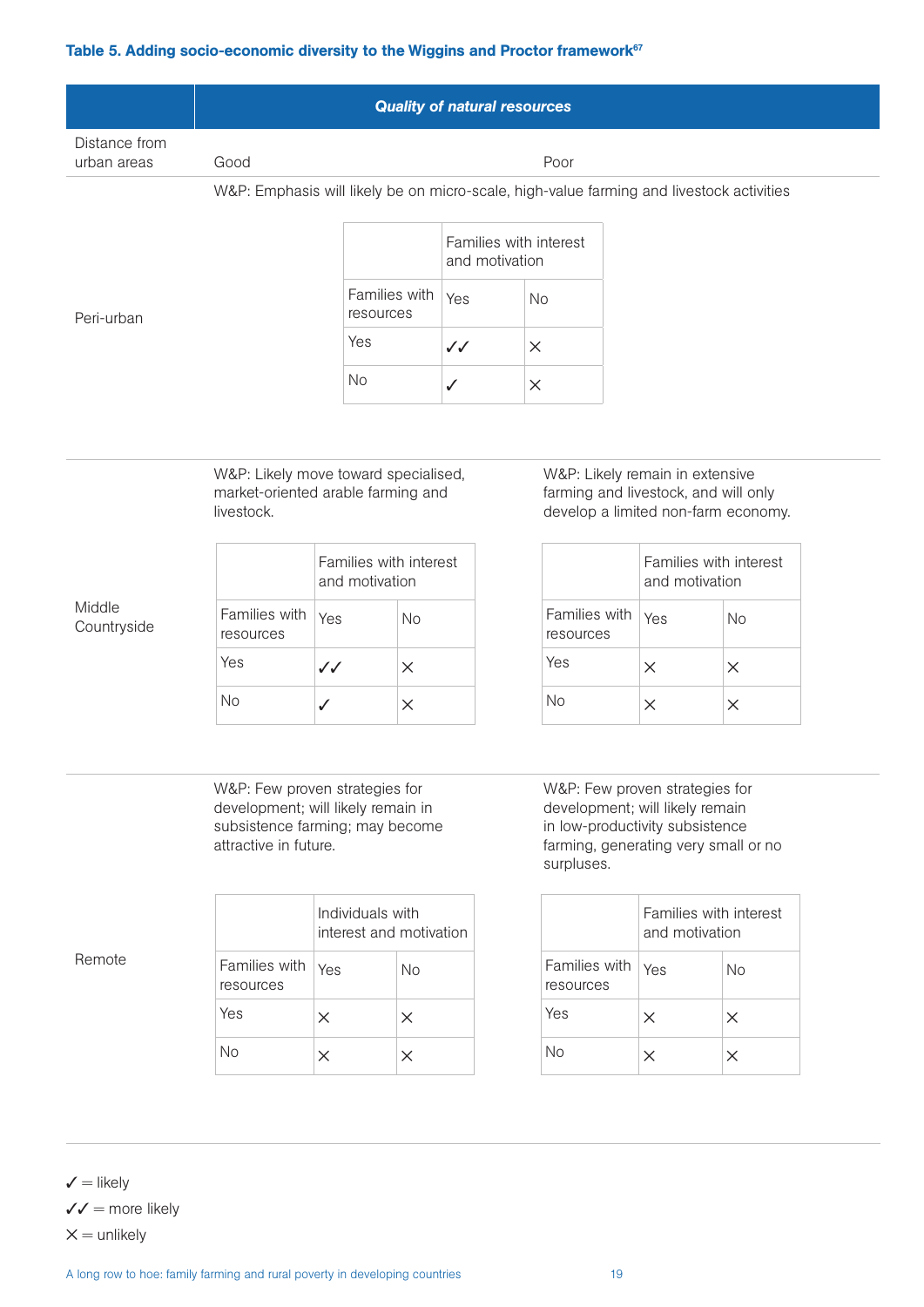and collaborative arrangements, through, for example, the CGIAR's 'Challenge Programmes', these initiatives are unlikely to make-up for more fundamental institutional shortcomings.72 Without significant research capacity at the applied and adaptive end of the spectrum, where the challenge of agro-ecological and socio-economic heterogeneity is greatest, the global public goods produced by the international centres will be of little, if any, value to poor, family farmers.<sup>73</sup>

Second, the assertion that the private sector will invest in agricultural research, particularly when the potential users are poor, family farmers in marginal areas growing primarily food crops for domestic markets, must be questioned.<sup>74</sup> Indeed, as noted by most observers, in Africa there is little sign of private sector investment in agricultural research outside a limited number of cash crops, such as cotton and tobacco. It seems likely that a similar situation will persist in other marginal, largely rain-fed areas, where much of the focus is and will likely remain on the production of food crops for own consumption. While some innovative models for harnessing the power of private sector research for the benefit of poor farmers have recently been suggested, to date these have not been tested in any substantive way.<sup>75</sup>

Third, while the role of farmers in technology adaptation at farm level is now well appreciated, it is perhaps unrealistic to expect that poor people will be both motivated and able to devote time and other resources to the fine-tuning of technology. This may be particularly the case in situations where farming is only one amongst several sources of income.76

In other words, the regions where rural poverty is deepest and most persistent –including Africa – are the least likely to be able to provide the agricultural technology whose availability is assumed by those promoting the prod-pov consensus. Without this technology, there can be little productivity enhancement. What, then, is the real basis for promises of productivity-driven poverty reduction in either the short or the medium terms?

#### Even if we grow it, will we have a market?

The last two decades have seen major restructuring of the global agri-food system. Some of the salient characteristics of this restructuring are an increasing concentration of power among a relatively small number of transnational firms; commodities and their components increasingly seen as globally substitutable inputs for food manufacturing; and a rapid expansion in South-to-North trade in fresh fruit and vegetables. Another important development has been the changing locus of regulation within the agri-food system, from national governments and interstate organisations to the private sector and other third party organisations.<sup>77</sup> This shift, driven in large part by the demands of food retailers in the developed world, represents another significant change in the exercise of power within the food system.

Finally, in recent years there has been much interest in what has been called the 'supermarket take-off' throughout the developing world, including Africa.78 A growing body of research shows that supermarkets in the developing countries are no longer serving only urban and upper class customers but are rapidly penetrating all segments of food marketing.

All of these developments are likely to pose serious challenges to family farmers. Faced with such challenges, the classic response would be to seek to become more competitive by improving efficiency or quality. Alternatively, there is the option of developing and exploiting higher value niches within the market. The development of non-traditional export chains such as fresh vegetables from Africa to Europe are an example of this latter response, as are Fair Trade and other social/ eco labelling schemes.

Can initiatives such as these benefit large numbers of family farmers? Evidence from Kenya indicates that while the export horticulture sector began with significant inputs from family farmers, much production is now centralised and under the control of integrated companies.<sup>79</sup> While jobs are being created, these are more likely to be for farm labourers and women working in pack houses than for family farmers.<sup>80</sup> On the other hand, while some producers and communities seem to gain from schemes such as Fair Trade, so far only a very small minority of family farmers,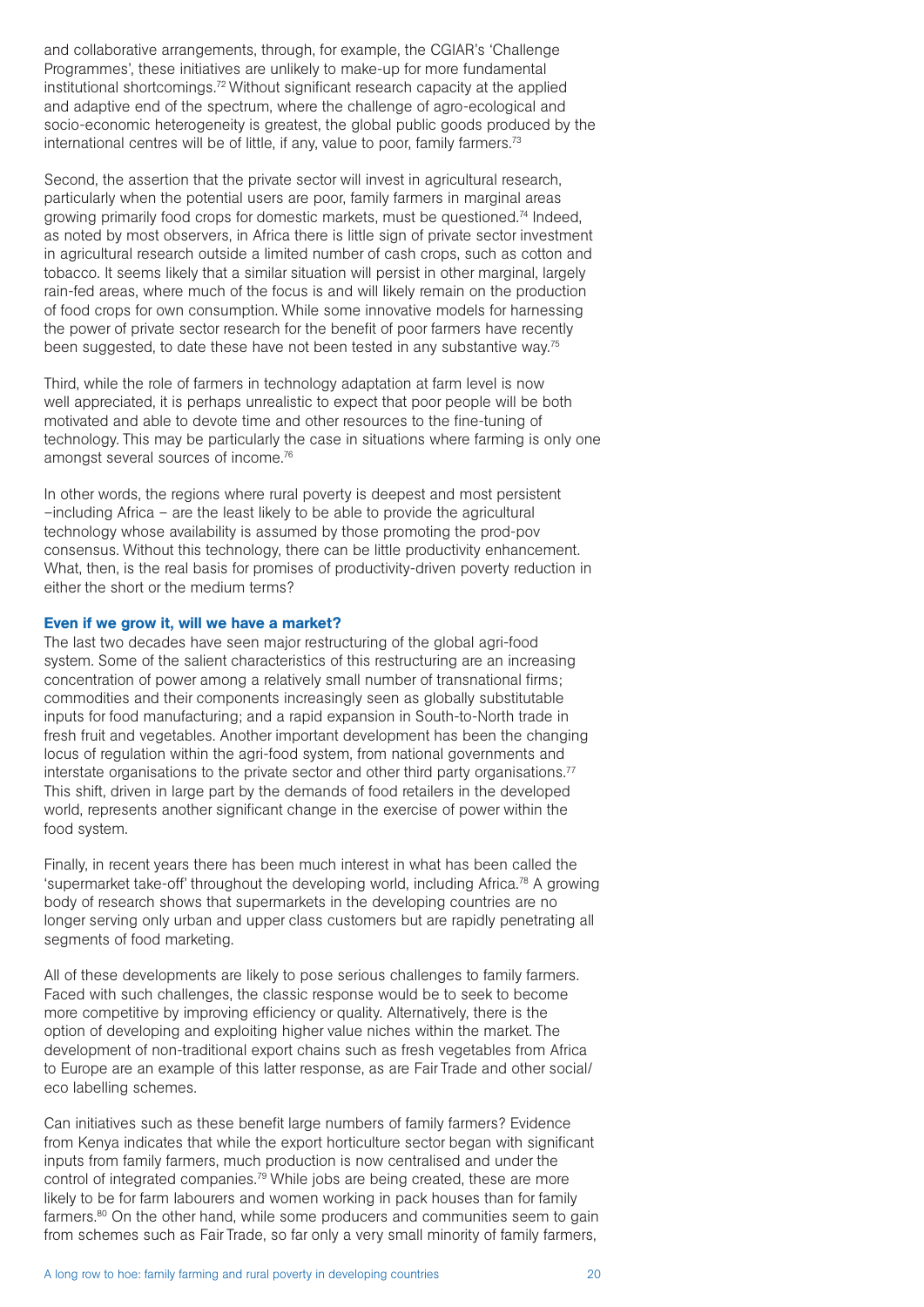#### Table 6. Examples of 'small-farmer' engagement with supermarkets.

| <b>CompanyCountry</b> | <b>Business</b>                                  | <b>Mechanism for control</b><br>and compliance                         | <b>Numbers of</b><br>smallholders<br><i>involved</i> | <b>Support structures</b>                                             |
|-----------------------|--------------------------------------------------|------------------------------------------------------------------------|------------------------------------------------------|-----------------------------------------------------------------------|
| Alice/South Africa    | FFV producer<br>group supplying<br>supermarkets. | Out-grower<br>scheme; EUREP-<br>GAP certification<br>within two years. | $300 - 400$                                          | Public-private<br>partnership.                                        |
| TOPS / Thailand       | Supermarket chain                                | Preferred suppliers<br>with national public<br>certification.          | 500-600                                              | Affiliation with<br>input supplier;<br>public-private<br>partnership. |

Source: Boselie *et al.*82

even in key Fair Trade commodities such as coffee, tea and cocoa, have been able to participate.

The growth of supermarkets in the developing world poses another potential problem for family farmers. Whether they are wholly owned subsidiaries of firms based in the North, regional firms, joint ventures, or national companies, modern supermarkets work to the same basic logic of standardisation, cost reduction and logistic efficiency. The experience in the UK and elsewhere has amply demonstrated the difficulties that smaller-scale farmers have in successfully supplying supermarkets. Is there any reason to think that family farmers in the developing world will be any more successful? At risk, of course, is the access that family farmers have to their own domestic markets, without which the link between productivity enhancement and poverty reduction will be very tenuous indeed.

Boselie et al., studied two successful examples from South Africa and Thailand of small-farmer engagement with supermarkets (Table 6).<sup>81</sup> They concluded that in these cases six factors underpinned the successful outcomes:

- 1. The producers worked co-operatively and were tightly coordinated.
- 2. The supermarket or supplier played an active role in organising the producer groups, providing technical expertise or physical inputs.
- 3. Access to electronic communications technology.
- 4. Produce was chilled or rapidly delivered to a chilled facility.
- 5. Producers had to supply high-quality produce on a consistent basis.
- 6. Public-private partnerships.

On the other hand, Schwentesius and Gómez studied a lime growers' co-operative that tried and ultimately failed to supply supermarkets. They concluded that "it was … relatively difficult to address the research question of whether small growers benefit from sales to super-markets, simply because it was difficult to find many small growers who were selling (fresh fruit and vegetables) to supermarkets – a research finding in itself."83

In relation to Latin America, where supermarkets are already the dominant force in food retail, Reardon and Berdegué propose four elements of a basic policy position:84

- 1. Accept that supermarkets are here to stay.
- 2. Recognise that supermarkets can be engines of market development.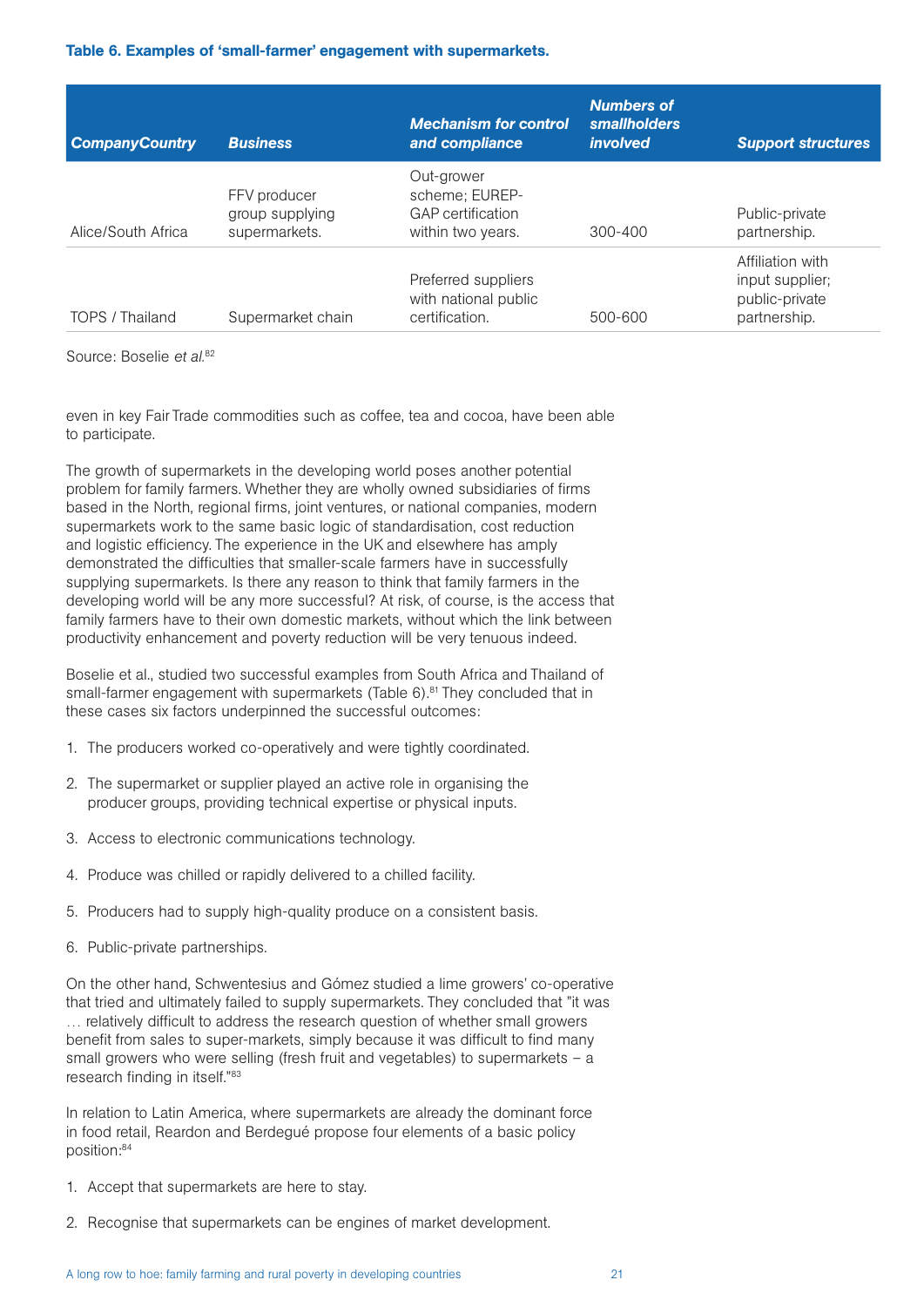- 3. Worry about the implications of supermarket dominance in terms of potential exclusion of small firms and farms.
- 4. Help these small firms and farms to meet the challenges of supplying supermarkets where possible; and help develop alternative markets where it is not.

Clearly, effective organisation will be absolutely essential if family farmers are to supply supermarkets successfully. We will return to this point, as well as the challenge of developing alternative markets, in the last section.

#### Intensification, fertiliser and energy prices: what happens when the price of oil skyrockets?

The prod-pov consensus assumes that productivity growth can be realised by family farmers without putting into further jeopardy the natural resource base on which they depend. In other words, the whole proposition rests on the assumption that profitable and sustainable intensification trajectories either already exist, or can be identified in the short term.

If we go back to the framework of Wiggins and Proctor referred to earlier, we might conclude that it is only in Peri-urban and Middle-countryside areas with good natural resources that such sustainable intensification trajectories will be needed. On the other hand, as people will clearly continue to live and farm in the other areas, some of which, by definition, have limited natural resource endowments and are prone to degradation, the need for sustainable production systems is clearly more general.

One key resource is soil, and the management of soil fertility is a fundamental part of sustainable crop production. Approaches to soil-fertility management on family farms in the developing world have evolved considerably over the last 50 years: from what was primarily a focus on the use of chemical fertiliser to boost crop production, researchers now highlight a broader range of approaches and nutrient sources. At least in the research community, the value of integrated nutrient management – "the judicious manipulation of nutrient stocks and flows" $85 - is now$ widely accepted. Nevertheless, chemical fertiliser is still the bedrock of soil-fertility management in many farming systems and most intensification trajectories. As a result, nitrogen fertiliser use in the developing world continues to increase rapidly (Figure 2).

In some situations, and particularly the Green Revolution areas of Asia, fertiliser use is well entrenched and fertiliser intensity (i.e. the rate of application in kg/ha) is already relatively high. In contrast, in much of Africa, overall intensity of fertiliser use is still very low (Table 7). Averages such as these hide considerable variation among countries, and as Crawford et al., demonstrate, some 15 countries in Africa "registered rapid growth in fertiliser intensity, albeit from small initial levels in the early 1990s"87. In Africa, some 40 per cent of all fertiliser is applied to maize and an additional 20 per cent to other cereals and pulses; however, the intensity of application is generally higher on tobacco, sugar and cotton, and lower on cereals (including maize).88

The common explanations for low fertiliser use in Africa include high costs, a low proportion of irrigated land, a predominance of traditional crop varieties that are not fertiliser responsive, and low population density (i.e. relative land abundance). A recent study by the Fertilizer Development Center (IFDC) showed that the retail price of urea in Nigeria, Malawi and Zambia was on average 46 per cent higher than in the USA.89 Tellingly, the cost from arrival at the port to the point of sale was on average 5.5 times higher in the three African countries. It is also important to note that these figures do not take account of the cost of transportation from the point of sale to the farm, which can also be considerable. In part, based on these higher costs, Anderson hypothesised that in Africa many 'improved' agricultural technologies, including the use of inorganic fertilisers, are actually not more profitable than existing practice and entail enough low-grade risk to make them unattractive.<sup>90</sup> In addition, because much of the data are not representative or relevant, "there is a systematic overstatement of the extent of responsiveness of crops to applied fertilizer in Africa, relative to what is achievable under most farm conditions."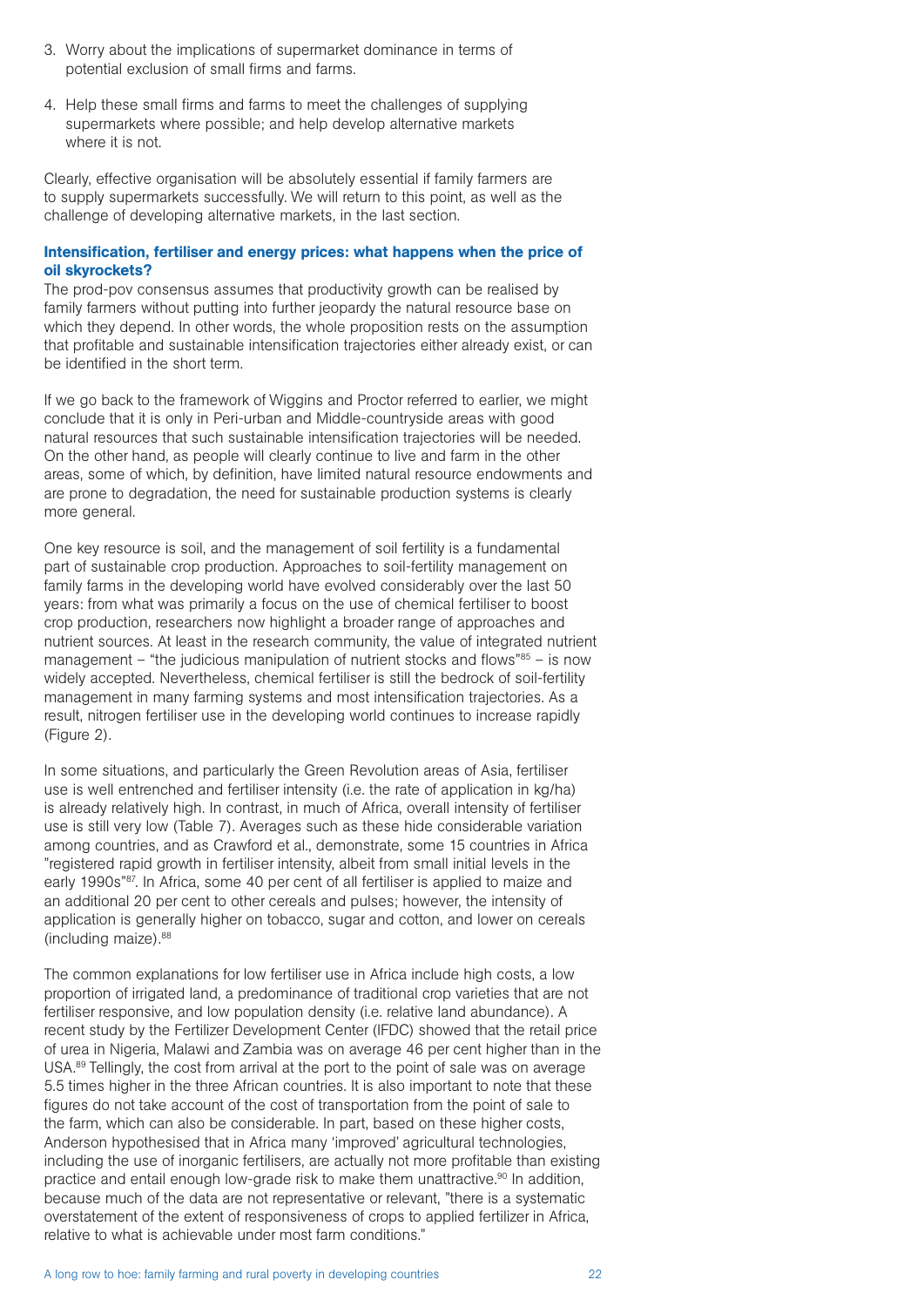

#### Table 7. Fertiliser use intensity (kg of fertiliser nutrients per ha of arable land).

| <b>Region</b>                   | <b>Fertiliser intensity (kg/ha)</b> |
|---------------------------------|-------------------------------------|
| Africa, south of Sahara         | 8                                   |
| Latin America and the Caribbean | 90                                  |
| North America developed         | 100                                 |
| South Asia                      | 114                                 |
| East and Southeast Asia         | 131                                 |
| European Union                  | 208                                 |

Source: FAO; YEAR 2001.

The need to increase crop productivity is central to the prod-pov consensus and it is assumed that in many situations increased fertiliser use will be essential to achieve this goal. The prod-pov policy prescriptions that are expected to promote fertiliser use are improved transportation infrastructure and better functioning input markets (to reduce the cost and improve timeliness of availability); improved credit provision and risk management strategies; and improved technology (fertiliser-responsive crop varieties and management strategies).

Petroleum products are the feedstock for nitrogen fertiliser production. This fact, combined with the relatively high cost of fertiliser, and generally low levels of fertiliser-use efficiency, means that in places like Africa the economics of fertiliser use will be particularly sensitive to rising energy prices. In other words, if the 'peak oil' scenarios that have been projected by some analysts come to pass,<sup>91</sup> and oil prices increase significantly, then the very family farmers whom the prod-pov promoters seek to help may be the most seriously affected. Thus, in the face of rising energy prices, the applicability and sustainability of productivity enhancement based on increasing inorganic fertiliser intensity cannot be taken for granted.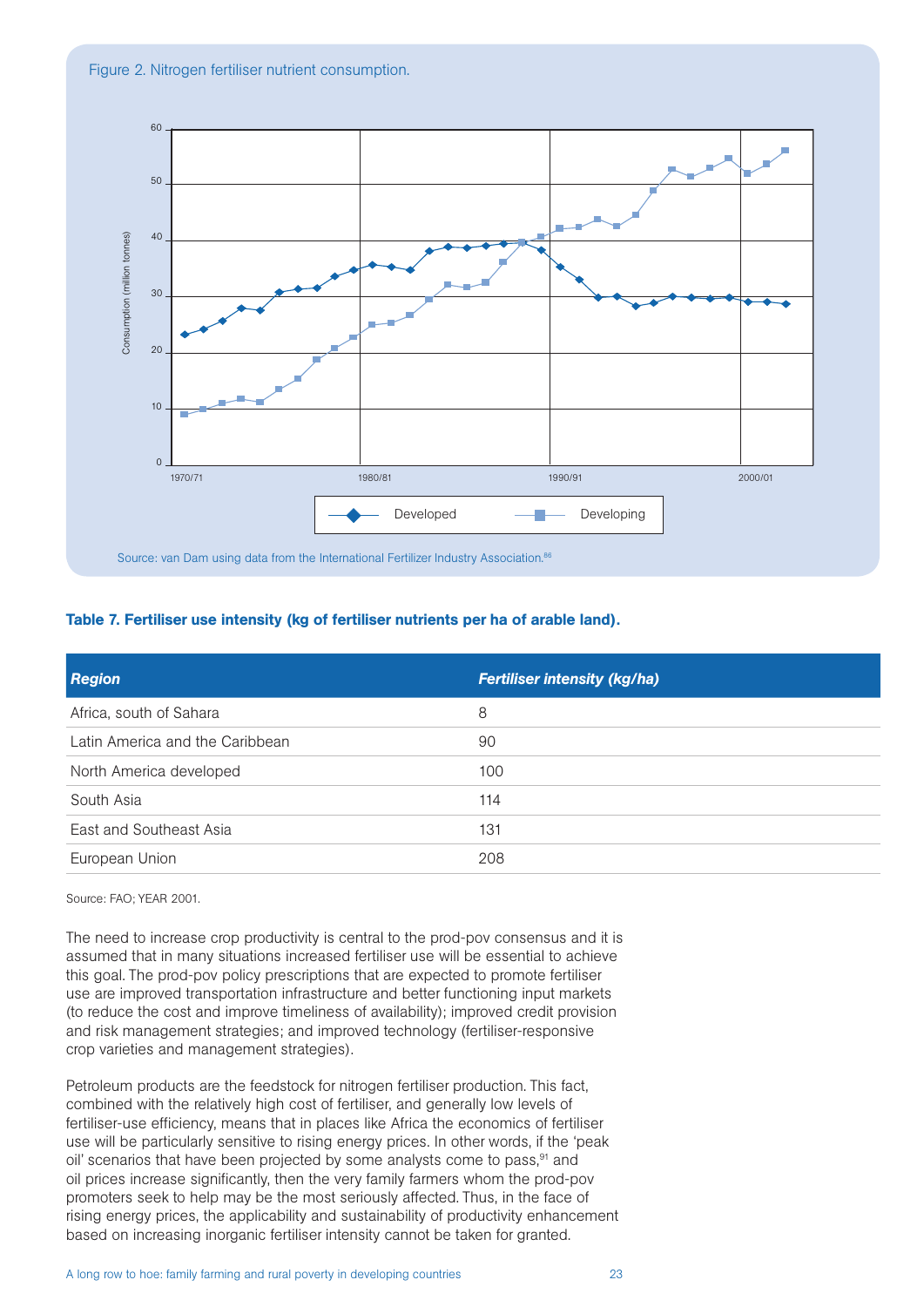It is certainly true that there are many alternatives to inorganic fertiliser. In some places the use of animal manure, agro-forestry, crop rotation, legumes, living mulch, compost, and other soil-fertility-enhancing technologies are part of traditional practice, in other situations they have been actively promoted for use by family farmers.<sup>92</sup>, Here it is important to note that one critique levelled at publicsector agricultural research is that it is generally resistant to innovations that challenge conventional wisdom or that did not originate from within the research establishment. Organic farming is a good example, as is the ongoing and quite heated debate around the System of Rice Intensification (SRI).<sup>93</sup> For this reason, some argue that we are not yet in a position to know the real potential of these alternatives to inorganic fertiliser.

Nevertheless, it has not yet been clearly demonstrated that, over a variety of agroecologies, these alternative technologies will support the high level of productivity enhancement that underpins the prod-pov consensus (for example, for organic coffee;<sup>94</sup> for SRI;<sup>95</sup> and for low-external-input farming in Kenya<sup>96</sup>). Further, as these are predominately biological technologies, their use is often highly context specific, which means that they must be actively adapted to particular agroecological and socio-economic conditions. While much of the responsibility for local-level adaptation must ultimately be carried by the farmers themselves, these technologies clearly imply an even greater burden for national agricultural research.<sup>97</sup> As noted above, however, it is precisely at this level of local adaptation that the national agricultural research systems face their greatest challenge. Significant progress on this front is unlikely without radical change in the organisation, staffing, management and funding of agricultural research.

#### For many, climate change will make successful family farming ever more difficult

It goes without saying that manifestations of climate – for example, rainfall patterns, drought and flooding – affect family farmers in the developing world on a daily basis. How the events observed today are linked to longer-term processes of climate change remains unclear. However, there can be no question about the fact that the medium- to long-term outlook for family farmers is clouded by the threats associated with climate change. While projections of the extent, timing and impacts of climate change are still imprecise, there is agreement that it is a matter of when not if, and that the poor in the developing world are likely to suffer disproportionately.98 The strong link between poverty, rural areas and engagement in agriculture that was cited earlier partly explains this disproportionate burden.

In relation to crop production, the key impacts associated with climate change are likely to be through air temperature, rainfall patterns, atmospheric C O 2 levels, temporal and spatial distribution of extreme events, and sea level change. In some situations higher C O 2 levels, more rainfall and higher temperatures may have positive effects on the growth and productivity of some crops. Elsewhere, drought and higher temperatures will have negative effects. Given the continued uncertainties about climate change, and the potential for complex, interacting effects on crop production, projections of impacts on agriculture in the developing world can only be indicative.

The literature on the likely effects of climate change on agriculture is large and cannot be reviewed here in detail. Nevertheless, some recent papers illustrate the direction of the latest thinking. Zhao et al., reviewed projected impacts of climate change on agriculture in the humid and sub-humid tropics. They suggest that while the global economic impacts of climate change on agriculture are expected to be relatively minor (because of offsetting gains and losses), "the adaptive capacity of human settlements in Africa and Latin America is low and vulnerability is high". More specifically, agricultural productivity in lower latitude and lower income countries is more likely to be negatively affected. This conclusion points again to the disproportionate effects on the poor referred to above. These authors also suggest that increasing climate variability is likely to be more important than change in average climate, and highlight the fact that all International Panel on Climate Change (IPCC) assessments suggest that climate variability and climate change (primarily droughts) will generally have significant impacts on almost all farming systems in Africa.<sup>99</sup>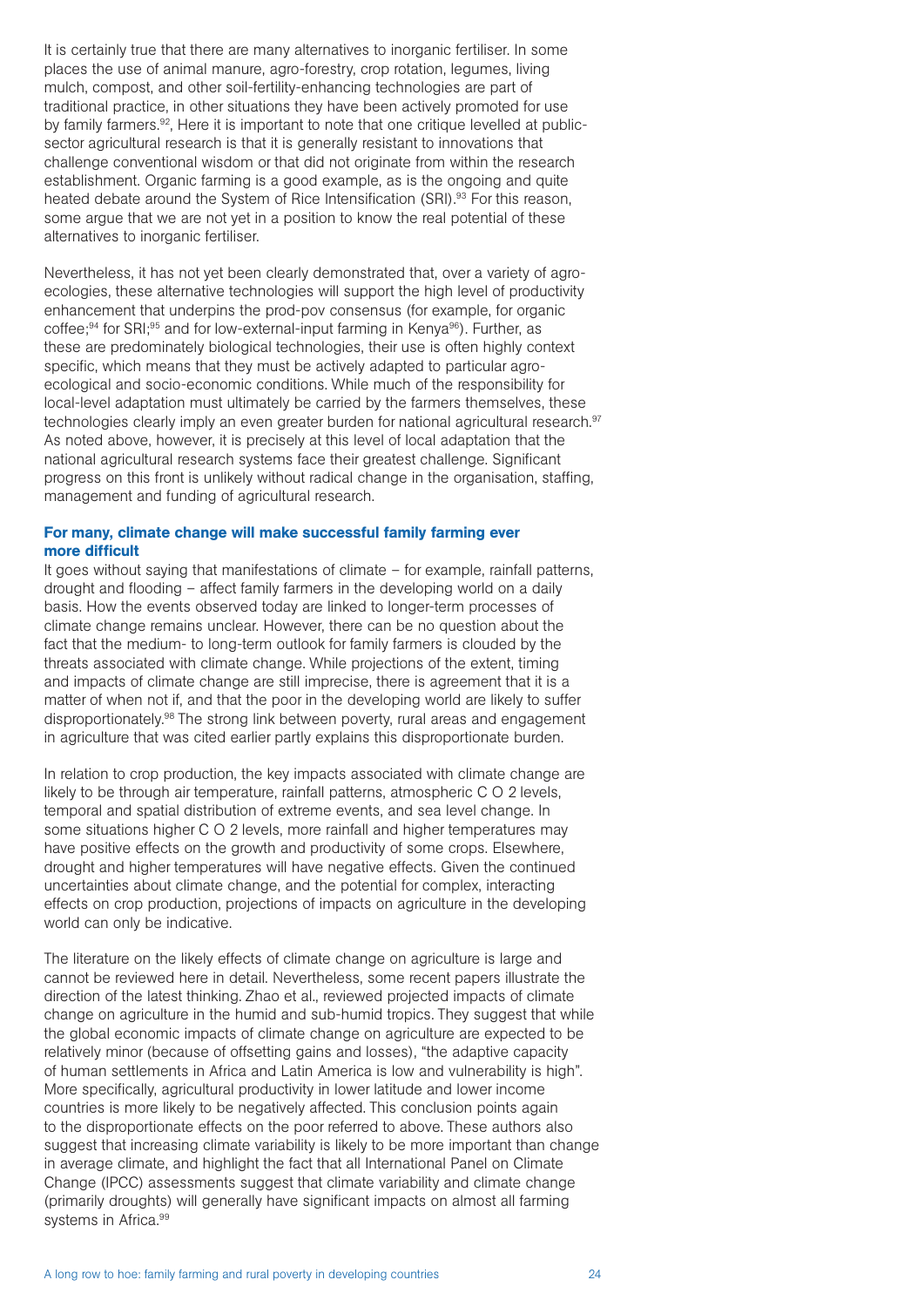In a similar review of likely effects on the arid and semi-arid tropics, Sivakumar et al., suggest that overall climate change and attendant impacts on water resources will add "additional layers of risk and uncertainty to an agricultural system that is already impacted by land degradation due to growing population pressure". They go on to note that while farmers in arid and semi-arid areas have, over many years, developed strategies to deal with 'natural' climate variability, the impacts of climate change have not been factored into these strategies.<sup>100</sup>

Jones and Thornton undertook a very different type of study that nevertheless points in the same direction.101 Using a series of high-resolution methods and a process-based crop growth model they simulated maize yields in Africa and Latin America to 2055, and postulated three major types of response to climate change:

- 1. Maize yields increase.
- 2. Maize yields decrease, but to an extent that can be readily handled by breeding and agronomy.
- 3. Maize yields decline "so drastically that major changes may have to be made to the agricultural system, or even human population may be dispersed".

By 2055, because of temperature increases and rainfall differences, in nearly threequarters of the countries they studied maize yields were projected to decrease.

However, they go on to make two key points:

- 1. "The aggregate production impacts of possible future climate change to 2055 on smallholder rainfed maize production in Latin America and Africa are comparatively modest" – a decline of around 10 per cent – and, "it is reasonable to expect this level of decrease to be compensated for by plant breeding and technology interventions."
- 2. "The aggregate results hide enormous variability. In some areas increased yields may allow intensification of agriculture and concomitant increase in rural wealth. However, in areas where a yield reduction of 1 ton or more is expected, considerable disruption to rural life may occur."

Finally, they suggest that it is unlikely that other staple crops – including common beans that are a particularly important source of dietary protein in some areas – will behave as tolerantly (as maize) under climate change.

It is hard to escape the conclusion, even accepting all the uncertainty around the exact timing, location and magnitude of climate change effects, that the context for many family farmers, and particularly those in marginal areas, is likely to become ever more challenging. In the best of circumstances, technology developed through agricultural research may help to mitigate some of these negative effects. However, given the other not insignificant challenges facing family farmers, and the limitations of agricultural research highlighted above, it is probably fair to conclude that climate change will act to reinforce other dynamics already observable in rural areas, including migration and diversification. Greater climate variability may affect people's willingness and ability to respond to market signals for agricultural products and their motivation to invest in intensification, particularly in areas without irrigation.

#### Voting with their feet: farming is just not cool

Implicit in the prod-pov consensus is the idea people in the developing world –particularly young people – will be content to continue to live in rural areas and build their livelihoods around agriculture. There is, however, good reason to be sceptical of this assumption. It is well recognised that in many parts of the developing world young men and women, and particularly those with some formal education, have been turning their backs on farming for many years. The basic economic argument is that migration results when the financial rewards from farming are less than those associated with other activities. But clearly the exit from farming is not just about low wages: indeed young people in Africa have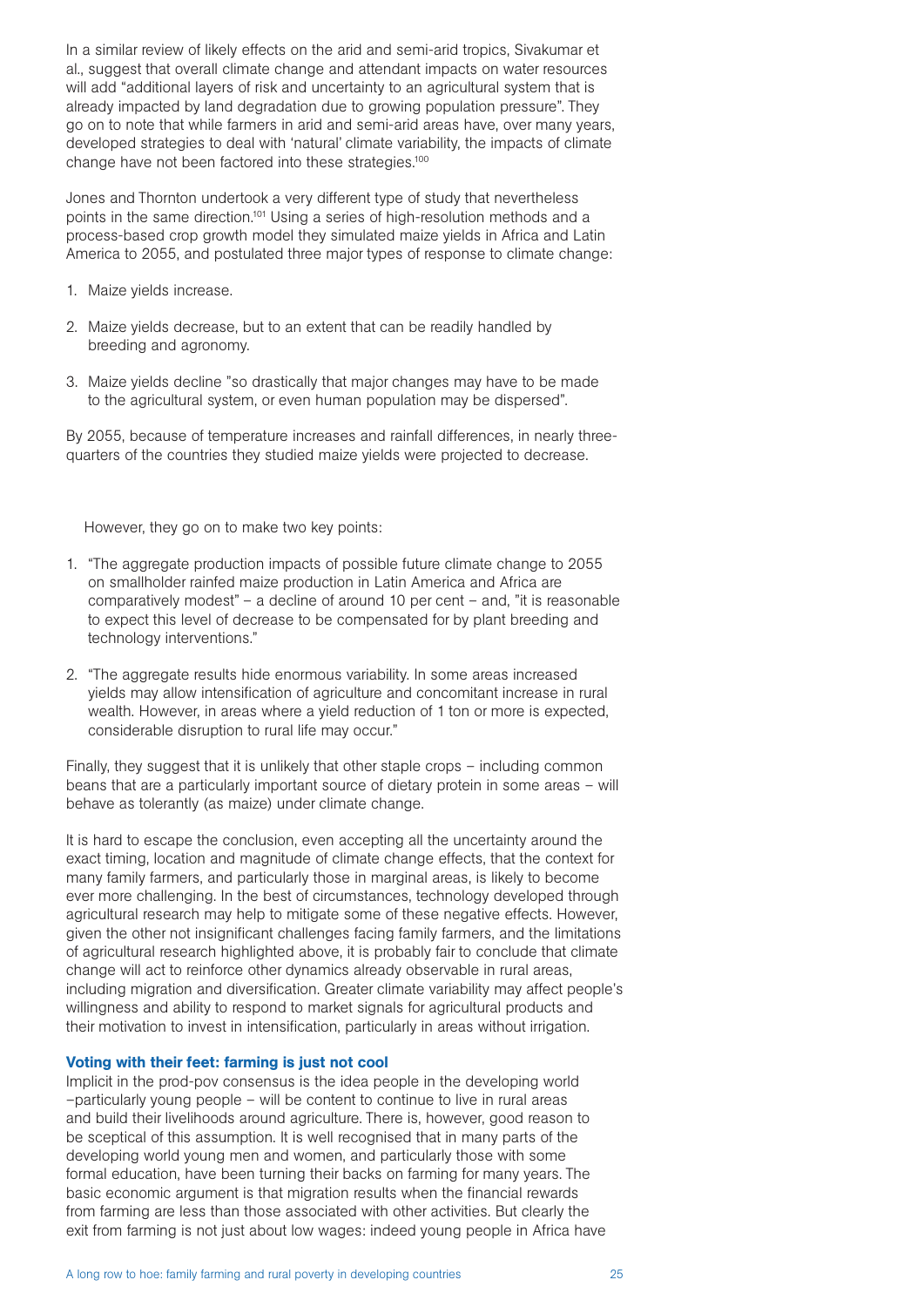continued to join the flow of rural-to-urban migrants despite evidence that by the late 1980s urban-rural wage differentials had nearly disappeared,<sup>102</sup> employment opportunities in urban areas are often limited and living conditions precarious. This again highlights Cohen's observation that in Africa (and contrary to most historical experience) urban migration and urbanisation more generally have been delinked from urban economic growth, and points to the role of other factors such as differential access to social services in migration decisions.<sup>103</sup>

Another factor that has long been underscored in the rural–urban migration is the attraction of the 'bright lights' of the cities. We can hypothesise that with the growing presence of the media in rural areas (TV, films, music, advertising), and the everextending reach of tourism, this attraction should be stronger today than ever. In the context of globalisation, the attraction will go beyond the nearest town of national capital, and extend to a global suite of products, brands, images, lives, lifestyles, and locations.

While clearly not realistic or attainable by most rural youth, these globalised aspirations provide a powerful point of focus that is clearly non-local. Specifically, this process of the globalisation of youth aspirations is likely to mean that familiar, local figures (mother/father; pastor/imam; uncle/aunt; teacher; master farmer etc) lose much of their previous power to guide, inspire and motivate. In other words, compared to Premier League football stars or pop music stars, these traditional 'local heroes' become increasingly irrelevant.

We are suggesting, as has Rigg that globalisation of aspirations will increasingly lead people to leave rural areas or at least to disengage from agriculture. In Rigg's words:

*"Education, newspapers, radio and television, and consumerism more generally have profoundly altered the way that rural people think about work, farming and their – and more particularly, their children's – futures. Rural existences are becoming almost as monetized in countries like Thailand, Malaysia and Indonesia as are urban lives. Farming has become, often in little more than a decade, a low status occupation to be avoided. This view has a marked generational component: it is younger people who most urgently and fervently wish to build futures that avoid farming."104*

The central problem is that there is a major disconnect between aspirations of rural people and local enterprise ecologies: while the aspirations may be increasingly universal, it is impossible for rural people in the developing world to achieve them via their local (rural) economies, and via family farming in particular.

While the orthodox response is that agricultural wages must rise so that they are competitive with urban wages, it seems likely that the issue is not simply about wage differentials. Clearly, poor access to social services in most rural areas is a major problem. In addition, there are other intractable problems associated with agriculture (for example, it is hard, dirty, manual, low-status, and it is just not cool) that will over-ride an apparently rational analysis of income potential, food security and the like (just as is the case for many of today's migrants). At the extreme, we are hypothesising that, at least for educated rural young people, the opportunity cost of time is essentially their perception of their potential earnings in Lagos, Bangkok, London, Paris, or New York (the fact that their perceptions may be widely inaccurate is quite irrelevant).

Work with commercial tomato growers in Ghana illustrated a less extreme scenario, which is, however, equally problematic for the view that youth will remain engaged in agriculture. Here, young rural men temporarily engaged in small-scale, intensive tomato production in a highly instrumental way. For the majority, their goal was to disengage from farming<sup>105</sup> and they used their not-inconsiderable profits to build houses, get married and set themselves up in trading – but seldom to invested in agriculture.106 While it can be argued that their investment in the rural economy will be beneficial to those remaining in farming, the picture that emerged from this work was of a short-term, 'quick-money'<sup>107</sup> approach to farming that raises important questions in relation to environmental management and sustainability.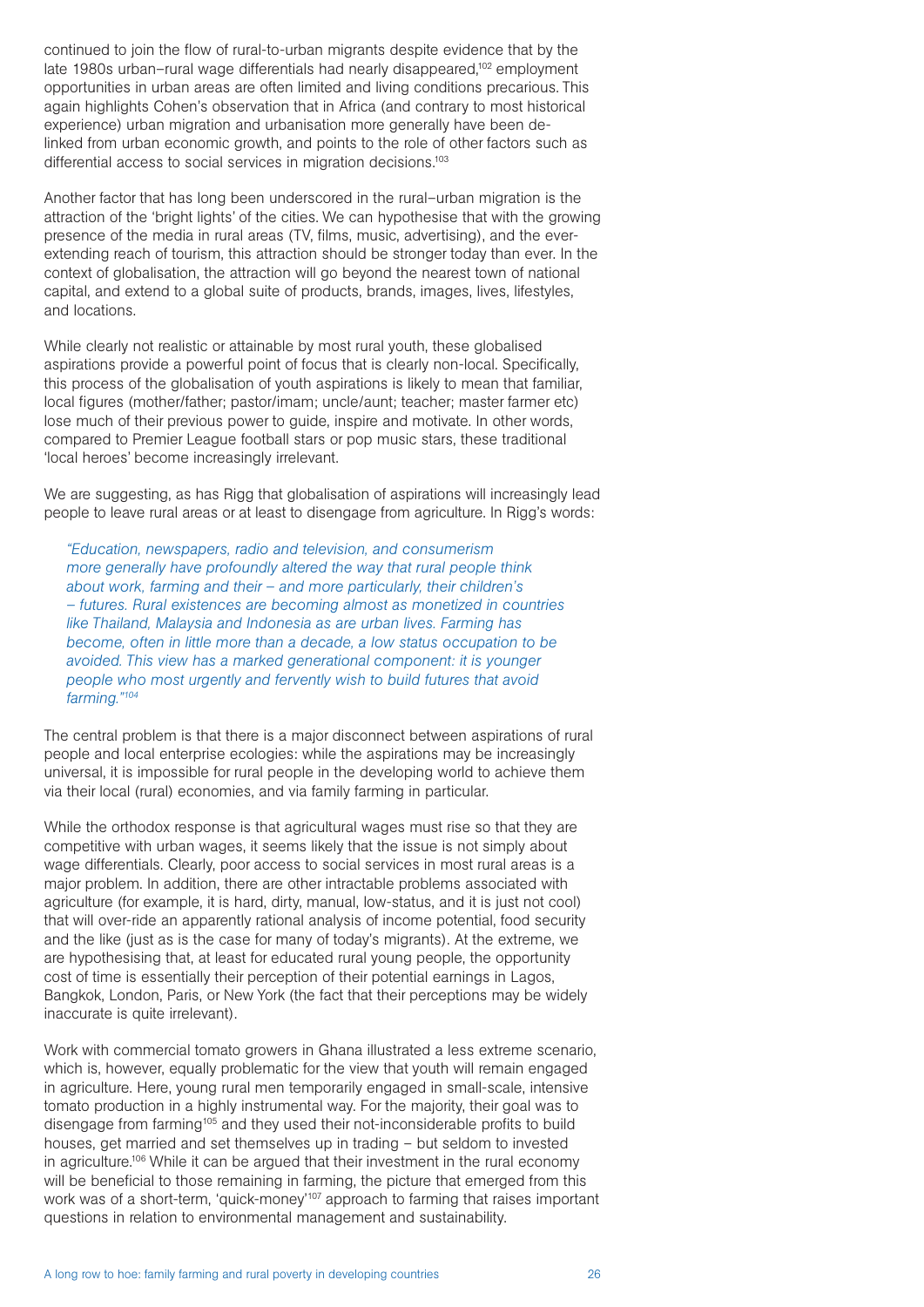In this light, we can return to the discussion of exit strategies that within the prod-pov consensus is usually seen in terms of providing viable alternatives for those who are unable to undertake or benefit from productivity-enhancing farm intensification. The general assumption is that it will be only poorer and otherwise disadvantaged rural residents who will need these strategies. What we are suggesting, however, is that some of the very people who ought to be the basis of a productivity-driven rural transformation – those who are young, educated and motivated – may be the least likely to remain in rural areas, with their own mass-exit strategy being the logical outcome of their rising aspirations. What would their exit mean for the dream of a dynamic agricultural sector based on family farms? How would their exit affect the expectations for rural poverty reduction that the prod-pov consensus places on the shoulders of the next generation of family farmers?

Perhaps all that can be said at this point is that if rooting a livelihood in family farming is already challenging, it can only become more so as the effects of higher energy prices, globalisation, and climate change take hold. In order to get ahead, those left farming the land will need to actively identify and probably adapt technology, organise, respond to national and global markets, innovate on the institutional front, and much, much more.

Without the full engagement of the next generation of young people, this seems like a very tall order indeed. This raises a question: what effects will significant progress toward MDG 2 ('Ensure that, by 2015, children everywhere, boys and girls alike, will be able to complete a full course of primary schooling') have on the life aspirations and choices of rural youth? This question may be particularly important in relation to Africa, where a focus on improving girls' education has the potential to bring fundamental change to those agricultural systems that are currently so heavily dependent on women's labour. Studies from throughout the world have indicated a generally positive link between human capital (education) and migration.

We do not wish to imply that continued or even increased migration out of rural areas will mean the end of agriculture. Indeed, rural out-migration may result in real economic opportunities for those who remain. For example, depending of who migrates and in what circumstances, there may be opportunities for the enlargement and/or consolidation of farms, and for increased levels of specialisation. Depending on the rate of migration, rural wage rates may also increase. These possibilities point to a potential positive link between migration and the transformation of family farming. Thus, while out-migration may play a role in allowing productivity gains in some family farms, this suggests that such productivity gains may be associated with less broad-based poverty gains than has been suggested.

- The implications of high levels of agro-ecological and socio-economic diversity.
- The ongoing restructuring of the global agri-food system, and the potential implications for family farmers' access to their own domestic markets.
- The ability of public-sector agricultural research to provide the agricultural technology required to support widespread productivity gains, particularly in rain-fed areas.
- The robustness, in the face of rising oil prices, of an agricultural-intensification strategy dependent on inorganic fertiliser.
- The medium- and long-term implications of climate change.
- The assumption that young people in the developing world will be content to live in rural areas and construct their livelihoods around agriculture.

Is this to imply that family farming will have no role to play in rural poverty reduction, or that raising the productivity of family farms will not be an important mechanism for poverty reduction for some people in some areas? No. Is it to say that the thinking behind and the agenda associated with the prod-pov consensus are without merit? No. However, it does seem likely that the prod-pov consensus, as it is being promoted in some quarters, is directly and immediately relevant only to some areas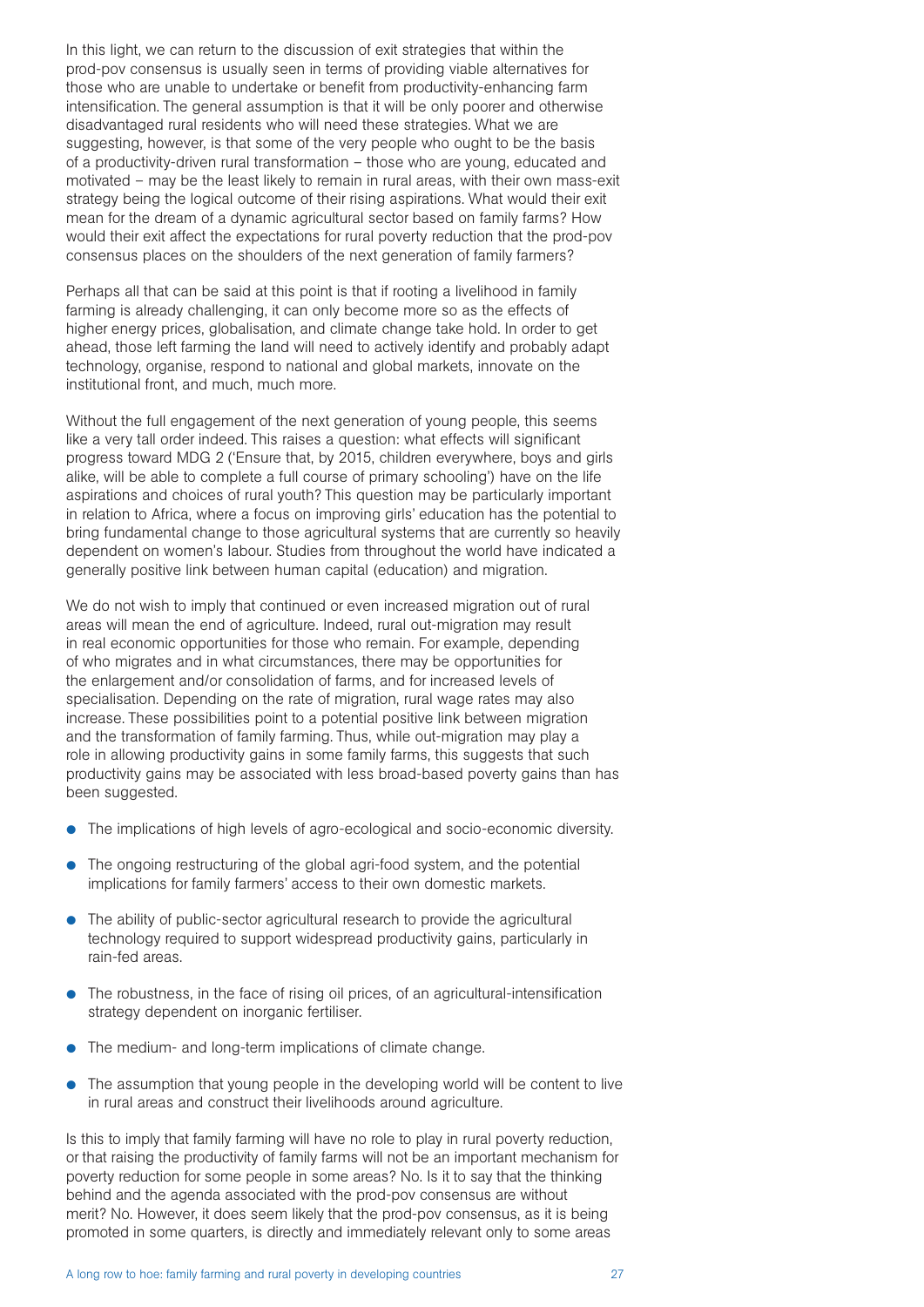and some people. While we might also expect important indirect poverty effects from agricultural intensification in these relevant areas, even taking these into account, vast areas and many millions of poor, rural residents will likely be left untouched by these policies. Thus our conclusion is that while increasing the productivity of family farms can play an important role, poverty reduction on a mass scale, particularly in Africa, will require a more comprehensive and integrated approach.<sup>108</sup>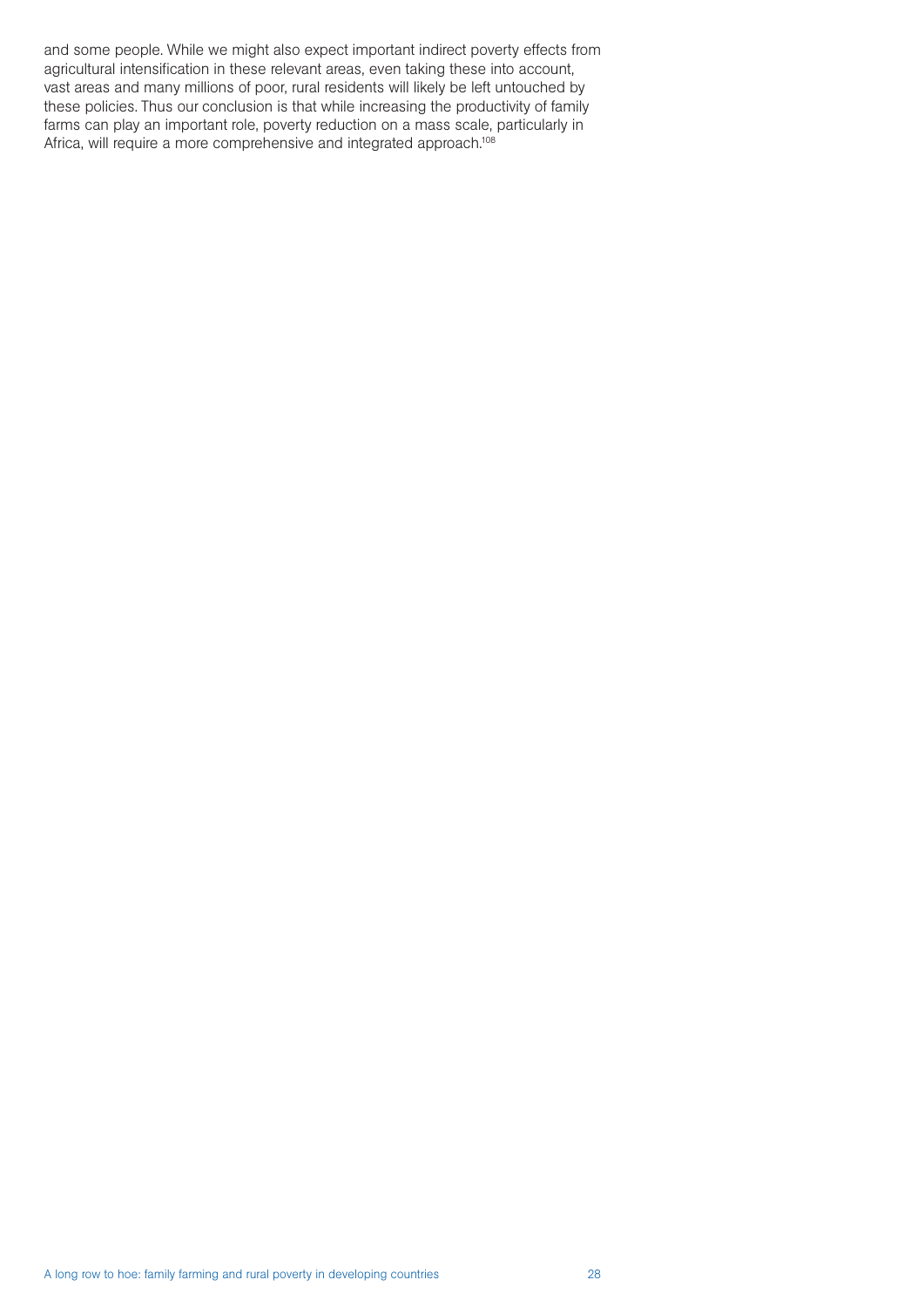### Towards a new policy and action agenda

The analysis presented in this report raises questions about the prod-pov consensus and its ability to deliver broad-based poverty reduction, and specifically about:

#### Implications for policy and action

#### The longer-term vision

Ultimately, the achievement of even the relatively modest goals for poverty reduction enshrined in the MDGs will require fundamental shifts in the way that economies are organised at local, national, regional, and global levels. Some of the most important of these shifts include:

- The establishment of peace, democratic accountability, and political and economic stability as a prerequisite for broad-based and sustainable poverty reduction.
- **•** A recognition that global economic growth is a relatively inefficient means of delivering poverty reduction.<sup>109</sup>
- P An approach to debt relief that takes explicit account of impacts of debt repayment obligations on the ability of debtor countries to deliver the basic set of human rights to their citizens.<sup>110</sup>
- Reform of the WTO, and the world trading system more generally, so that developing countries are no longer systematically disadvantaged.
- P Reform of the governance structures of the international financial institutions so that they better reflect the interests of the developing world.111

#### In the nearer term

However, there is also much than can be done in the near-term. Incorporating some of the key factors that were highlighted in the earlier sections of this report, Figure 3 suggests some of the main strategies that we might expect rural people in different contexts to adopt. It highlights again the range of strategies relevant to rural people as they struggle against poverty and the fact that farm intensification is only one amongst these. This figure should be seen as a heuristic, illustrating general relationships between key factors and likely strategies. It is not meant to guide decision-making or strategy vis-à-vis particular areas or programmes.

#### *First, to support Strategies 1 and 2, we consider those family farmers who may be in a position to increase the productivity of their farming activities.*

In order for Strategies 1 and 2 to yield the desired outcomes, depending on the particular context, some or all of the elements associated with the prod-pov policy agenda – including investment in infrastructure, strengthening of agricultural research and extension, reform of input and output markets – will be required. This is already a very broad agenda, and as previously indicated, it will require long-term, concerted and co-ordinated action by governments, donors, the private sector, NGOs, and rural people. In addition, economic policies that support sustainable growth in the urban and industrial sectors will be required in order to boost demand for locally produced agricultural products.

We have already expressed doubt about the ability of agricultural research to deliver the innovations that family farmers will require to enhance their productivity. There are two sides to this. The first relates to the way that agricultural research is conceptualised, organised and pursued. Specifically, public-sector agricultural research that aims to serve poor, family farmers needs to move from a research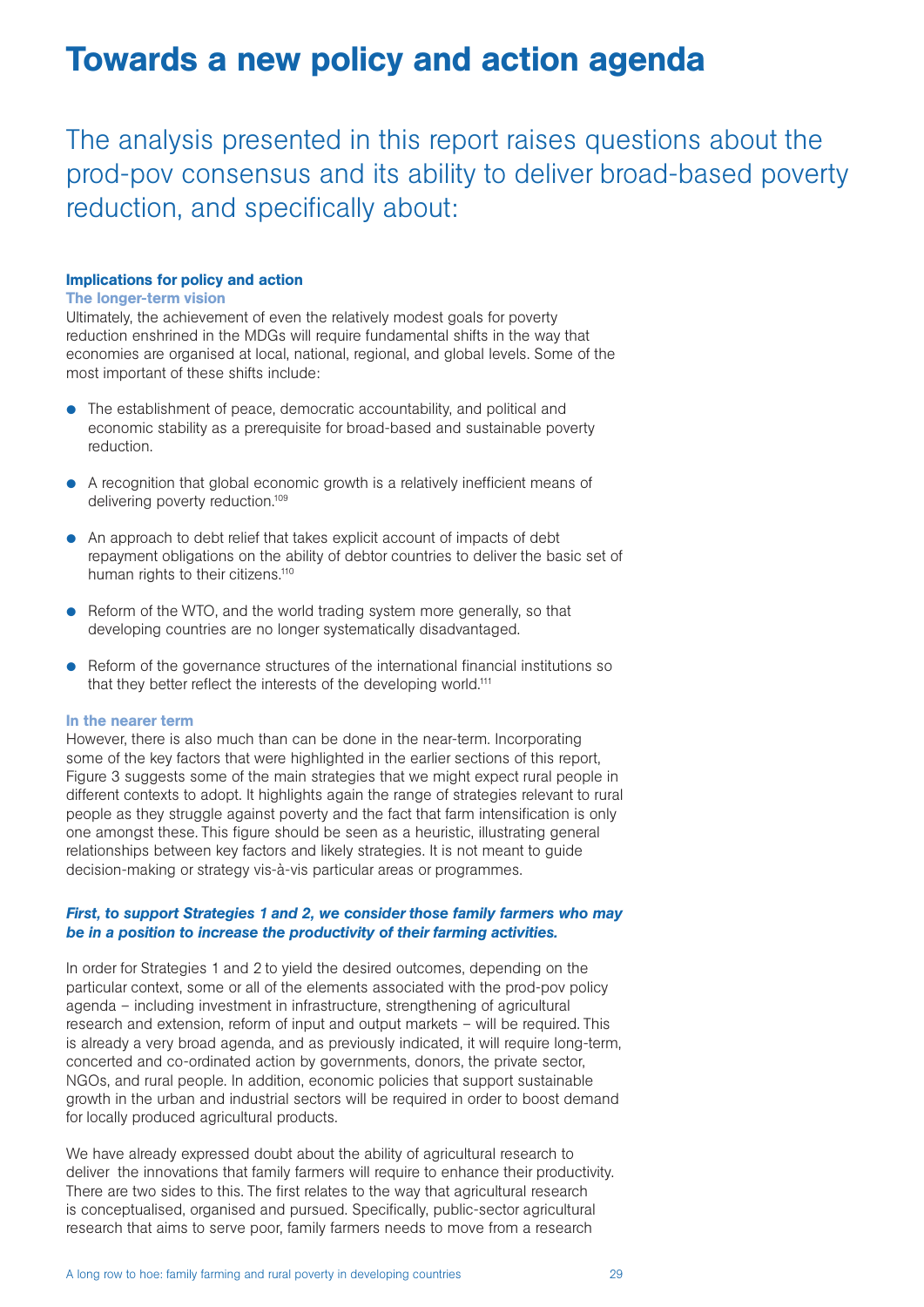#### Figure 3. Likely strategies of rural people vis-à-vis farm intensification.



stance to something more akin to the private sector understanding of 'new product development'.112 Such a shift would have fundamental implications for how research is prioritised, organised, managed, monitored and evaluated (Box 2).

The second concern in relation to agricultural research is the need for a significantly stronger focus on what can be called the 'sustainable agriculture agenda'. Earlier in this report, we highlighted the link between productivity enhancement and the use of inorganic fertiliser, and the challenges posed by increasing petroleum prices. It is true that both the national and international research systems have done and continue to do some research on productivity enhancement that is not dependent on fertiliser. The knowledge generated from these disparate activities, however, remains poorly integrated and largely inaccessible.

To begin to rectify this situation, a concerted effort is now required to address the following questions:

- $\bullet$  What is extent of the knowledge base supporting sustainable production systems and particularly those not dependent on inorganic fertiliser and pesticides?
- Where is relevant research being carried out, and by whom?
- What are the factors constraining a greater focus on these alternatives by the agricultural innovation system?
- In the light of the above, how best can the useful knowledge and technology that farmers will need to increase their productivity in the face of rising energy prices be generated and extended?

In effect, what is required is a detailed, co-ordinated, long-term action agenda to support research and extension focused on the enhancement of family farm productivity that is not dependent on inorganic fertilisers. More broadly, agricultural research must begin to take greater account of how limits on key resources, such as water, and in the longer term, climate change, will impact on the productivity agenda. For example, how viable is a development vision based on a significant increase in the area of irrigated land? And, if expansion of irrigation is not possible, what are the implications for those who are expected to farm their way out of poverty?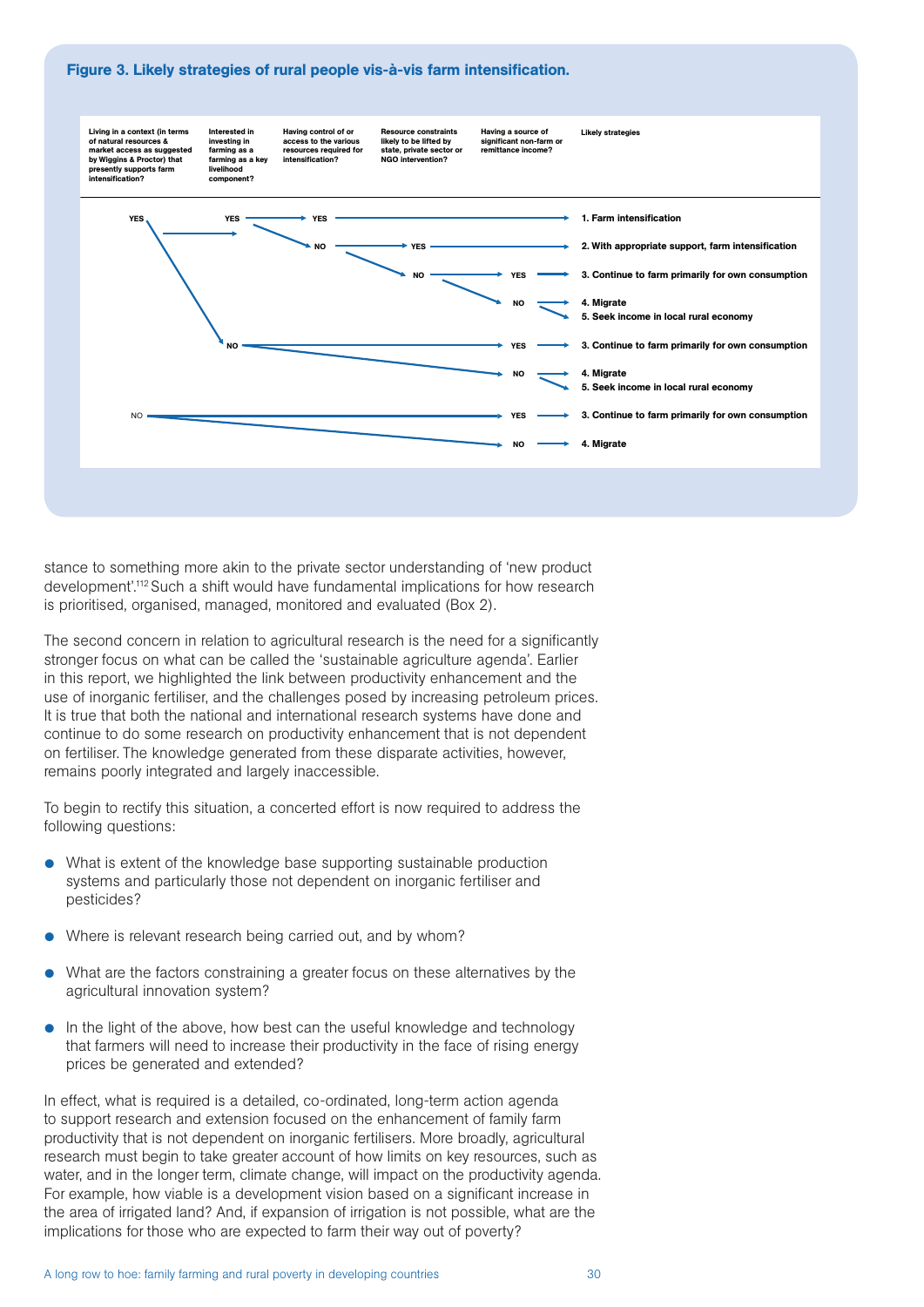### Box 2. Agricultural research to support family farmers: key areas for change.

- 1. Redefining the organisational mission, strategy, objectives, and outputs explicitly in terms of innovation or new product development.
- 2. Distinguishing between and clarifying the respective roles of the research and product development functions, with research being defined as 'in the service of' product development. This would require fundamental change in the culture and ethos of most existing public-sector agricultural research organisations.
- 3. Introducing, at a senior level, personnel with experience in successful new product development, particularly in relation to the pre-development phase and the management of the innovation process. At its most radical, this might mean that the 'director of research' reports to a 'director of new product development'.
- 4. Thinking more systematically about potential users, using methods and approaches for market segmentation, and from market research more generally.
- 5. Working within a more flexible and dynamic organisational structure, where competencies are regrouped in time-bound, new product development teams, that are tasked, for example, with delivering a particular design specification.
- 6. Making the design function much more explicit, with particular emphasis on the use of the design specification to more effectively target, manage and evaluate the innovation development process. In addition, much greater attention would be given to information design to improve the quality of the user–technology interface.
- 7. Modifying the indicators of organisational, team and individual achievement to reflect the primary goal of providing useful products and technologies to specified groups of users.

Source: Sumberg and Reece (2004)<sup>113</sup>

Now we shift to those family farmers who are positioned to engage with supermarket supply chains serving their domestic markets. Here strong farmers' organisations are likely to be critical for their ability to deliver the quantities and quality of goods required and to bargain effectively with other agents in the supply chain. There is some evidence that such organisations, supported and strengthened by public-private partnerships, can provide the logistics, co-ordination and quality control that the supermarkets require.114 However, whether family farmers will be able to engage successfully with supermarket supply chains over the long-term will depend on a number of other factors. For example, the development of the export horticulture sector in Kenya over the last decade demonstrates how the logic of supermarket supply chains can result in the marginalisation of smaller-scale producers.115

Finally, we turn to those family farmers who either cannot or choose not to engage with formal, food supply chains such as supermarkets. Here productivity enhancement may rest on opportunities to create new, or strengthen existing, direct links with local consumers, and in this context the growing literature on short food supply chains (SFSCs) should be of considerable interest. The essence of an SFSC is that the 'distance' (in terms, for example, of spatial distance, the number of steps or intermediaries in the chain and/or the information transmitted with the product) between the producer and the consumer is reduced. Marsden et al., refer to three types of SFSCs:<sup>116</sup>

- 1. Face-to-face (for example, farm shops and farmers markets).
- 2. Spatial proximity (for example, shops selling locally produced food)
- 3. Spatially extended (for example, 'locality' food, certified Fair Trade or organic food) where products are 'information laden' and can thus create bonds between producer and consumer.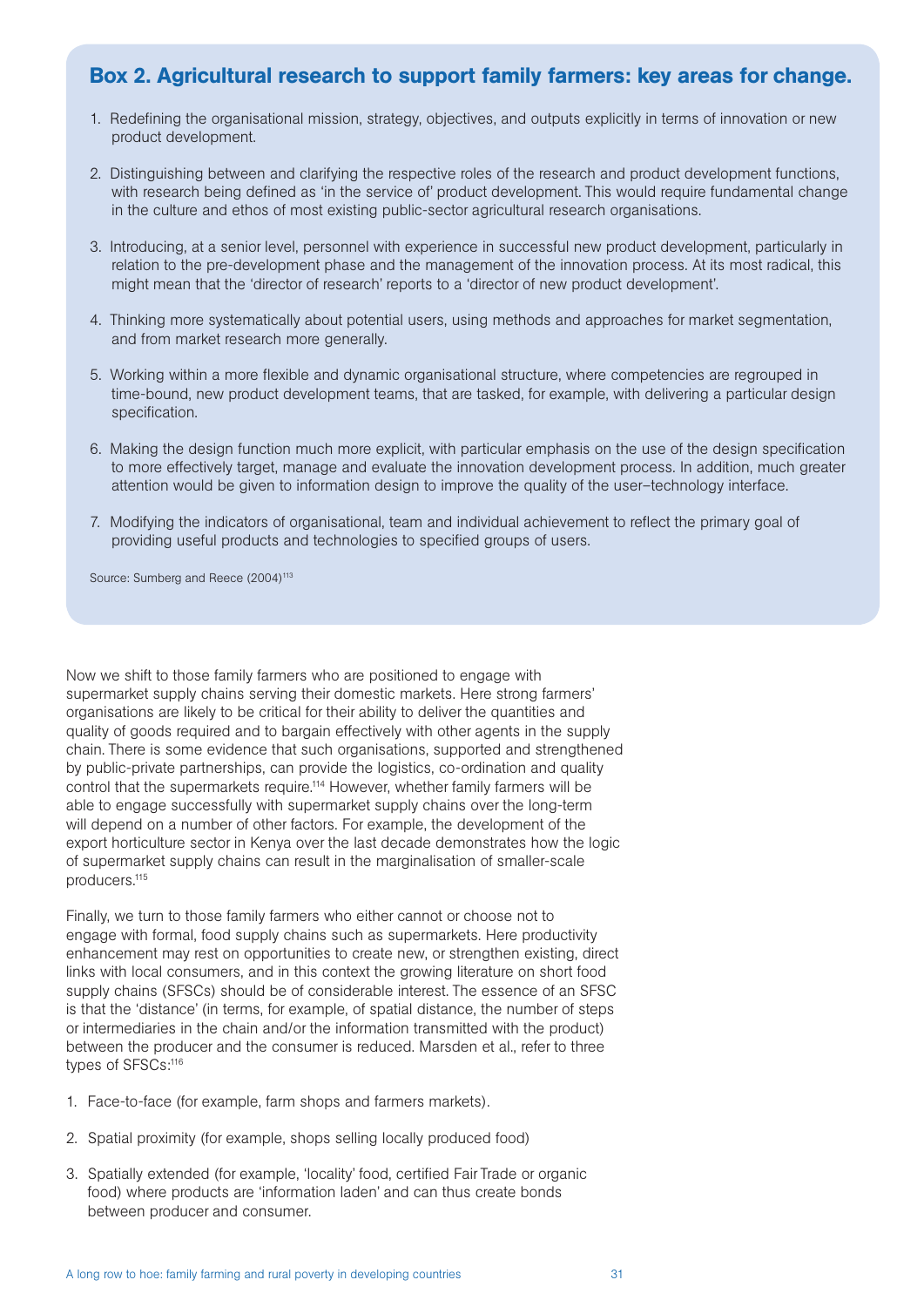Historically in the developing world, interest in shortening food supply chains has primarily focused on either collective marketing to bypass middlemen in domestic markets or more recently, engagement in alternative, information-laden channels such as Fair Trade, primarily for export markets. It is now time to explore and exploit the full range of these SFSC models for use in the developing world, to help family farmers maintain access to markets, create new markets and capture a greater percentage of the final value of their produce.

Increasing urbanisation and a growing middle class are two factors driving the supermarket revolution across the developing world. These factors also open the way for family farmers to exploit SFSCs. Indeed, recent experience casts doubt on a longstanding assumption that in most of the developing world there is insufficient purchasing power and a lack of interest amongst consumers to support initiatives designed explicitly to support or provide fair prices to family farmers. For example, successful schemes based on the principles of Fair Trade have been established in urban areas in Mexico.<sup>117</sup>

Another closely related manifestation of the potential for new alliances between producers and consumers is the recent establishment of what have been termed 'Participatory Guarantee Systems' (PGS). These schemes bring groups of farmers and customers together to establish and implement systems that guarantee the origin and quality of sustainably produced products. As the name implies, PGSs involve an active verification component, carried out by the farmers themselves or by specially appointed staff or committees, and a label that allows local customers to identify more socially and environmentally responsible products within the market place. Having first developed in Brazil, variants of PGS have spread on a small scale to Africa and Asia. A preliminary evaluation of these schemes indicates that they help to secure access to markets for family farmers, strengthen relations between producers and local consumers, raise the status of farming, and stimulate local economic development.118

Thus, initiatives such as PGS appear to have real potential, not only for securing market access and thus supporting farm productivity enhancement, but also for strengthening the processes of locally driven development. However, before promoting PGS more widely, four questions must be addressed:

- 1. What are the conditions that are most likely to support successful development and implementation of PGSs?
- 2. How can the direct and indirect benefits of PGSs be maximised, for producers, consumers and their larger communities?
- 3. What does the experience to date say about the flexibility and adaptability of PGS?
- 4. How can the lessons learned so far be most effectively brought to the attention of producers and consumers in the developing world?

All interventions that aim to support productivity enhancement must take explicit account of gender. Some of the principle concerns are well known: as a matter of course, women farmers must have access to information, to credit and other inputs, and to the organisations through which markets are accessed and politics influenced. As shown by years of accumulated experience, these things are easier said then done. At the same time, as indicated earlier in this report, it is critical to avoid the trap that associated women's engagement in farming first and foremost with a food security agenda. Such a narrow view of women's future engagement with farming will do nothing to help them achieve their broader livelihood goals.

#### *Second, to support Strategy 5, we consider what can be done to otherwise boost rural economies in those areas where agricultural intensification is viable.*

Central to the prod-pov consensus is the proposition that, for many areas, significant investment in infrastructure, particularly for transportation and irrigation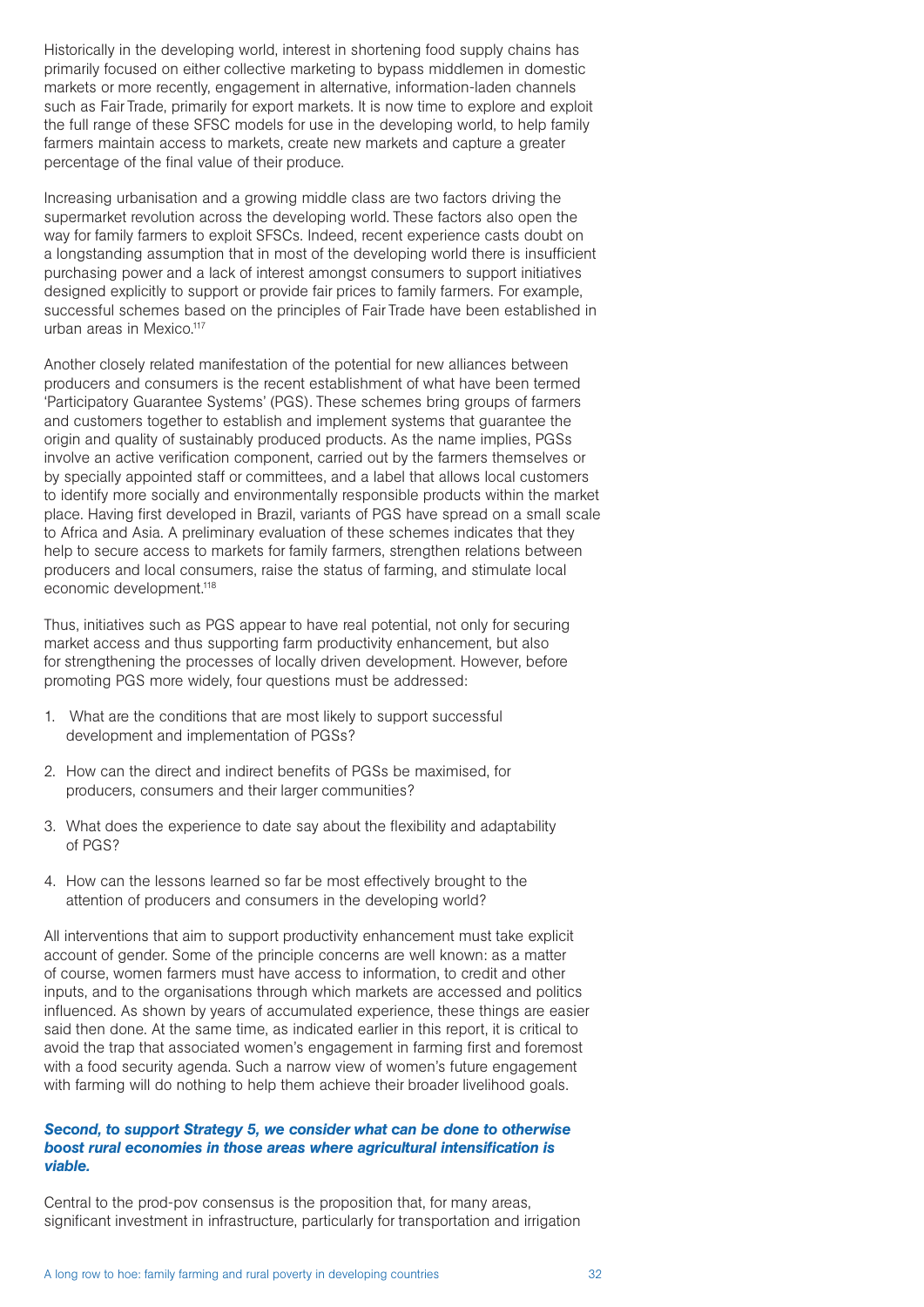infrastructure, will be required to support agricultural intensification. Such infrastructure development, if undertaken using labour-intensive methods, provides a potential opportunity to gain a triple benefit from the original investment. The first benefit is in directly supporting the intensification process. The second is in providing temporary cash transfers to poor rural residents who may be unable to participate directly in the intensification process. The third benefit is the stimulation that such an approach will give to the local economy, principally by increasing demand for locally produced goods.

There is a long history of labour-intensive infrastructure development and maintenance dating back to some of the earliest food-for-work programmes.<sup>119</sup> Labour-intensive infrastructure development is no panacea as McCord has shown from recent experience in South Africa;<sup>120</sup> nevertheless, this experience should now be re-evaluated so that all lessons relevant to the strategic use of labourintensive strategies to support local economic development can be identified and disseminated.

In situations where labour-intensive infrastructure is not appropriate, other directcash-transfer schemes may provide an efficient way to bring the poor into the rural growth dynamic. Experience with these kinds of schemes is growing,121 and Oxfam has recently embarked on one such initiative in the poorest district in Ha Tinh province, Viet Nam. The eight villages in which the project will operate have around 400 households (out of 800) that live below the poverty line equivalent to \$13.30 per person per month. The project plans to give a one-off cash grant, equivalent to \$400, to each poor household, with the money being placed in accounts with both the husband and wife as signatories. Each household can use the money as they wish; the only conditions being that they do not use the money for illegal activities and that they record and report on how they used it and what impact it had on their lives. The obvious appeal of this approach is the relatively low cost of project implementation. The outcome of this and other similar initiatives should be watched carefully. Of particular interest will be any impacts on intra-household dynamics, and specific implications for gender relations and empowerment.

The importance of stimulating local demand local for goods and services cannot be overemphasised. **nef**'s experience working with disadvantaged rural and urban communities in the UK demonstrates that in many of these communities, the problem is not so much an absolute lack of resources, but the fact that these resources tend to be quickly drained away from the community. In other words, the local community is not getting the full development benefit from the resources it already possesses. In order to make this situation evident and to identify ways by which it can be addressed. **nef** has developed a series of participatory approaches and tools around local money flows (Box 3). These provide communities with new insights into the working of their local economy, and help them to identify opportunities and leverage points for change. We are not suggesting that these tools can simply be used in their present form without local adaptation. Rather, the point is that approaches that help people visualise and understand the ways in which money flows in their local economy, are potentially very valuable in increasing local economic literacy and positioning individuals and communities for positive action.

All such efforts to engage with new markets and strengthen local rural economies must be mindful of the special interests of rural women. As they increasingly engage with different actors and processes in the economy, attention must be paid to the protection of their existing rights and safety as workers; the establishment of appropriate social protection mechanisms to ensure that they do not lose out in the process of change; and strengthening their ability to engage directly in change for their benefit, for example, in their negotiations with those in positions of power.

#### *Third, in relation to Strategy 3, we consider what can and should be done to support those who will continue to farm primarily for their own consumption.*

This is likely to be quite a mixed group that might include older people who farm because it provides a focus to their lives; women whose spouses work elsewhere and who farm to supplement whatever money they receive; and those who, for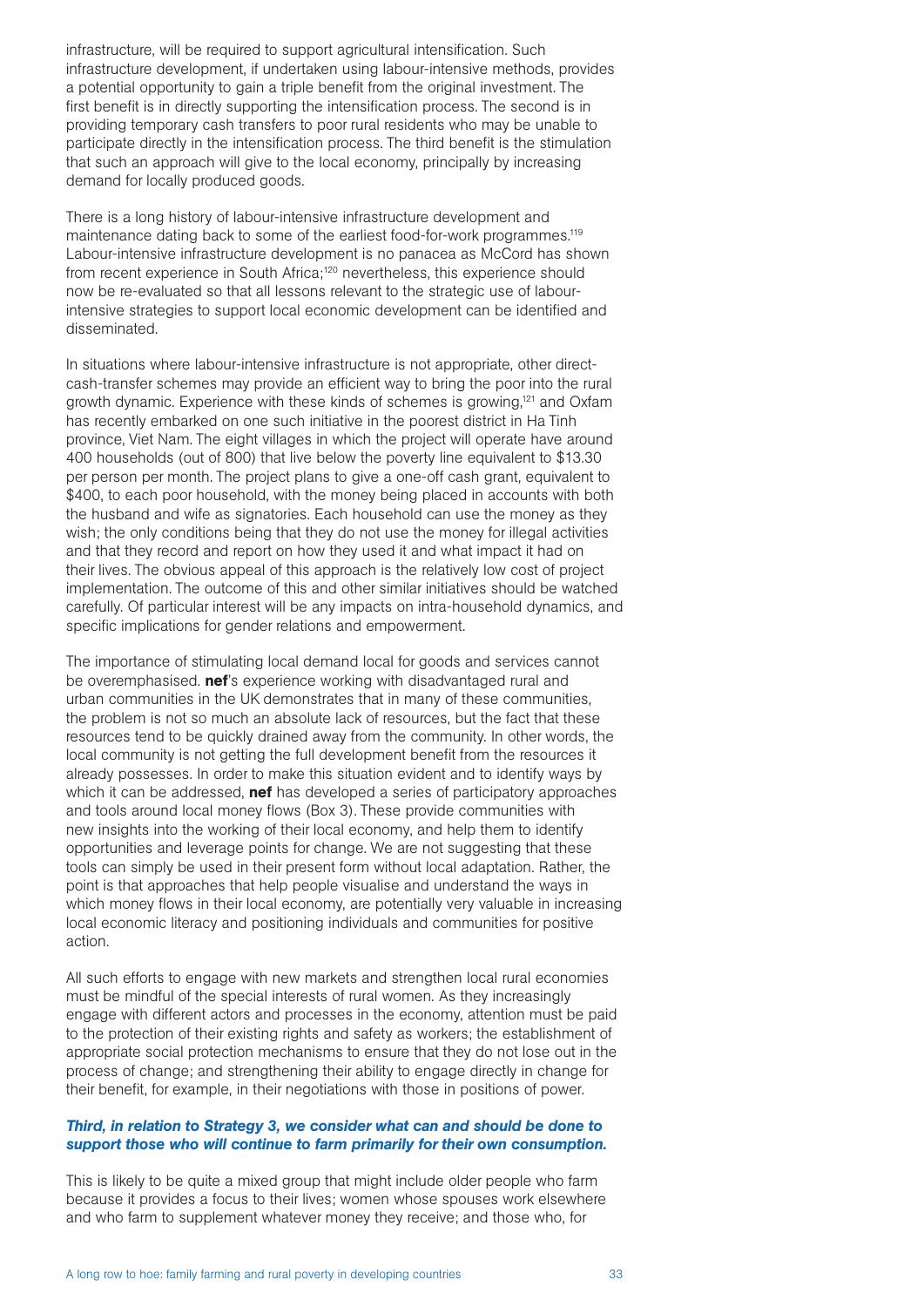### Box 3. Participatory approaches for the analysis of local economies.

Plugging the leaks: is a flexible tool for understanding what is going on in a local economy. At the heart of *Plugging the leaks* is the image of a leaky bucket. Like water being poured in, money entering a local area soon escapes if only a small proportion of it is spent locally. The *Plugging the leaks* process explores with a community how money enters an area, how it leaks out, and what action will plug those leaks. The result is a simple analysis that shows people how to strengthen their local economy and how to take action for lasting change.<sup>122</sup>

Local Multiplier 3 (LM3): provides a measure of how much an organisation or initiative impacts on the local economy. *LM3* takes its name from the Keynesian multiplier, which has been used since the early twentieth century to measure how income entering an economy then circulates within it. The theory is that a change in income has a multiplied impact on that economy. **nef** adapted this idea for use at the local level; the tool measures three 'rounds' of spending which are reflected in the name *Local Multiplier 3*. *LM3* has been used across the UK to determine how to make the most of the money that is in a community.<sup>123</sup>

whatever reasons, are unable to make the shift either to more productive agriculture or to the non-farm economy.

The options here are somewhat problematic. Poulton *et al.,* suggest:

*"Sustaining and indeed enhancing the ability of poor households to meet their food needs through own production, and the maintenance and protection of the natural resources they manage, requires intensification supported by public investment, just as in higher potential areas. Of course, the nature of the intensification will be different (for example, with greater emphasis on soil and water conservation, less on purchased inputs), as will the role of public support services (for example, greater emphasis on supporting common property resource management and different emphasis within livestock support services)."124*

However, such a strategy of 'intensification for enhanced food security' would also require investment – of time and effort, if not money – on the part of those who are perhaps least motivated and/or able to invest. This raises important questions about the potential returns to public investment and the poverty impacts associated with what might be only marginal improvements in food security.

Breaking this group into those most at risk and those who are not may be a first step. For example, women who farm to supplement the earnings of absent spouses may neither be interested in investing in agriculture nor in need of a safety net On the other hand, there will be others, both women and men, who are unable to invest more in farming but who would derive real benefits from a safety net or social protection approach. This latter group must be of primary concern.

#### *Finally, we briefly consider what can be done to support those who will migrate from their own rural areas (Strategy 4).*

Depending on the context and individual circumstances, there will be people who see no future in farming or in their local rural economy. These people will continue to use the well-established mechanism of migration, either on a temporary or on a permanent basis.

What can be done to increase the likelihood that migration will result in propoor outcomes? First, it goes without saying that economic growth in the rural, urban and industrial sectors will be a prerequisite for the successful absorption of new migrants. Second, while studies of migration consistently demonstrate how migrants actively use social and knowledge networks, it is clear that these do not always provide the required level of support.125 Given the importance of migration as a strategy, and the vulnerability of those who migrate – including increasing numbers of women – the state and NGOs should consider their potential roles in providing, for example, pre-migration training, information and advice, and support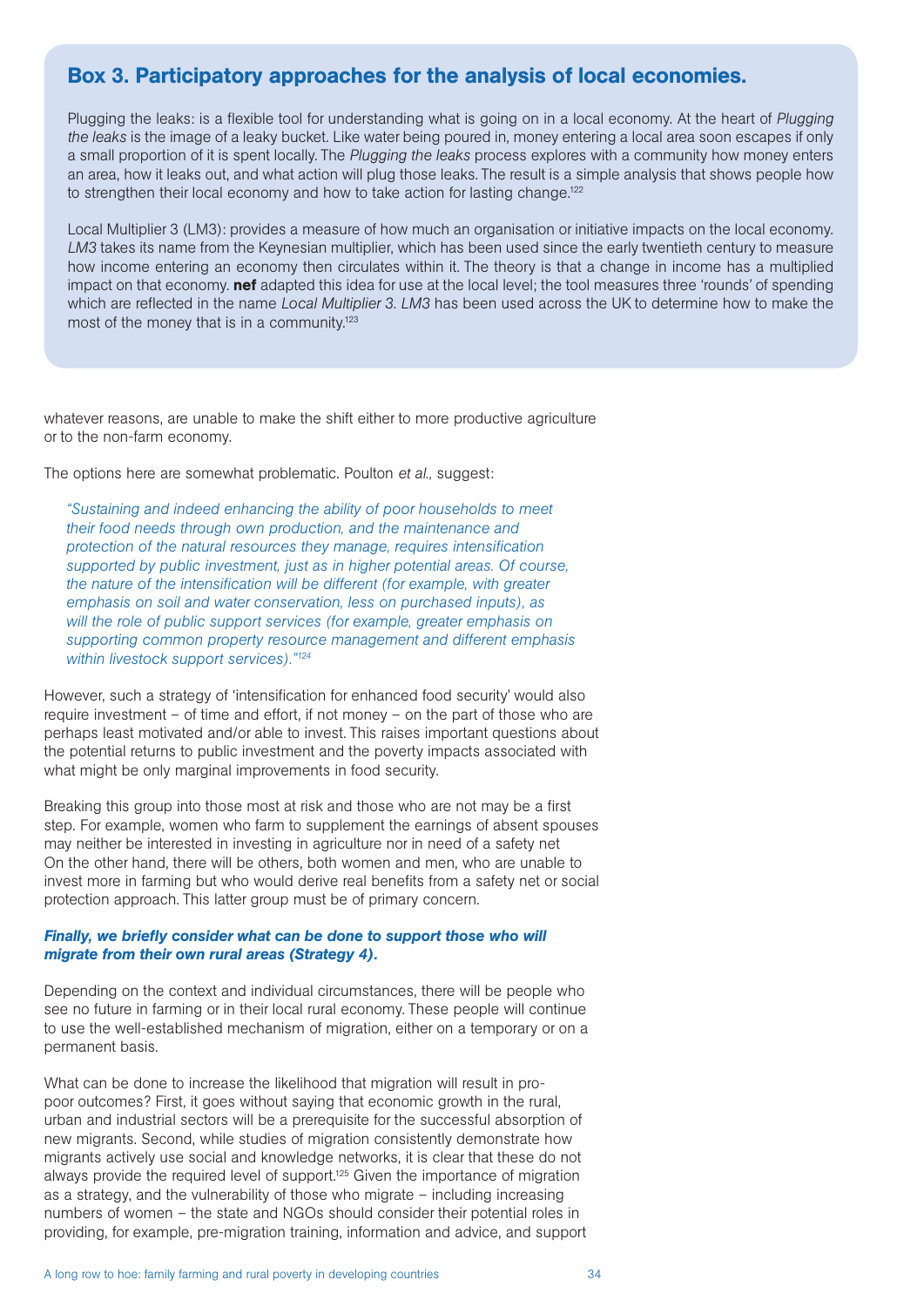to newly arrived migrants. The latter may be particularly important for those who migrate with their families. The objective would be help them to find appropriate housing, jobs, schools, medical services and the like, as quickly as possible and to avoid the pitfalls associated with joblessness and homelessness that are highlighted in much of the literature on homelessness.

Finally, there is also additional work to be done establishing safe and cost-effective systems by which money can be transferred between migrants and their home areas and *vice versa*.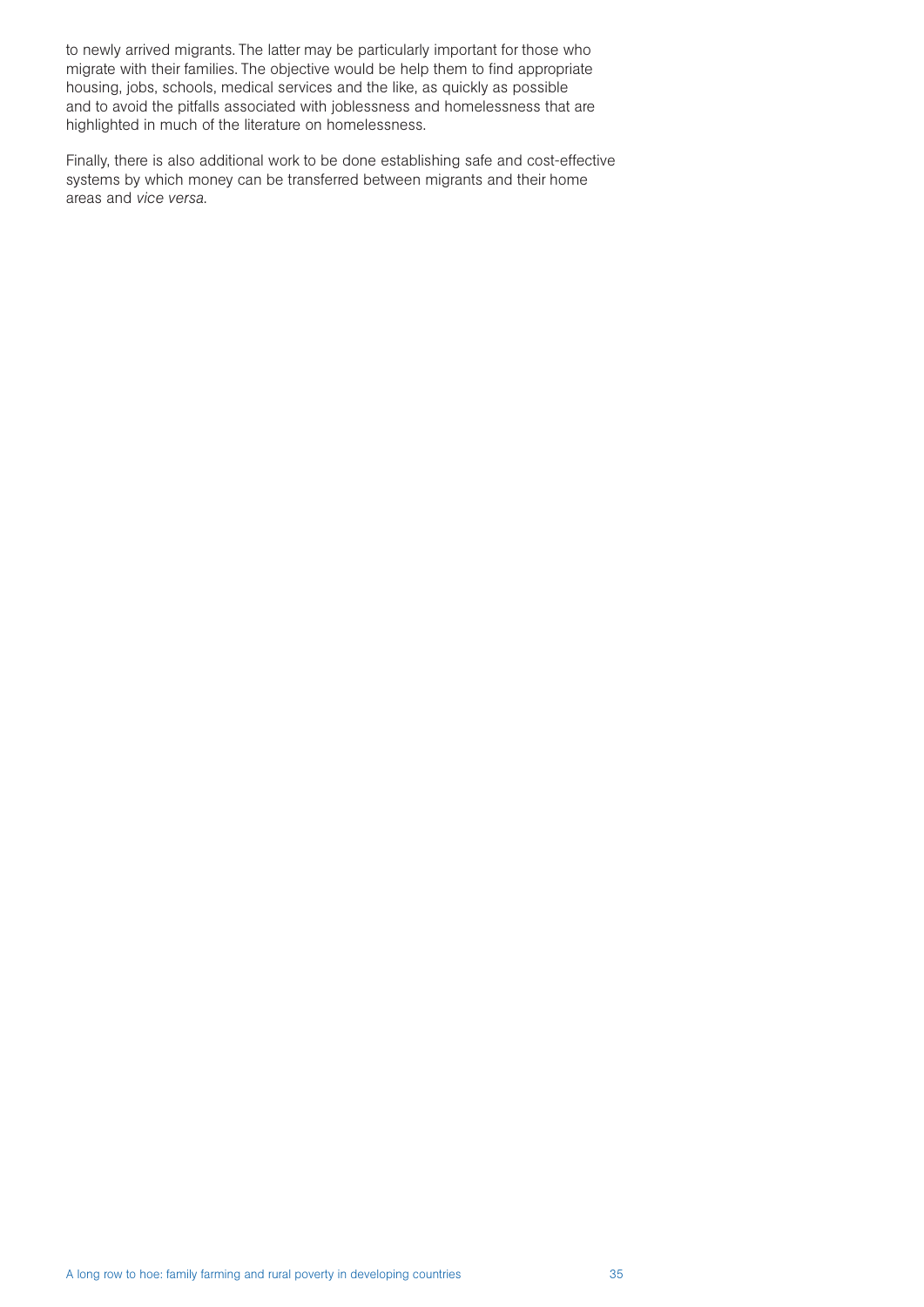## **Endnotes**

- 1 Ellis F and Biggs S (2001) 'Evolving themes in rural development 1950s–2000s'. *Development Policy Review* 19(4): 437–448.
- 2 Lipton M (2005) *The family farm in a globalising world: the role of crop science in alleviating poverty. 2020 Discussion Paper 40* (Washington DC: IFPRI).

Mwabu G and Thorbecke E (2004) 'Rural development, growth and poverty in Africa'. Journal of African Economies 13: 16–65.

- 3 Ellis and Biggs (2001) *op. cit.*
- 4 Lipton (2005) *op. cit.*
- 5 Ellis F (2000) Rural livelihoods and diversity in developing countries (Oxford: Oxford University Press).

Lipton (2005) *op. cit.*

Reardon T (1997) 'Using evidence of household income diversification to inform study of the rural non-farm labor market in Africa'. *World Development* 25(5): 735–747.

- 6 Ravallion M (2002) 'On the urbanisation of poverty'. *Journal of Development Economics* 68: 436–442.
- 7 Cohen B (2004) 'Urban growth in developing countries: a review of current trends and a caution regarding existing forecasts'. World Development 32(1): 23–51.

8 Ibid.

- 9 Lipton M (1989) *New seeds and poor people* (London: Unwin Hyman).
- 10 Gabre-Madhin EZ, Barrett CB and Dorosh PA (2003) *Technological change and price effects in agriculture: conceptual and comparative perspectives. MTID Discussion Paper No. 62*. (Washington, DC: International Food Policy Research Institute).
- 11 Horie T, Shiraiwa T, Homma K, Katsura K, Maeda S, and Yoshida H (2005) 'Can yields of lowland rice resume the increases that they showed in the 1980s?' *Plant Production Science* 8(3): 259–274.

Peng S, Cassman KG, Virmani SS, Sheehy J and Khush GS (1999) 'Yield potential trends of tropical rice since the release of IR8 and the challenge of increasing rice yield potential'. *Crop Science* 39(6): 1552–1559.

- 12 Murgai R, Ali M, and Byerlee D (2001) 'Productivity growth and sustainability in post-Green Revolution agriculture: the case of the Indian and Pakistan Punjabs'. *World Bank Research Observer* 16(2): 199–218.
- 13 Haines A and Cassels A (2004) 'Can the millennium development goals be attained?' *British Medical Journal* 329(7462): 394–397. Sahn DE and Stifel DC (2003) 'Progress toward the millennium development goals in Africa'. *World Development* 31(1): 23–52.
- 14 InterAcademy Council (2004) *Realizing the promise and potential of African agriculture* (Amsterdam: IAC).
- 15 Jayne TS, Govereh J, Mwanaumo A, Nyoro JK and Chapoto A (2002) 'False promise or false premise? The experience of food and input market reform in Eastern and Southern Africa'. *World Development* 30(11): 1967–1985. Poulton C, Kydd J and Dorward A (2006) 'Overcoming market constraints on pro-poor agricultural growth in sub-Saharan Africa'. *Development Policy Review* 24(3): 243–277.
- 16 Poulton C, Kydd J and Dorward A (2006) 'Overcoming market constraints on pro-poor agricultural growth in sub-Saharan Africa'. *Development Policy Review* 24(3): 243–277.
- 17 Maredia M K, Byerlee D and Pee P (2000) 'Impacts of food crop improvement research: evidence from sub-Saharan Africa'. *Food Policy* 25(5): 531–559.
- 18 Goldman A and Smith J (1995) 'Agricultural transformations in India and Northern Nigeria: exploring the nature of Green Revolutions'. *World Development* 23(2): 243–263. Tiffen M, Mortimore M and Gichuki F (1994) *More people, less erosion: environmental recovery in Kenya* (Chichester: John Wiley & Sons Ltd).
- 19 Mortimore M (1998) *Roots in the African dust: sustaining the drylands* (Cambridge: Cambridge University Press). Tiffen *et al.,* (1994) *op. cit.* Wiggins S (2000) 'Interpreting changes from the 1970s to the 1990s in African agriculture through village studies'. *World Development* 28(4): 631–662.
- 20 Eicher CK (1995) 'Zimbabwe maize-based green revolution: preconditions for replication'. *World Development* 23(5): 805–818. Eicher CK and Rukuni M (1994) 'Zimbabwe's agricultural revolution: lessons for southern Africa'. In Rukuni M and Eicher C K (Eds) *Zimbabwe's Agricultural Revolution* (Harare: University of Zimbabwe Publications). Mabeza-Chimedza R (1998) 'Zimbabwe's smallholder agriculture miracle'. *Food Policy* 23(6): 529–537.
- 21 Smale M (1995) 'Maize is life': Malawi's delayed green revolution'. *World Development* 23(5): 819–831.
- 22 Gabre-Madhin *et al.,* (2003) *op. cit.*

23 *Ibid.*

- 24 See Lipton M (2005) *op. cit*. for some interesting observations along these lines.
- 25 DFID (2005) *Growth and poverty reduction: the role of agriculture.* (London: UK Department for International Development).
- 26 NEPAD (2002) *Comprehensive Africa agriculture development programme.* Available via http://www.fao.org/DOCREP/005/Y6831E/Y6831E00.HTM
- 27 The World Bank (2003) *Reaching the rural poor: a renewed strategy for rural development.* (Washington DC: The World Bank) pXV.
- 28 USAID (2004) *USAID agricultural strategy: linking producers to markets* (Washington DC: USAID), p7.
- 29 CGIAR (2005) *Agricultural research matters: achieving the millennium development goals.* (Washington DC: CGIAR).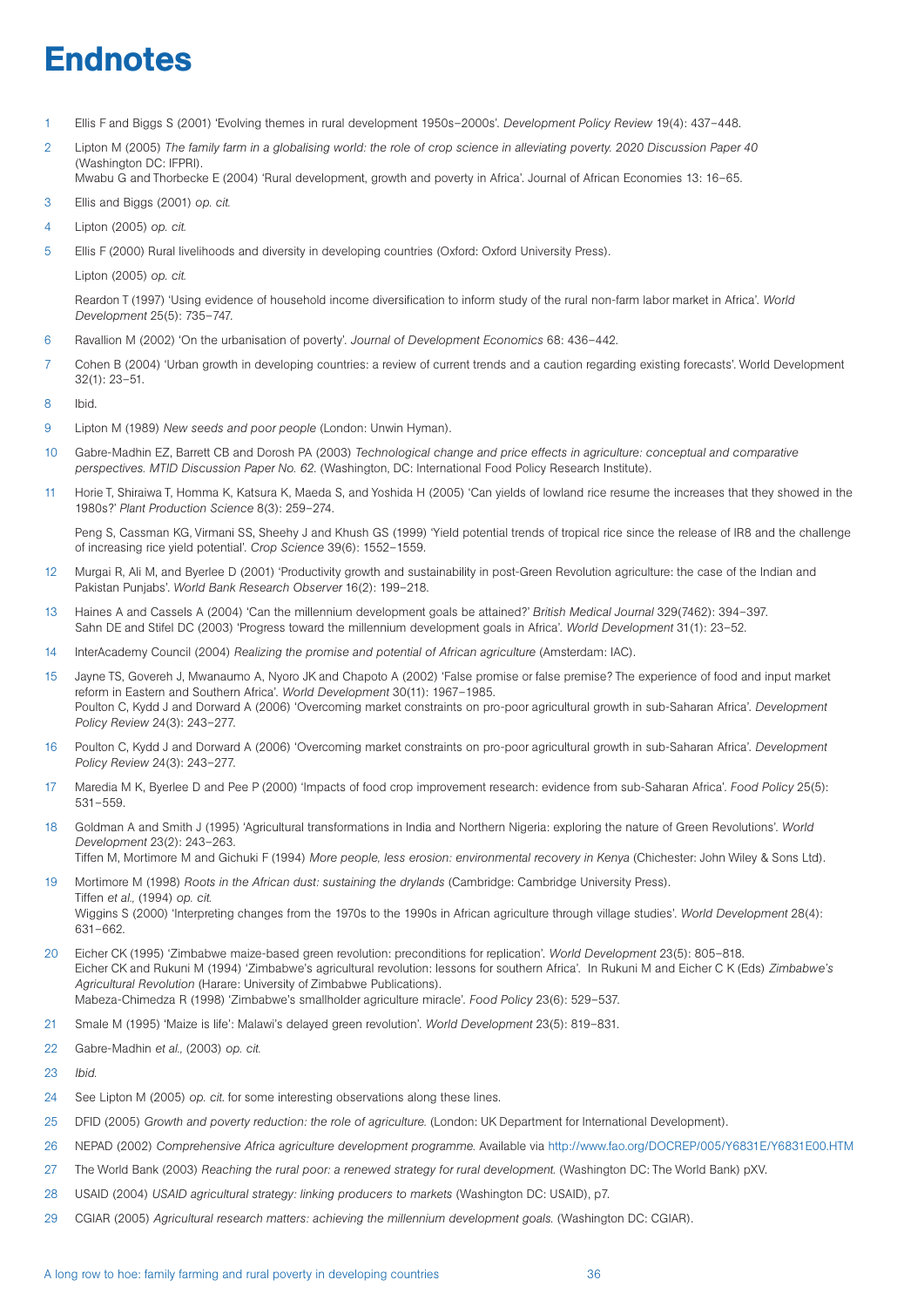- 30 FAO (2005) *Beijing consensus on the future of global agriculture and rural areas* (Rome: FAO).
- 31 While agriculture indeed seems to be moving up the rhetorical agenda, we note that the proportion of aid from OECD countries going to agriculture dropped from 12.1 per cent in 1991–92 to 4.4 per cent in 2002–04. See Thiele R, Nunnenkamp P and Dreher A (2006) *Sectoral aid priorities: are*  donors really doing their best to achieve the millennium development goals? Kiel Working Paper No. 126. (Kiel: Kiel Institute for World Economies).
- 32 For new evidence to this effect see Tiffin R and Irz X (2006) 'Is agriculture the engine of growth?' *Agricultural Economics* 35: 79–89.
- 33 Lipton (2005) *op. cit*.
- 34 Lipton M (2005a) 'Can small farms survive, prosper, or be the key channel to cut mass poverty?' Presentation to FAO Symposium on Agricultural Commercialisation and the Small Farmer, Rome, 4–5 May 2005.
- 35 Irz X, Lin L, Thirtle, C and Wiggins S (2001) 'Agricultural productivity growth and poverty alleviation'. *Development Policy Review* 19(4): 449–466. 36 *Ibid.*
- 37 Thirtle C, Lin L and Piesse J (2003) 'The impact of research-led agricultural productivity growth on poverty reduction in Africa, Asia and Latin America'. *World Development* 31(12): 1973.
- 38 Irz X, Lin L, Thirtle, C and Wiggins S (2001) 'Agricultural productivity growth and poverty alleviation'. *Development Policy Review* 19(4): 449–466.
- 39 Hazell P (2005) T'he role of agriculture and small farms in economic development'. 2005. Paper prepared for workshop on "The Future of Small Farms" organised by IFPRI, ODI and Imperial College, 26–29 June 2005.
- 40 Hazell (2005) *op. cit.* pX.
- 41 Poulton *et al.,* (2006) *op. cit.*
- 42 Lipton (2005) *op. cit.*
- 43 Deininger K (2003) *Land policies for growth and poverty reduction* (Washington, DC: The World Bank).
- 44 Andrew D, Shenggen F, Jonathan K, Hans L, Jamie M, Colin P, Neetha R, Laurence S, Hardwick T, Sukhadeo T, Ian U and Peter W (2004) 'Institutions and policies for pro-poor agricultural growth'. *Development Policy Review* 22(6): 611–622. Dorward A, Kydd J, Morrison J. and Urey I (2004) 'A policy agenda for pro-poor agricultural growth'. *World Development* 32(1): 73–89. Dorward A, Poole N, Morrison J, Kydd J and Urey I (2003) 'Markets, institutions and technology: missing links in livelihoods analysis'. *Development Policy Review* 21: 319–332. Kydd J and Dorward A (2001)''The Washington Consensus on poor country agriculture: analysis, prescription and institutional gaps'. *Development Policy Review* 19(4): 467–478.
- 45 Hazell (2005) *op. cit.*
- 46 Collier P and O'Connell S (2005) 'Chapter 2: Opportunities, choices and syndromes'. Paper presented at the AERC/Harvard workshop on Explaining African Economic Growth, Weatherhead Center, March 17–18 2005.
- 47 Where 'resource-rich' and 'resource-poor' are defined in terms of the contribution of energy, minerals and forest rents to GDP.
- 48 Söderbom M and Teal F (2003) 'Are manufacturing exports the key to economic success in Africa?' *Journal of African Economies* 12(1): 1–29.
- 49 Teal F (2005) 'Trade and the rapid reduction of poverty in Africa: converting good intentions into impact'. In *Africa after 2005: from promises to policy.* (Swindon: ESRC/DSA).
- 50 Bryceson D (1995) 'Deagrarianization and rural employment in sub-Saharan Africa: a sectoral perspective'. *World Development* 24(1): 97–111. Bryceson D F (2002) 'Muliplex livelihoods in rural Africa: recasting the terms and conditions of gainful employment'. *Journal of Modern African Studies* 40(1): 1–28.

Bryceson DF (2002) 'The scramble in Africa: reorienting rural livelihoods'. *World Development* 30(5): 725–739. Bryceson DF, Mbara TC and Maunder D (2003) 'Livelihoods, daily mobility and poverty in sub-Saharan Africa'. *Transport Reviews* 23(2): 177–196. Ellis F (1998) 'Household strategies and rural livelihood diversification'. *Journal of Development Studies* 35(1): 1–38. Ellis F (2000) 'The determinants of rural livelihood diversification in developing countries'. *Journal of Agricultural Economics* 51(2): 289–302 Reardon (1997) *op. cit.*

- 51 Rigg J (2006) 'Land, farming, livelihoods, and poverty: rethinking the links in the rural South'. *World Development* 34(1): 180–202.
- 52 Govereh J, Nyoro JK and Jayne TS (1999) *Smallholder commercialisation, interlinked markets and food crop productivity: cross-country evidence in Eastern and Southern Africa.* (East Lansing, MI: Michigan State University).
- 53 Sumberg J, Okali C and Reece D (2003) 'Agricultural research in the face of diversity, local knowledge and the participation imperative: theoretical considerations'. *Agricultural Systems* 76(2): 739–753.
- 54 Poulton *et al.,* (2006) *op. cit.*
- 55 Hazell (2005) *op. cit.*
- 56 Delgado CJ (2003) 'The rising consumption of meat and milk in developing countries has created a new food revolution'. *Journal of Nutrition*  133(11): 3907s–3910s.

Delgado CJ, Rosegrant MW, Steinfeld H, Ehui S and Courbois C (1999) *Livestock to 2020: the next food revolution. Food, Agriculture, and the Environment Discussion Paper 28.* (Washington, DC: IFPRI).

Keyzer MA, Merbis M D, Pavel IFPW and van Wesenbeeck CFA (2005) 'Diet shifts towards meat and the effects on cereal use: can we feed animals in 2030? *Ecological Economics* 55: 187–202.

- 57 Cohen B (2004) *op. cit.*
- 58 We recognise that the terms marginal and low potential are highly problematic. For example, how much of what is observed today as differences in potential is actually the result of earlier investment decisions? Does low productivity not imply a greater margin for low-cost progress? Here we are using marginal and low potential to indicate areas that because of their natural resources, infrastructure and/or location would require inordinate investment to support agricultural intensification in the short to medium term.

Byerlee D, Harrington L and Winkelmann D L (1982) Farming systems research: issues in research strategy and technology design'. *American*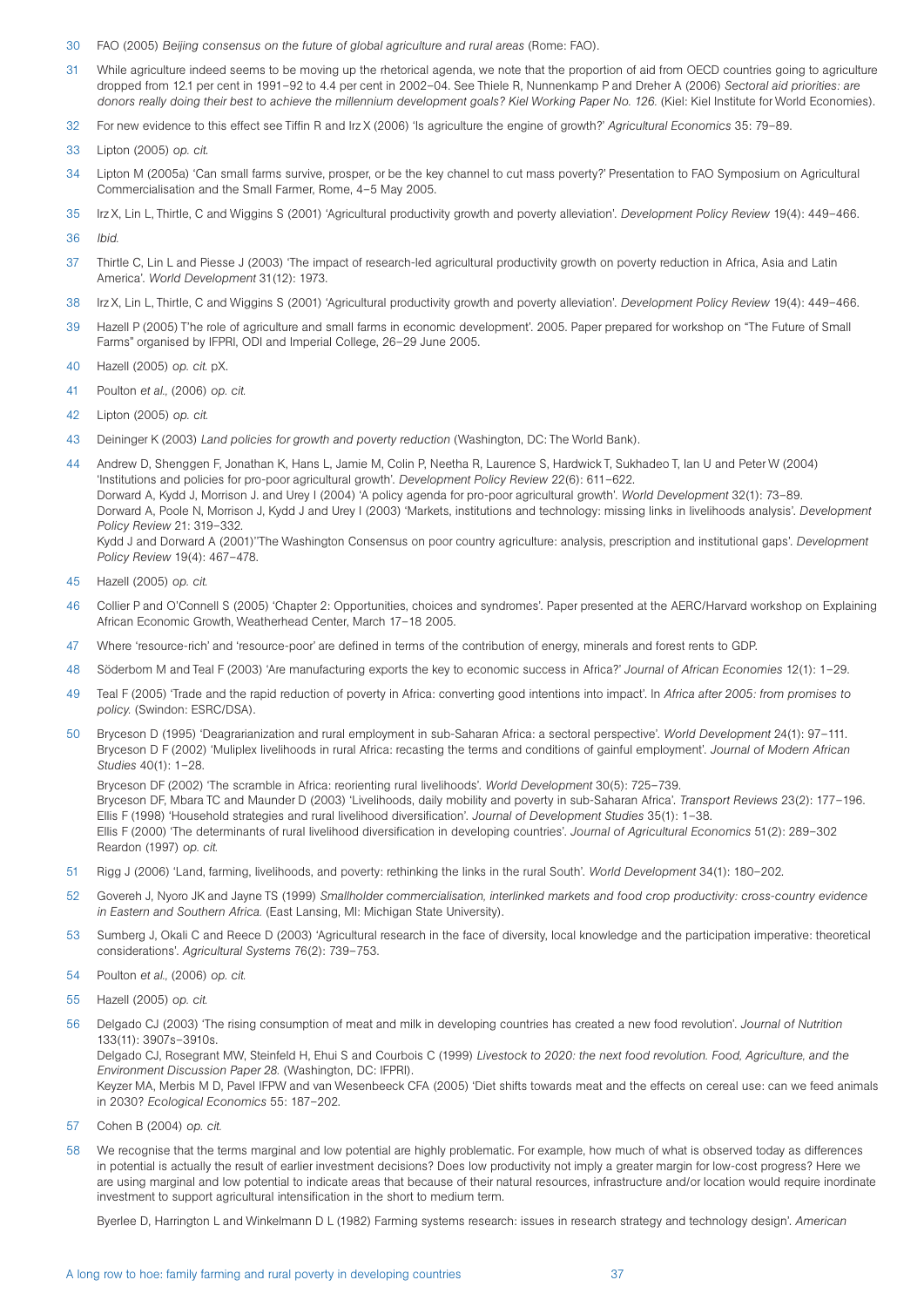*Journal of Agricultural Economics* 64(5): 897–904. Kuyvenhoven A, Pender J and Ruben R (2004) 'Development strategies for less-favoured areas'. *Food Policy* 29(4): 295–302.

- 59 Wiggins S and Proctor S (2001) 'How special are rural areas? The economic implications of location for rural development'. *Development Policy Review* 19(4): 427–436.
- 60 DFID (2005) *op. cit.* p18.
- 61 Poulton *et al.,* (2006) *op. cit.*
- 62 Omamo SW (2006) *'Back to the future: reversing recent trends for food security in Eastern Africa. ECAPAPA Brief.* (Washington DC: IFPRI), p3.
- 63 Wiggins *et al.,* (2001) *op. cit.*
- 64 Ruben R and Pender J (2004) 'Rural diversity and heterogeneity in less-favoured areas: the quest for policy targeting'. *Food Policy* 29(4): 303–320.
- 65 Reece JD, Sumberg J and Pommier L (2004) 'Matching technologies with potential end users: a knowledge engineering approach for agricultural research management'. *Journal of Agricultural Economics* 55(1): 25–40.
- 66 Biggs SD (1990) 'A multiple source of innovation model of agricultural research and technology promotion'. *World Development* 18(11): 1481–1499. Farrington J and Biggs SD (1990) 'NGOs, agricultural technology and the rural poor'. *Food Policy* (December): 479–491. Sumberg JE and Okali C (1997) *Farmers' experiments: creating local knowledge.* (Boulder, CO:Lynne Rienner Publishers, Inc.).
- 67 Wiggins et al., (2001) *op. cit.*
- 68 The Consultative Group for International Agriculture Research (CGIAR) is a funding mechanism through which 50 members channel funds to 16 international agriculture research centres (IARCs).
- 69 See Cernea M (2005) 'Studying the culture of agriculture: the uphill battle for social research in CGIAR'. *Culture & Agriculture* 27(2): 73-87 for a recent analysis of the history of and current ambivalence toward social science within the CGIAR. Borlaug NE (2004) 'International agricultural research'. *Science* 303(5661): 1137–1138. Lipton (2005) *op. cit*.
- 70 Alston JM, Pardey PG and Roseboom J (1998) 'Financing agricultural research: International investment patterns and policy perspectives'. *World Development* 26(6): 1057–1071.

Beintema N and Stads G-J (2004) 'Sub-Saharan African agricultural research: recent investment trends'. *Outlook on Agriculture* 33(4): 239–246.

71 Byerlee D (1998).'The search for a new paradigm for the development of national agricultural research systems'. *World Development* 26(6): 1049–1055.

Chema A, Gilbert E and Roseboom J (2003) *A critical review of key issues and recent experience in reforming agricultural research in Africa* (The Hague: ISNAR).

- 72 Sumberg J (2005) 'Systems of innovation theory and the changing architecture of agricultural research in Africa'. *Food Policy* 30(1): 21–41.
- 73 We note here that some observers believe that because there is already a backlog of technologies 'on the shelf' and ready to go out to farmers, there will be a relatively limited requirement for strategic and applied research in the short term.
- 74 Pingali PL and Traxler G (2002) 'Changing locus of agricultural research: will the poor benefit from biotechnology and privatization trends?' *Food Policy* 27(3): 223–238.
- 75 Kremer M and Zwane AP (2005) 'Encouraging private sector research for tropical agriculture'. *World Development* 33(1): 87–105.
- 76 Sumberg J, Gilbert E and Blackie M (2004) 'Income diversity, technology choice and agricultural research policy in Sub-Saharan Africa'. *Development Policy Review* 22(2): 131–146.
- 77 Henson S and Reardon T (2005) 'Private agri-food standards: Implications for food policy and the agri-food system'. *Food Policy* 30(3): 241–253
- 78 Neven D, Reardon T, Chege J and Wang H (2005) 'Supermarkets and consumers in Africa: the case of Nairobi, Kenya'. *International Food and Agribusiness Marketing* 18(3). Reardon T, Timmer CP, Barrett CB and Berdegue J (2003) 'The rise of supermarkets in Africa, Asia, and Latin America'. *American Journal of Agricultural Economics* 85(5): 1140–1146. Weatherspoon DD and Reardon T (2003) 'The rise of supermarkets in Africa: implications for agrifood systems and the rural poor'. *Development Policy Review* 21(3): 333–355.
- 79 Dolan C and Humphrey J (2004) 'Changing governance patterns in the trade in fresh vegetables between Africa and the United Kingdom'. *Environment and Planning* A 36: 491–509.
- 80 Dolan CS (2004) 'On farm and packhouse: employment at the bottom of a global value chain'. *Rural Sociology* 69(1): 99–126.
- 81 Boselie D, Henson S and Weatherspoon D (2003) 'Supermarket procurement practices in developing countries: redefining the roles of the public and private sectors'. *American Journal of Agricultural Economics* 85(5): 1155–1161.
- 82 *Ibid.*
- 83 Schwentesius R and Gomez MA (2002) 'Supermarkets in Mexico: impacts on horticulture systems'. *Development Policy Review* 20(4): 468.
- 84 Reardon T and Berdegué JA (2002) 'The rapid rise of supermarkets in Latin America: challenges and opportunities for development'. *Development Policy Review* 20(4): 371–388.
- 85 de Jager A, Nandwa SM and Okoth PF (1998) 'Monitoring nutrient flows and economic performance in African farming systems (NUTMON) I. Concepts and methodologies'. *Agriculture, Ecosystems & Environment* 71(1–3): 37–48.
- 86 van Dam, AA (2005) 'The future of oil and agriculture in developing countries'. Unpublished MA Dissertation. (Norwich: School of Development Studies, University of East Anglia).
- 87 Crawford E, Jayne TS and Kelly V (2005) *Alternative approaches for promoting fertilizer use in Africa, with particular reference to the role of fertilizer subsidies.* (East Lansing, Department of Agricultural Economics, Michigan State University).
- 88 Kelly V (2005) *Farmers' demand for fertilizer in sub-Saharan Africa* (East Lansing, Department of Agricultural Economics, Michigan State University).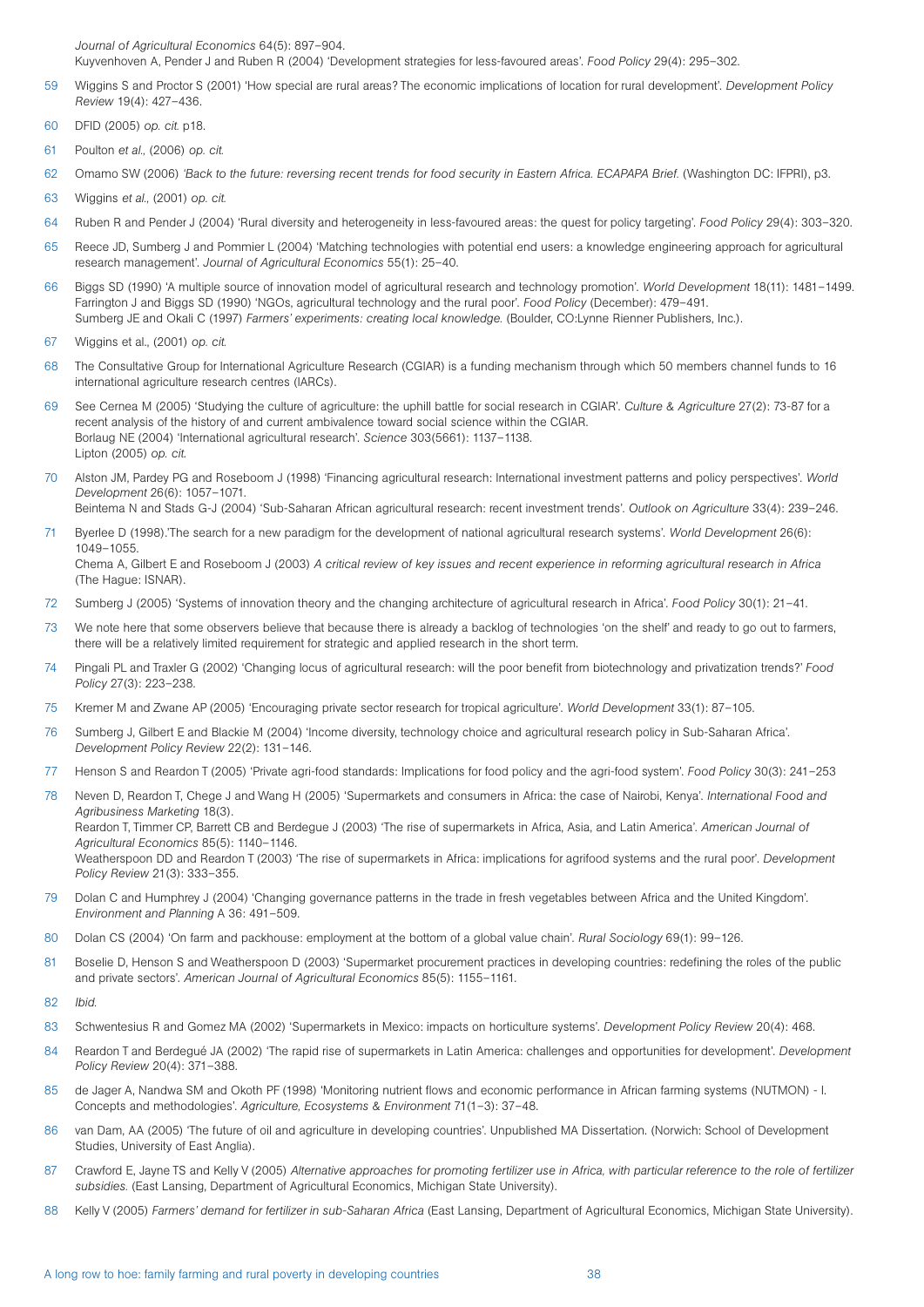- 89 IFDC (2005) Factors affecting fertilizer supply in Africa (Mussel Shoals: IFDC).
- 90 Anderson JR (1992) ;Difficulties in African agricultural systems enhancement 10 hypotheses;. *Agricultural Systems* 38(4): 387–409.
- 91 Deffeyes KS (2001) *Hubbert's Peak: the impending world oil shortage* (Princeton, New Jersey: Princeton University Press).
- 92 Pretty JN (19950 *Regenerating agriculture: policies and practice for sustainability and self-reliance.* (Washington, DC: National Academies Press). Upoff N (Ed.) (2002) Agroecological innovation: increasing food production with participatory development (London & Sterling VA: Earthscan).
- 93 Dobermann A (2004) 'A critical assessment of the system of rice intensification (SRI)'. *Agricultural Systems* 79(3): 261–281. Stoop WA, Uphoff N and Kassam A (2002) 'A review of agricultural research issues raised by the system of rice intensification (SRI) from Madagascar: opportunities for improving farming systems for resource-poor farmers'. *Agricultural Systems* 71(3): 249–274.
- 94 van der Vossen HAM (2005) 'A critical analysis of the agronomic and economic sustainability of organic coffee production'. *Experimental Agriculture* 41: 449–473.
- 95 Carayannis EG, Rogers EM, Kurihara K and Allbritton MM (1998) 'High-technology spin-offs from government R & D laboratories and research universities'. *Technovation* 18(1): 1–11.
- 96 de Jager A, Onduru D, van Wijk MS, Vlaming J and Gachini GN (2001) 'Assessing sustainability of low-external-input farm management systems with the nutrient monitoring approach: a case study in Kenya'. *Agricultural Systems* 69(1-2): 99–118.
- 97 Sumberg *et al.,* (2003) *op. cit.*
- 98 Simms A (2005) *Africa Up in Smoke? The second report from the Working Group on Climate Change and Development* (London: nef and IIED).
- 99 Zhao Y, Wang C, Wang S and Tibig LV (2005) 'Impacts of present and future climate variability on agriculture and forestry in the humid and subhumid tropics'. *Climate Change* 70: 73–116.
- 100 Sivakumar MVK, Das HP and Brunini O (2005) 'Impacts of present and future climate variability on agriculture and forestry in the arid and semi-arid tropics'. *Climate Change* 70: 31–72.
- 101 Jones PG and Thornton PK (2003) 'The potential impacts of climate change in maize production in Africa and Latin America in 2055'. *Global Environmental Change* 13: 51–59.
- 102 Jamel V and Weeks J (1988) 'The vanishing rural-urban gap in sub-Saharan Africa'. *International Labour Review* 127(3): 271–292.
- 103 Cohen B (2004) *op. cit.*
- 104 Rigg (2006) *op. cit.* p189.
- 105 Sumberg J and Okali C (2006) 'Tomatoes, decentralization and environmental management in Brong Ahafo, Ghana'. *Society & Natural Resources* 19: 19–31.
- 106 Okali C and Sumberg J (1998) *Policy implications of enterprise agriculture as a component of rural livelihood diversification in West Africa (ESCOR Grant No. R6780) Final Report.* (Norwich, UK: Overseas Development Group School of Development Studies, University of East Anglia).
- 107 We note that 'Quick Money' was the name of one of the most common tomato varieties grown in the area studied.
- 108 Throughout this report, we have highlighted the particular difficulties of Africa. It is both ironic and telling that while the deep and persistent poverty that characterises much of rural Africa sits at the centre of the problem addressed by the PROD-POV consensus, much of the associated policy agenda is wide of the mark. Why is this so? The PROD-POV analysis draws most of its key precedents and lessons from other times and other places (Europe, Asia…), and these are then presented as universal. Yet, we can observe in Africa historically unprecedented developments, such as sustained and massive urbanisation that is effectively de-linked from urban economic growth. This raises an important question: how much credence should be given to the PROD-POV's historical precedents and universal lessons in a historically unprecedented context?

Further, many of the essential prerequisites for sustained agricultural growth are not yet in place in Africa—peace and stability; reasonable governance and institutional environments; functional agricultural research etc. The fact that these pre-requisites are unlikely to be in place in the foreseeable future means that the 'general' expectations that are so central to the PROD-POV consensus are just not realistic for Africa. So, while Africa is at the centre of the problem analysis, its family farmers may be the least likely to be able to farm their way out of poverty.

- 109 Woodward D and Simms A (2006) *Growth isn't working* (London: nef).
- 110 Mandel S (2006) 'A human development approach to debt relief'. Unpublished paper (London: nef).
- 111 Buira A (Ed.) (2003) *Challenges to the IMF and World Bank: developing country perspectives* (London: Anthem Press).
- 112 Sumberg J and Reece D (2004) 'Agricultural research through a 'new product development' lens'. *Experimental Agriculture* 40: 295–314.
- 113 *Ibid.*
- 114 *Boselie et al.,* (2003) *op. cit.* Weatherspoon *et al.,* (2003) *op. cit.*
- 115 Dolan *et al.,* (2004) *op. cit.*
- 116 Marsden T, Banks J and Bristow G (2000) 'Food supply chain approaches: exploring their role in rural development'. *Sociologia Ruralis* 40(4): 424–438.
- 117 Jaffee D, Kloppenburg J and Monvoy MB (2004) 'Bringing the 'moral charge' home: fair trade within the North and within the South'. *Rural Sociology* 69(2): 169–196.
- 118 Fonseca MF (2004) *Alternative certification and a network conformity assessment approach.* Report of the 1st International Workshop on Alternative Certification, Porto Alegre, Brazil, 14–16 April 2004. (Bonn, Germany: IFOAM).
- 119 Clay E (1986) 'Rural public works and food-for-work: a survey'. *World Development* 14: 1237–1252. Devereux S (2002) *From workfare to fair work: the contribution of Public Works and other Labour-based infrastructure programmes to poverty alleviation. Issues in Employment and Poverty: Discussion Paper 5.* (Geneva: ILO). Keddeman W (1998) *Of nets and assets: effects and impacts of employment intensive programmes - a review of ILO rxperience. SETP No. 1. Development Policies Department.* (Geneva: ILO).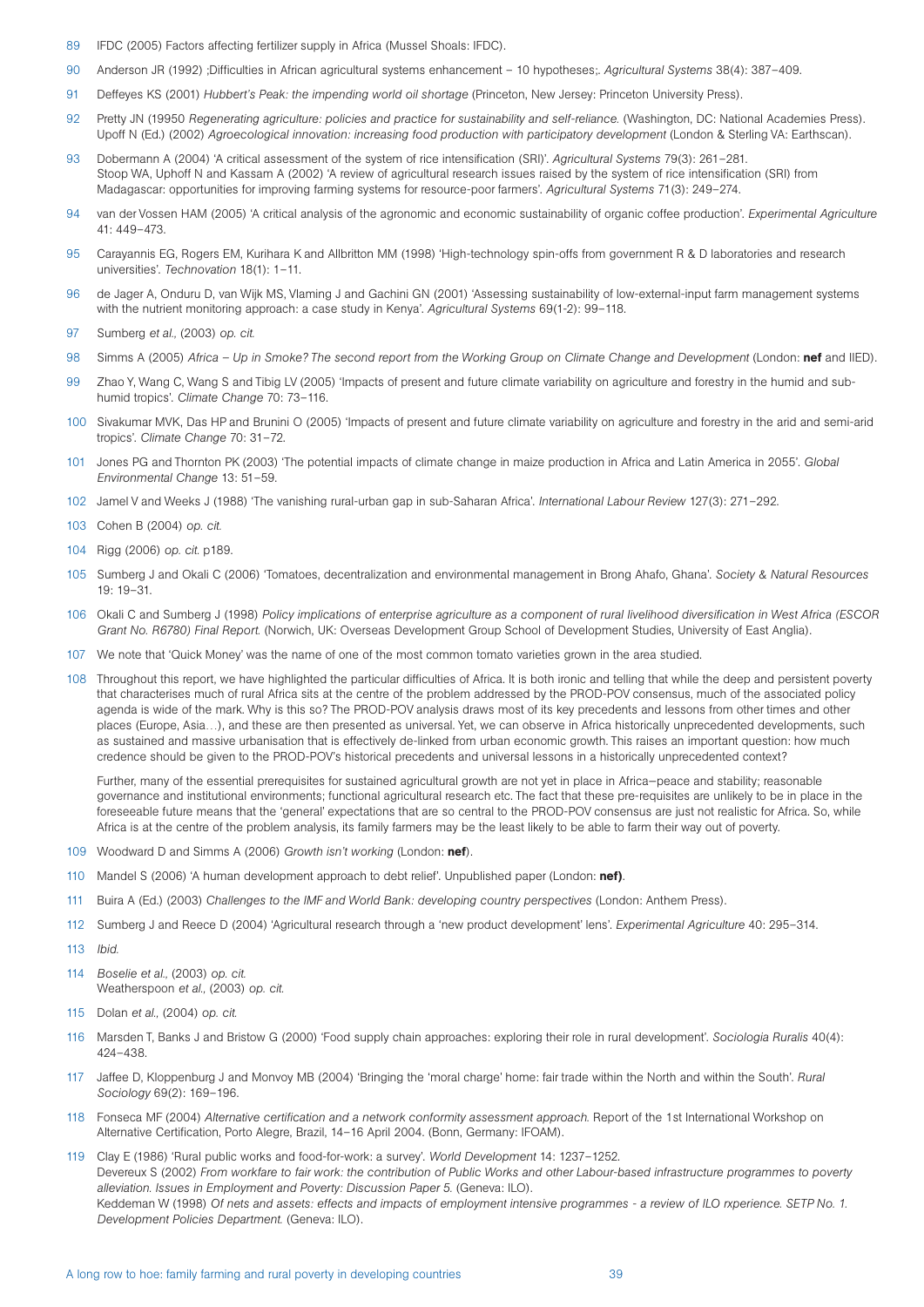- 120 McCord A (2003) *An overview of the performance and potential of Public Works programmes in South Africa. SALDRU/CSSR Working Paper No. 49.* (Cape Town: University of Cape Town).
- 121 The September 2006 issue of *Disasters: The Journal of Disaster Studies, Policy and Management (Vol. 30, Issue 3) contains case studies of post*tsunami demobilisation and livelihood support cash transfer programmes.
- 122 Ward B and Lewis J (2002) *Plugging the leaks* (London: nef).
- 123 Sacks J (2002) *The money trail: measuring your impact on the local economy using LM3* (London: nef and The Countryside Agency).
- 124 Poulton *et al.,* (2006) *op. cit.* 272–273.
- 125 See Sabates-Wheeler R and Waite M (2003) *Migration and social protection: a concept paper. Working Paper T2.* (Brighton: IDS) for a recent review of issues relating to migration and social protection.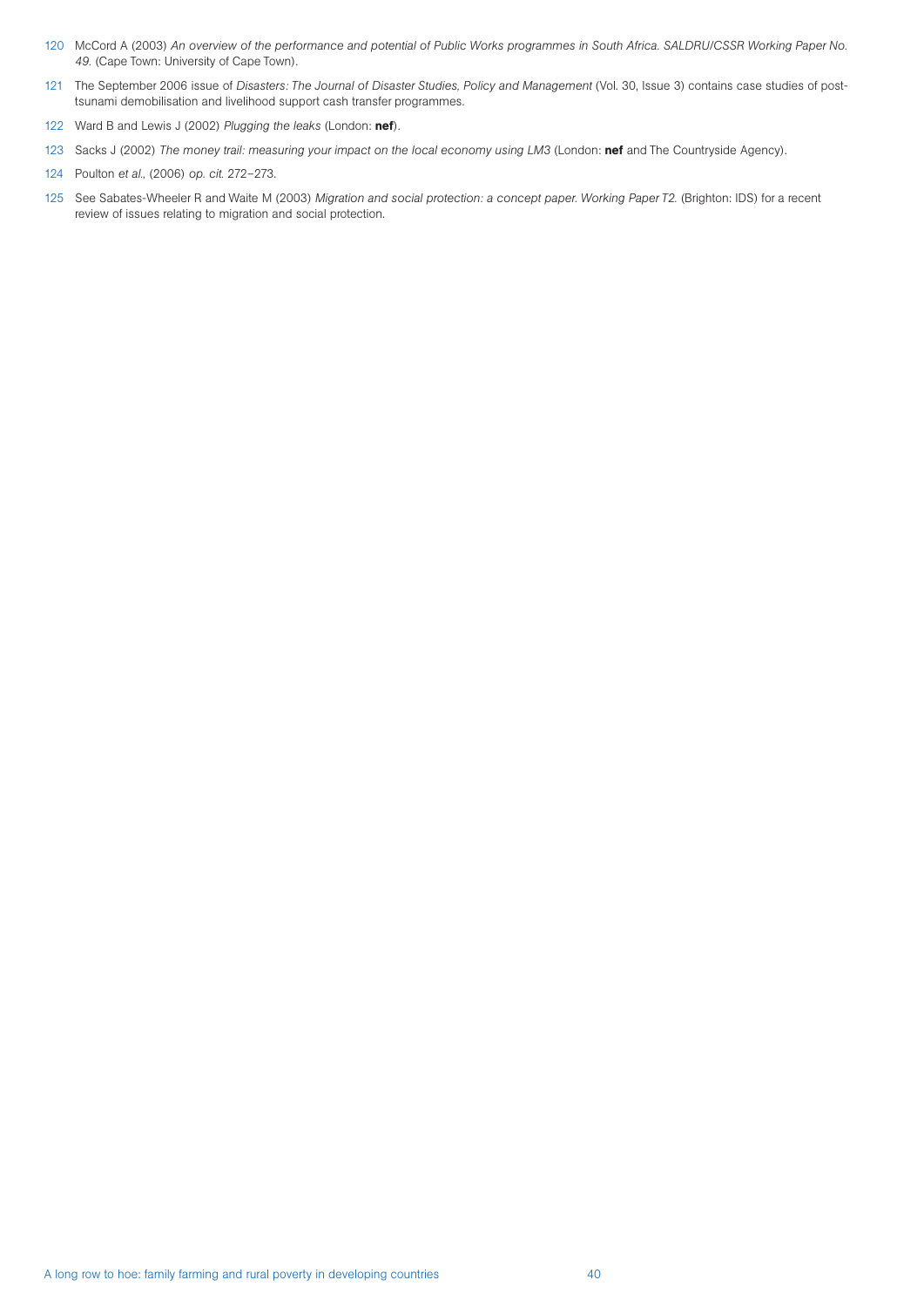# One of the other things we do





Tackling climate change: We are living beyond our means. Conventional economic growth based on the profligate use of fossil fuels threatens to bankrupt both the global economy and the biosphere during this century. nef believes that improving human well being in ways which won't damage the environment is real growth. Only that can ensure the planet is a fit place to live for generations.

nef works for the environment by promoting small-scale solutions such as microrenewable energy. nef is also working to challenge the global system. At the moment the rich become richer by using up more than their fair share of the earth's resources, and the poor get hit first and worst by consequences such as global warming. **nef** pushes for recognition of the huge 'ecological debts' that rich nations are running up to the majority world.

nef works to confront the destructive reality of climate change in many ways: building coalitions to halt climate change and get those under threat the resources they need to adapt; proposing legal and economic action against rich countries who refuse to act; calling for protection for environmental refugees, and for a worldwide framework to stop global warming based on capping dangerous emissions and equal per person entitlements to emit. With original research we expose new problems and suggest solutions.

For more information please call 020 7820 6300